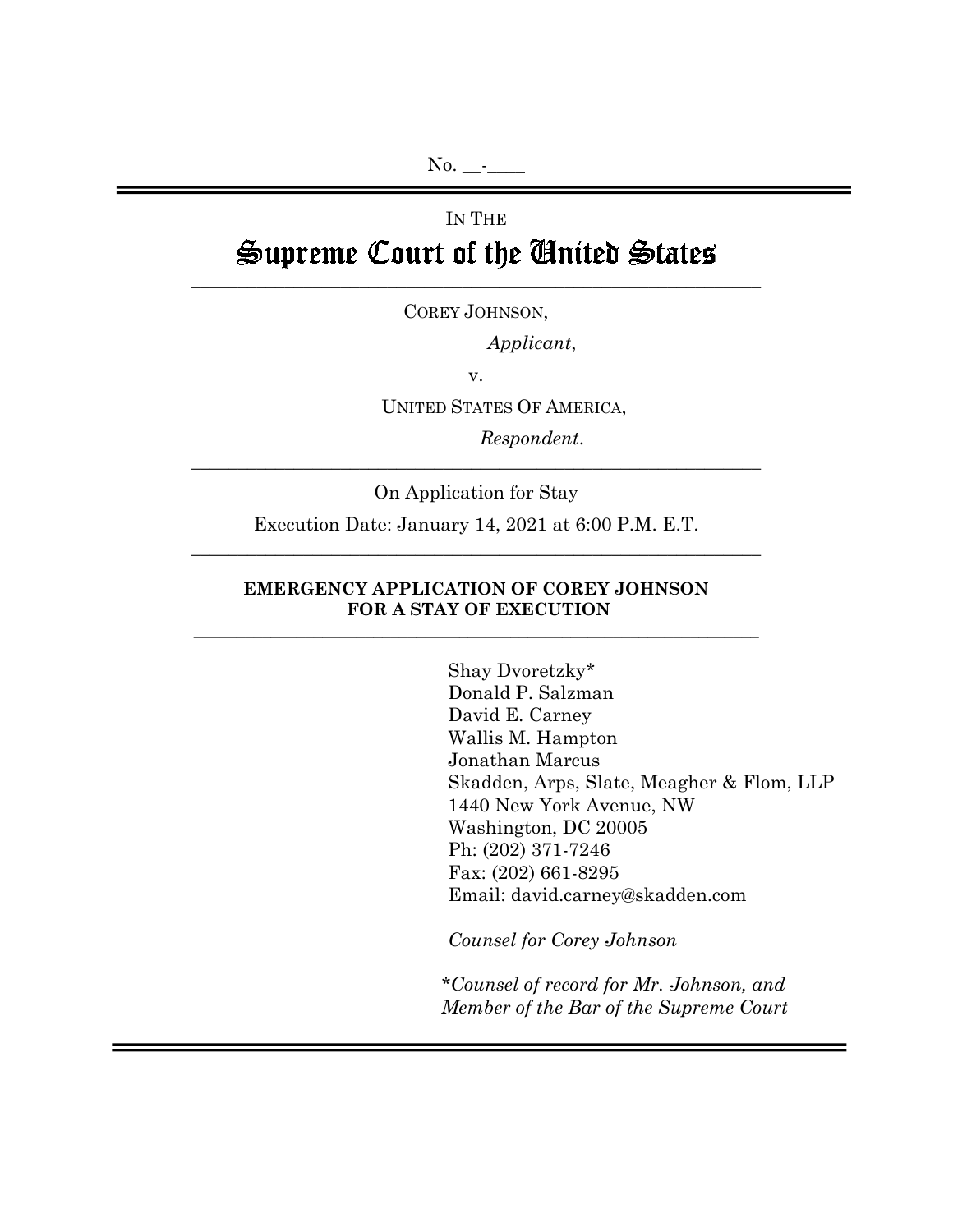## **TABLE OF CONTENTS**

| I.   | In 1993, Mr. Johnson was convicted of various crack-related offenses 4     |                                                                                                                                                                                                                                                                                                                                                                                        |  |
|------|----------------------------------------------------------------------------|----------------------------------------------------------------------------------------------------------------------------------------------------------------------------------------------------------------------------------------------------------------------------------------------------------------------------------------------------------------------------------------|--|
| П.   | In Mr. Johnson's original habeas proceeding, no evidence of intellectual   |                                                                                                                                                                                                                                                                                                                                                                                        |  |
| III. |                                                                            |                                                                                                                                                                                                                                                                                                                                                                                        |  |
|      | A.                                                                         | The court concluded that Mr. Johnson could not bring a second §<br>2255 motion raising the $\S 3596 / \S 848$ exemption without the                                                                                                                                                                                                                                                    |  |
|      | <b>B.</b>                                                                  | The court decided that Mr. Johnson could not seek resentencing                                                                                                                                                                                                                                                                                                                         |  |
| IV.  |                                                                            | The Fourth Circuit denied a stay of execution pending resolution of Mr.                                                                                                                                                                                                                                                                                                                |  |
|      |                                                                            |                                                                                                                                                                                                                                                                                                                                                                                        |  |
| I.   |                                                                            | This Court has jurisdiction to stay an execution pending resolution of a                                                                                                                                                                                                                                                                                                               |  |
| П.   |                                                                            | There is a reasonable probability that the Court will grant certiorari.  12                                                                                                                                                                                                                                                                                                            |  |
| III. | There is a fair prospect that the Court will reverse the judgment below 15 |                                                                                                                                                                                                                                                                                                                                                                                        |  |
|      |                                                                            | A. The Federal Death Penalty Act prohibits the government from<br>The statute prohibits the execution of a prisoner who is<br>1.<br>intellectually disabled under prevailing medical and<br>Mr. Johnson is intellectually disabled under prevailing<br>2.<br>3.<br>Mr. Johnson did not need the court of appeals'<br>authorization to file a second $\S$ 2255 motion pursuant to<br>26 |  |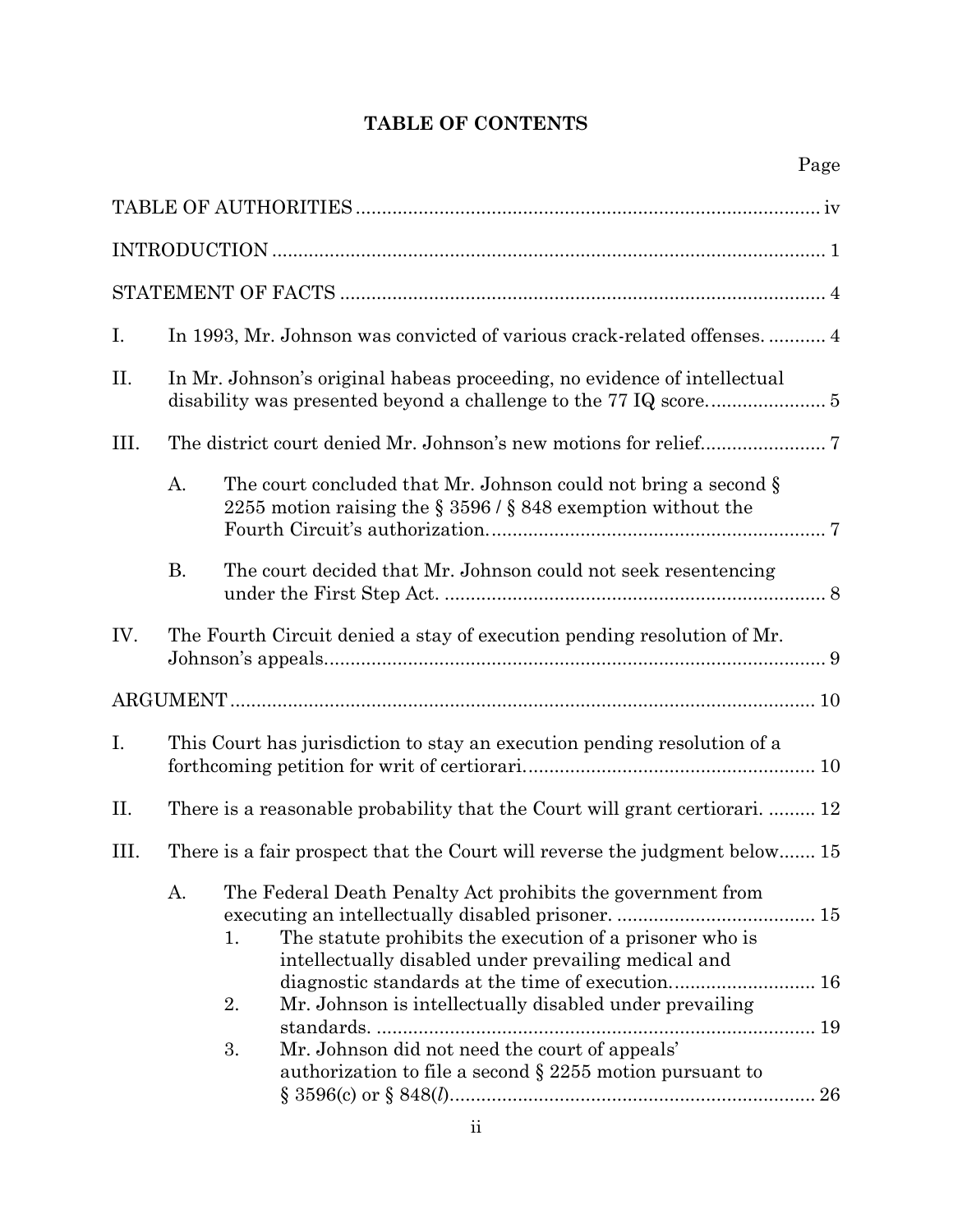|     | Β. | The First Step Act permits Mr. Johnson to seek resentencing of |                                                                                                                         |    |  |
|-----|----|----------------------------------------------------------------|-------------------------------------------------------------------------------------------------------------------------|----|--|
|     |    |                                                                | his death sentence.                                                                                                     | 28 |  |
|     |    | 1.                                                             | Mr. Johnson is eligible under Section 404 of the First Step<br>Act because his statute of conviction is 21 U.S.C. § 848 |    |  |
|     |    |                                                                | and the penalties of $\S 848$ were modified by the Fair                                                                 |    |  |
|     |    |                                                                |                                                                                                                         |    |  |
|     |    |                                                                |                                                                                                                         |    |  |
|     |    |                                                                | Violations committed pursuant to 21 U.S.C. $\S 848$<br>(a)                                                              |    |  |
|     |    |                                                                | In the alternative, subsection 848(e) of 21 U.S.C.<br>(b)                                                               |    |  |
|     |    |                                                                | 848 is a covered offense because, even if deemed a                                                                      |    |  |
|     |    |                                                                | stand-alone statute, its penalties have been                                                                            |    |  |
|     |    |                                                                | modified by operation of the Fair Sentencing Act 35                                                                     |    |  |
|     |    | 2.                                                             | When a prisoner is eligible for reconsideration of sentence                                                             |    |  |
|     |    |                                                                | under the First Step Act, the sentencer must consider                                                                   |    |  |
|     |    |                                                                | post-conviction evidence under current legal standards to                                                               |    |  |
|     |    |                                                                | determine whether the death penalty is still appropriate 36                                                             |    |  |
| IV. |    |                                                                |                                                                                                                         |    |  |
|     |    |                                                                |                                                                                                                         |    |  |
| V.  |    |                                                                | A stay will not substantially injure the United States, and the balance                                                 |    |  |
|     |    |                                                                |                                                                                                                         |    |  |
| VI. |    |                                                                |                                                                                                                         |    |  |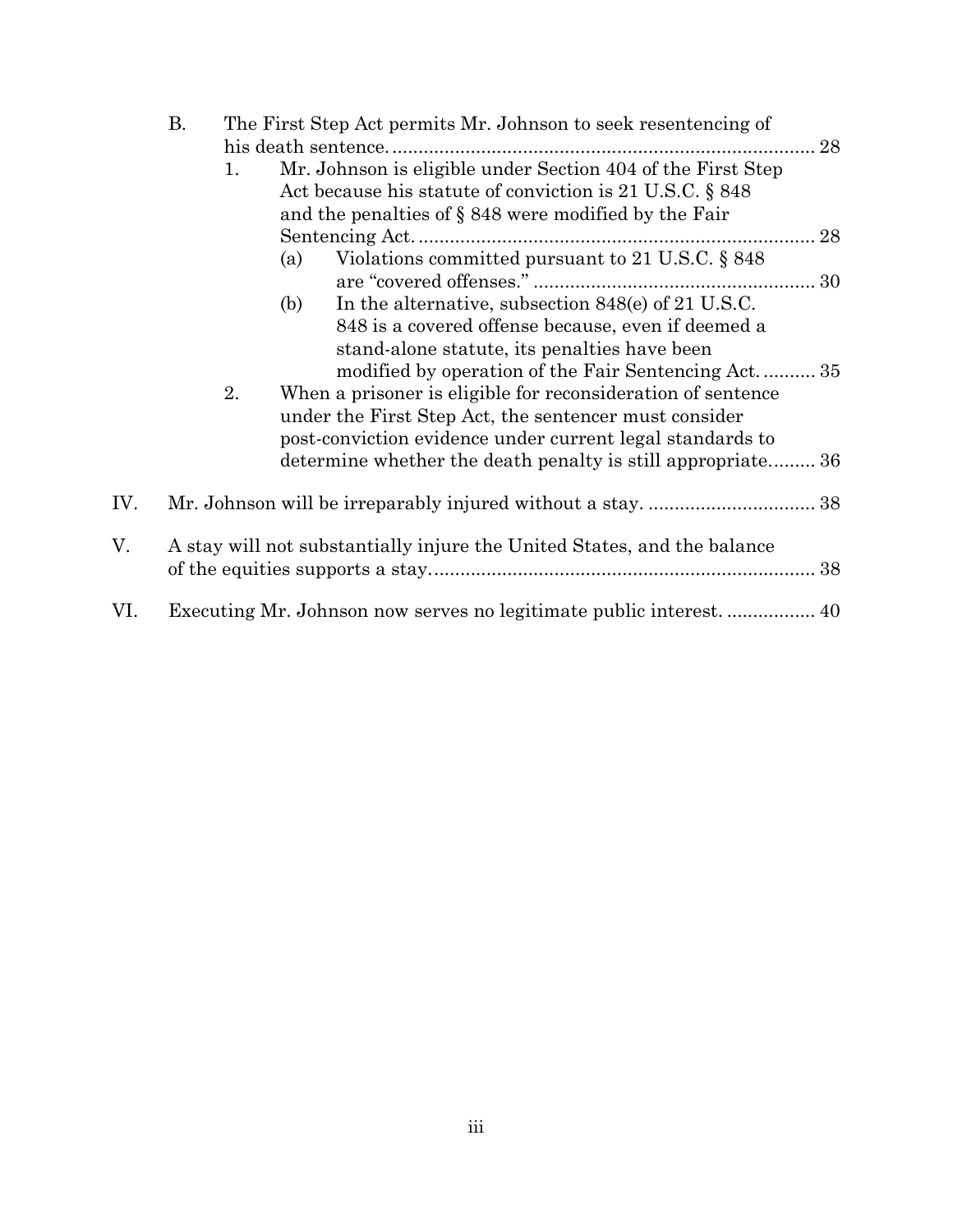## **TABLE OF AUTHORITIES**

## **CASES**

| Barefoot v. Estelle,                                                            |  |
|---------------------------------------------------------------------------------|--|
| Barnes v. E-Systems, Inc., Group Hospital Medical & Surgical Insurance<br>Plan, |  |
| Bostock v. Clayton County,                                                      |  |
| Bourgeois v. Watson,                                                            |  |
| Carr v. United States,                                                          |  |
| Castro v. United States,                                                        |  |
| Conkright v. Frommert,                                                          |  |
| Davis v. Michigan Department of Treasury,                                       |  |
| Delo v. Stokes,                                                                 |  |
| Dorsey v. United States,                                                        |  |
| Ex Parte Blue,                                                                  |  |
| FTC v. Dean Foods Co.,                                                          |  |
| Gomez v. United States District Court,                                          |  |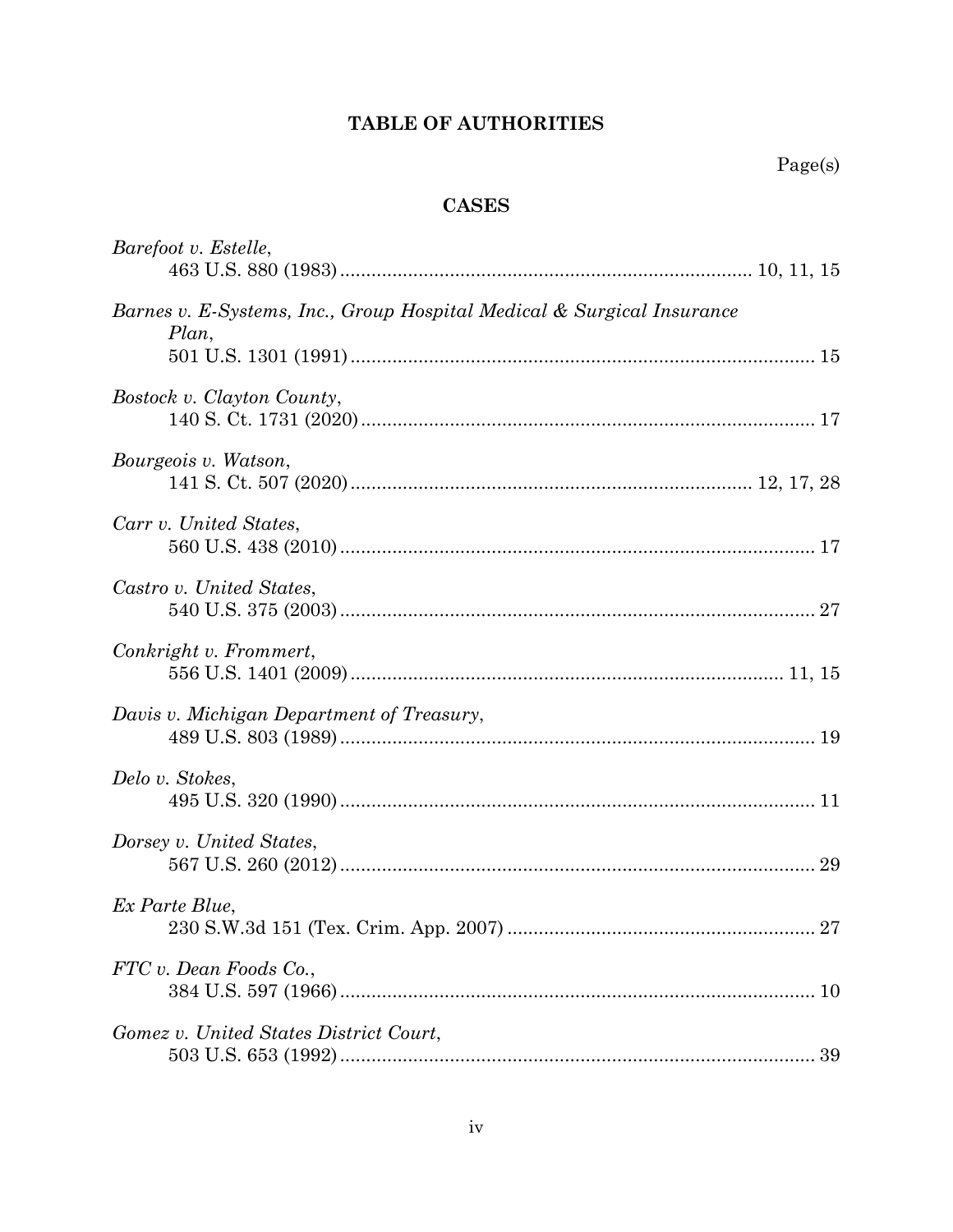| Hall v. Florida,                                    |  |
|-----------------------------------------------------|--|
| Indiana State Police Pension Trust v. Chrysler LLC, |  |
| In re Johnson,                                      |  |
| Johnson v. United States,                           |  |
| Kimbrough v. United States,                         |  |
| Lagos v. United States,                             |  |
| Maryland v. King,                                   |  |
| Maxwell v. Bishop,                                  |  |
| Moore v. Texas,                                     |  |
| Moore v. Texas,                                     |  |
| Nelson v. Campbell,                                 |  |
| Nken v. Holder,                                     |  |
| Nken v. Mukasey,                                    |  |
| Panetti v. Quarterman,                              |  |
| Pepper v. United States,                            |  |
| Phillip Morris USA, Inc., v. Scott,                 |  |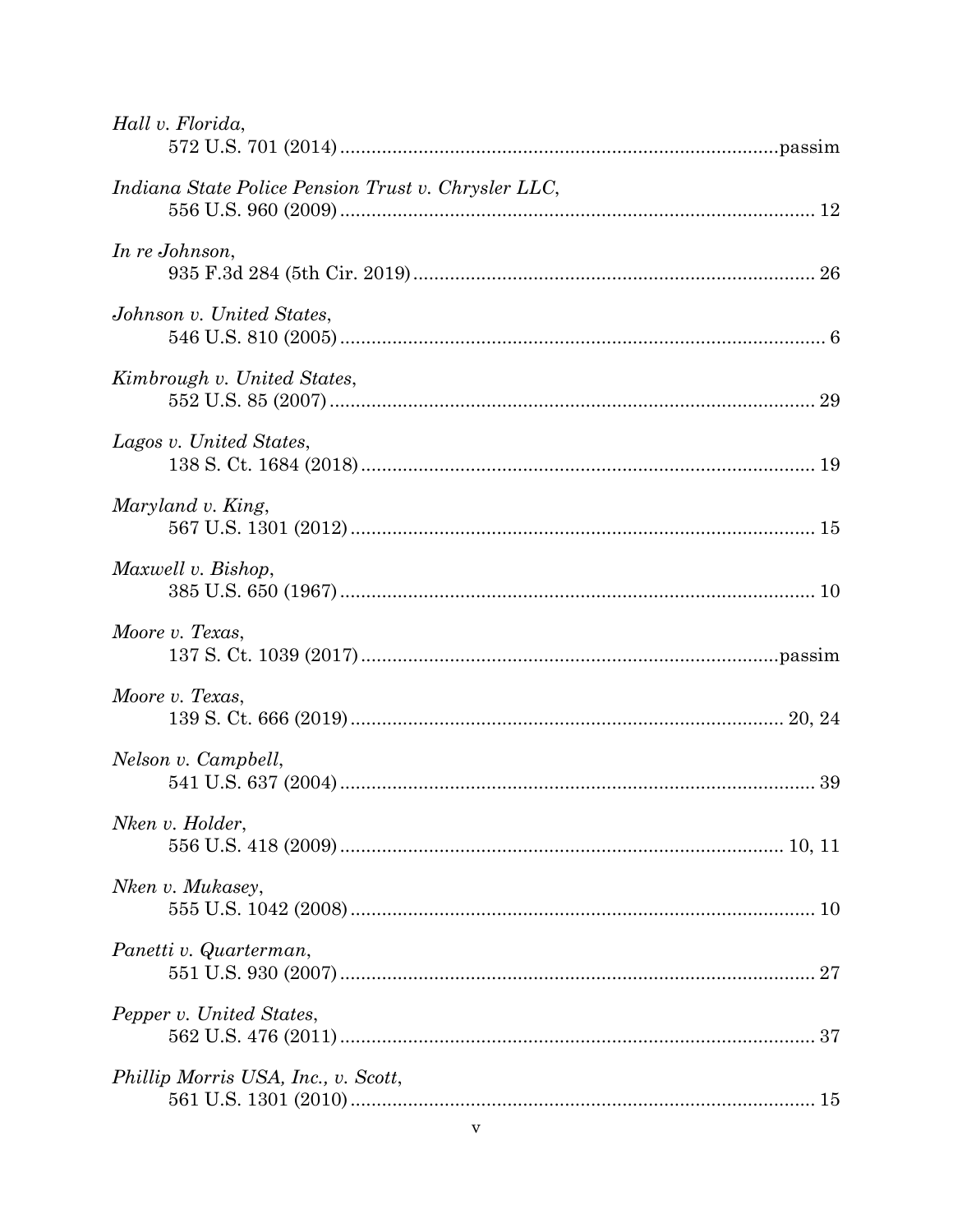| Smith v. Cain,                                                                                  |
|-------------------------------------------------------------------------------------------------|
| United States v. Boulding,                                                                      |
| United States v. Bourgeois,                                                                     |
| United States v. Brown,<br>No. 3:08-cr-00011-1, 2020 WL 3106320                                 |
| United States v. Chambers,                                                                      |
| United States v. Chambers,                                                                      |
| United States v. Davis,                                                                         |
| United States v. Davis,<br>No. 5:93CR30025-003, 2020 WL 1131147                                 |
| United States v. Dean,<br>No 97-276(3), 2020 WL 2526476 (D. Minn. May 18, 2020)  14, 33         |
| United States v. Gravatt,                                                                       |
| United States v. Hairston,                                                                      |
| United States v. Jimenez,<br>No. 92-CR-550-01, 2020 WL 2087748 (S.D.N.Y. Apr. 30, 2020)  14, 40 |
| United States v. Mitchell,                                                                      |
| United States v. NJB,                                                                           |
| United States v. Roane,                                                                         |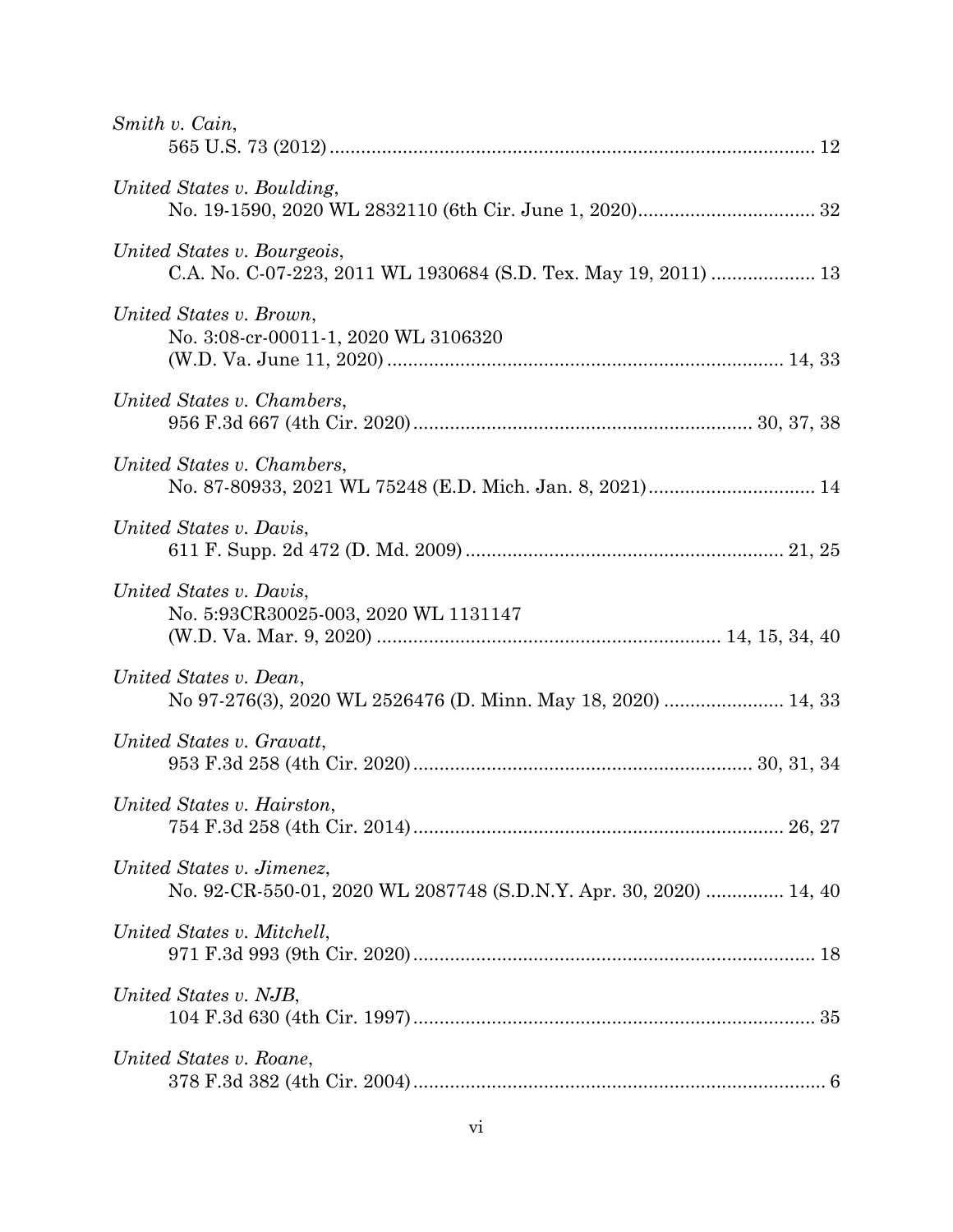| United States v. Shaw,                                                                   |  |
|------------------------------------------------------------------------------------------|--|
| United States v. Shields,<br>No. 04-20254, 2009 WL 10714661 (W.D. Tenn. May 11, 2009) 21 |  |
| United States v. Smith,<br>No. 04-80857, 2020 WL 3790370 (E.D. Mich. July 7, 2020) 14    |  |
| United States v. Wilson,                                                                 |  |
| United States v. Wirsing,                                                                |  |
| United States v. Woodson,                                                                |  |
| Wainwright v. Booker,                                                                    |  |
| Webster v. Daniels,                                                                      |  |
| <b>STATUTES</b>                                                                          |  |
|                                                                                          |  |
|                                                                                          |  |
|                                                                                          |  |
|                                                                                          |  |
|                                                                                          |  |
|                                                                                          |  |
|                                                                                          |  |
|                                                                                          |  |
|                                                                                          |  |
|                                                                                          |  |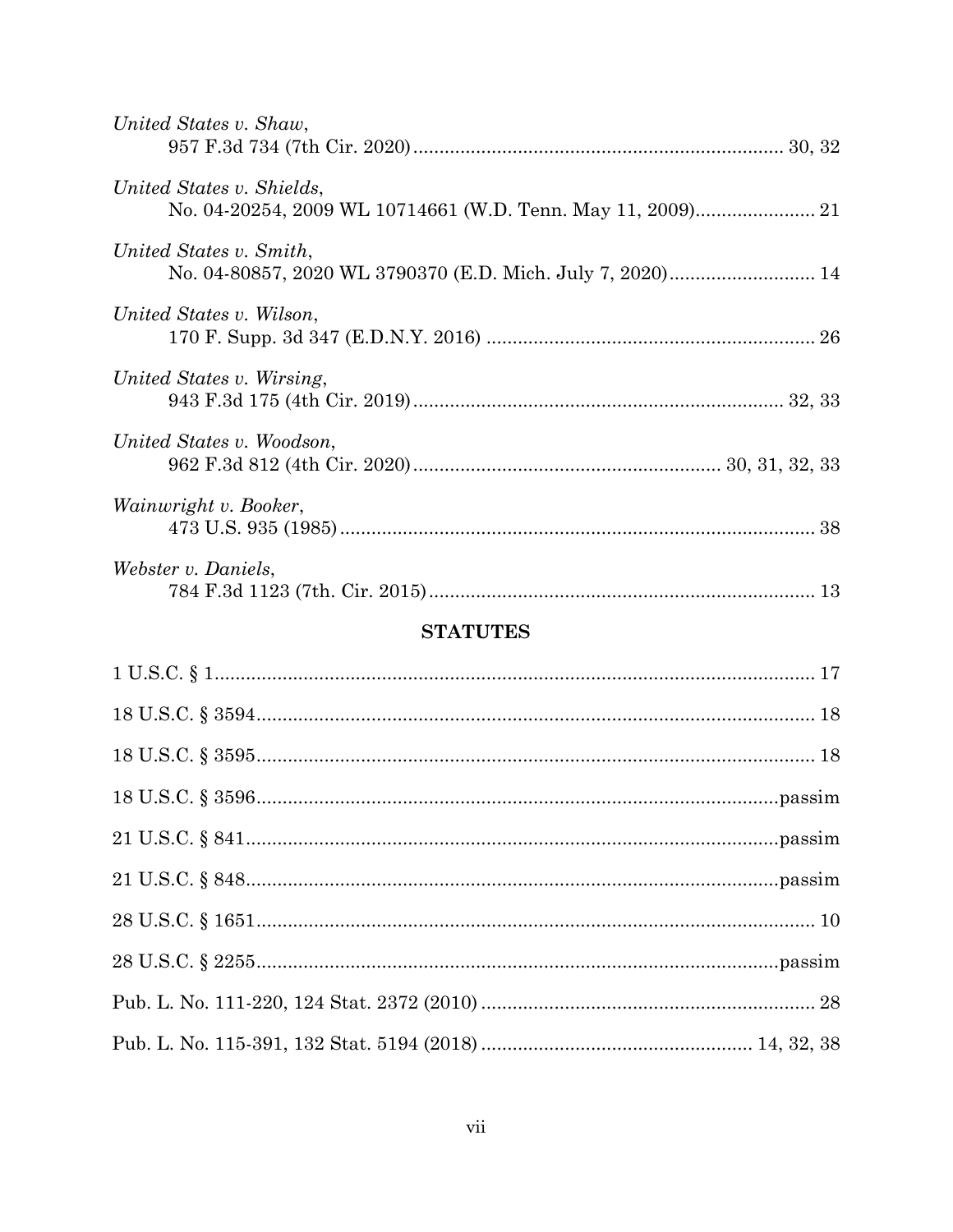To the Honorable John G. Roberts, Jr., Chief Justice of the Supreme Court of the United States and Circuit Justice for the Fourth Circuit:

#### **INTRODUCTION**

Corey Johnson seeks a stay of execution from this Court. Just an hour ago, the United States Court of Appeals for the Fourth Circuit sitting en banc denied his stay request by a vote of 8-7, with written dissent, on the two issues presented here.

Corey Johnson is intellectually disabled*.* <sup>1</sup> His childhood IQ scores, as low as 65, place him in the lowest first or second percentile of the population. He remained in the second grade for three years, then repeated third and fourth grades. As an adolescent he could not spell his own name nor recite the months of the year. He could not navigate school halls as a teen nor manage any but the most familiar streets as an adult. He was never able to live on his own. Three prominent experts conclude that Mr. Johnson meets all three diagnostic criteria for intellectual disability.<sup>2</sup>

This evidence, or any affirmative case establishing Mr. Johnson's intellectual disability, has never been considered by a court or jury. In 1993, his was the first federal trial of a man with what was then called mental retardation. Trial counsel did not hire a specialist in this field, but instead asked a psychologist to conduct a

<sup>&</sup>lt;sup>1</sup> The modern convention is to refer to individuals as "intellectually disabled" rather than "mentally retarded." This motion, however, uses the term "mentally retarded" when citing statutes and case law or quoting documents that use it.

<sup>2</sup> These are IQ scores within the range of intellectually disability, usually below 75; adaptive deficits in one of three domains of life skills (Mr. Johnson has deficits in all three); and onset before the age of 18. *See* American Association on Intellectual and Developmental Disabilities Definition Manual ("AAIDD-11") (APP.696); Diagnostic and Statistical Manual of Mental Disorders ("DSM-5") (APP.717, 719); *see also Moore v. Texas*, 137 S. Ct. 1039, 1042, 1045 (2017) (quoting *Hall v. Florida*, 572 U.S. 701, 710 (2014), 1048 (recognizing these standards).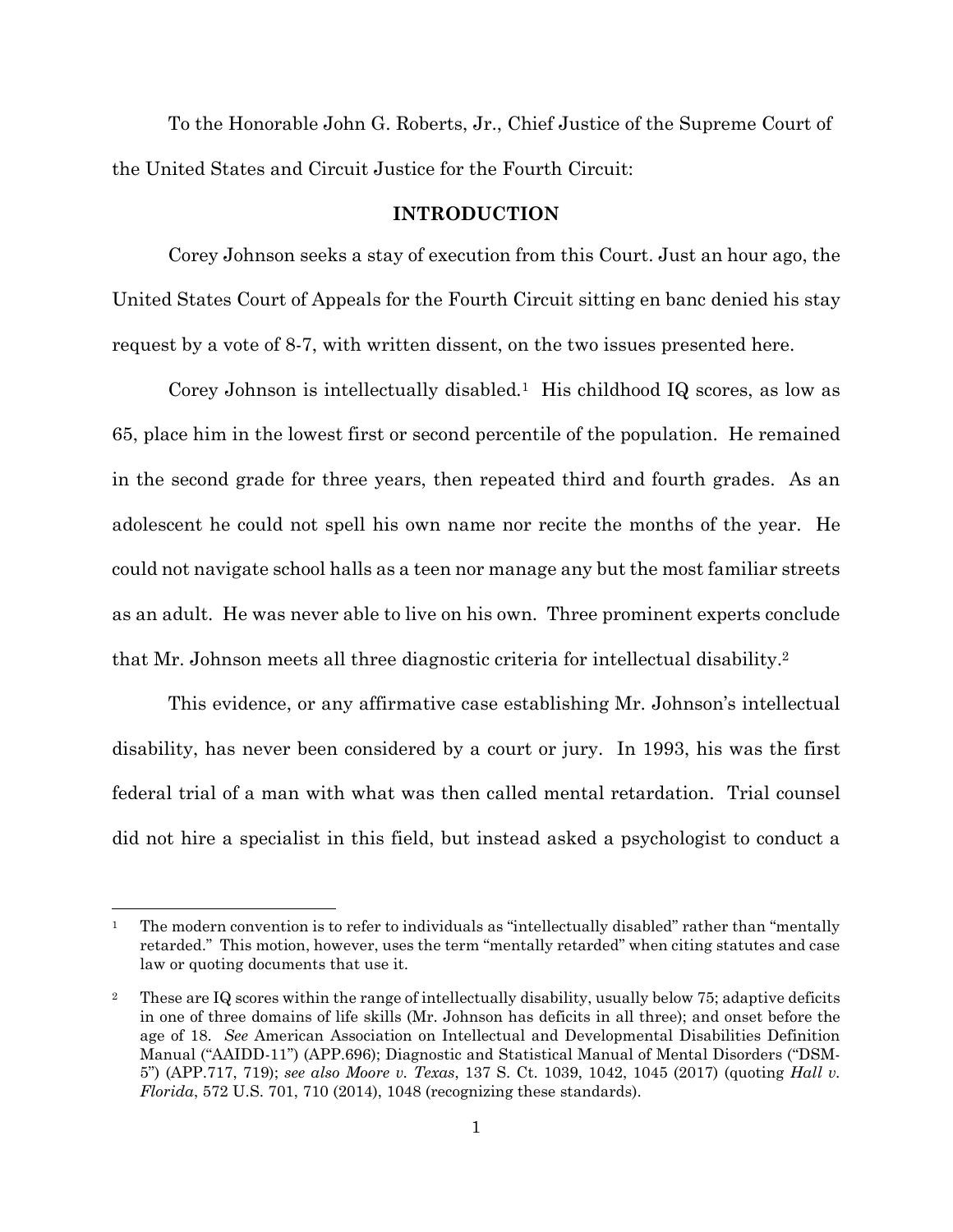general mitigation investigation. He administered an IQ test to Mr. Johnson, obtained a score of 77, and on that basis alone determined—and told the jury—that Mr. Johnson could not be mentally retarded. (APP.621-.622.) Post-conviction counsel later argued that the 77 was in fact in the 72-74 range or lower based on diagnostic standards and thus within the range of the disability, but presented no other information or evidence in support of the diagnosis. (APP.801-804.)

Current standards and evidence establish that Mr. Johnson conclusively meets the diagnostic and legal criteria for intellectual disability and is thus ineligible for execution. He cannot, however, get into court to prove it. This is so despite the fact that the Anti-Drug Abuse Act, 21 U.S.C. § 848(l)(now repealed), under which he was convicted and the Federal Death Penalty Act, 18 U.S.C. § 3596(c), which replaced it, both prohibit the implementation of a death sentence if the prisoner is found to be intellectually disabled. When the government scheduled his execution date, Mr. Johnson argued that he met the § 3596(c) / § 848(*l*) implementation exemption and filed a motion pursuant to its terms, but was told his attempt at litigation was successive under 28 U.S.C. § 2255(h).

This was incorrect. As the dissent below noted, Congress "inten[ded] to allow an inquiry at the time of execution. . . . If Johnson's death sentence is carried out today, **the United States will execute an intellectually disabled person."** (APP.814 (Wynn, J., dissenting)) (emphasis in original).

When the government set his execution date, Mr. Johnson had already been in court for months having filed a motion for reconsideration of sentence pursuant to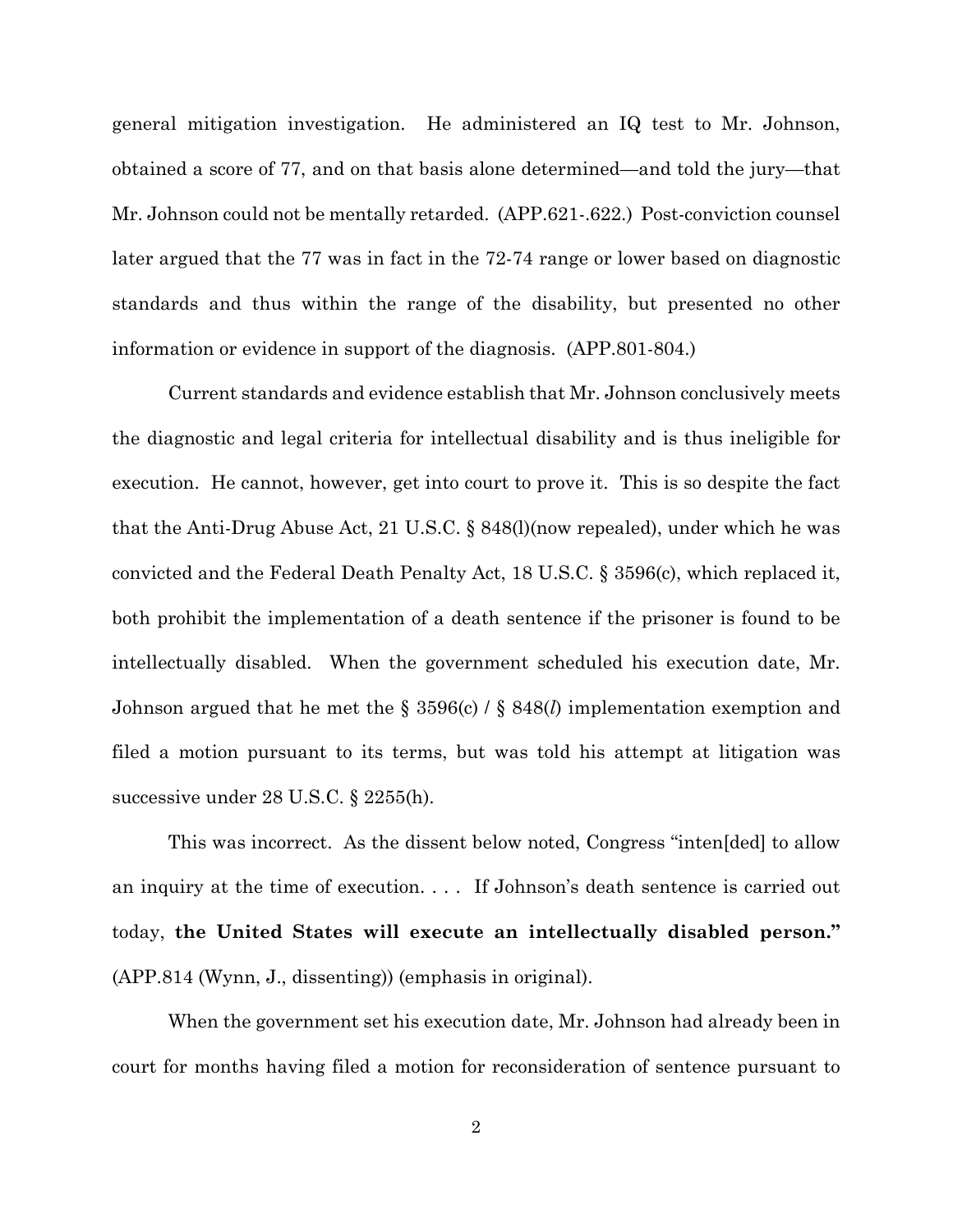the First Step Act. Congress passed the First Step Act of 2018 to redress grave racial disparities occasioned by sentencing disparities for offenses involving crack as compared to powder cocaine. Individuals previously convicted were given the right to seek resentencing, with no procedural hurdles, so long as Sections 2 or 3 of the Fair Sentencing Act of 2010 modified the penalties for statutes under which they had been convicted. On August 19, 2020, Mr. Johnson (an African-American) sought a sentence reduction under the First Step Act. He had the right to seek resentencing because Section 2 of the Act modified the penalties of his statute of conviction (21 U.S.C. § 848). As the dissent below noted, the district erred in rejecting this claim because Mr. Johnson "is legally entitled to reconsideration of his sentence." (APP.813 (Wynn, J., dissenting).)

The District Court for the Eastern District of Virginia found that Mr. Johnson was not entitled to any reconsideration under the statute because his § 848 offenses were not "covered offenses." The district court also concluded that even if Mr. Johnson were entitled to reconsideration of his sentence, it was not the court's "role" to reconsider the decision of Mr. Johnson's 1993 sentencing jury, even though the First Step Act's purpose was precisely that: to require courts to engage in serious reconsideration of sentences based on contemporary legal standards. (APP.255.) In Mr. Johnson's case, this sentence determination would have required examination of evidence he has proffered of his intellectual disability and his pristine prison record. Just hours after he had noticed his appeal to the Fourth Circuit, the Justice Department announced it was setting Mr. Johnson's execution date for January 14.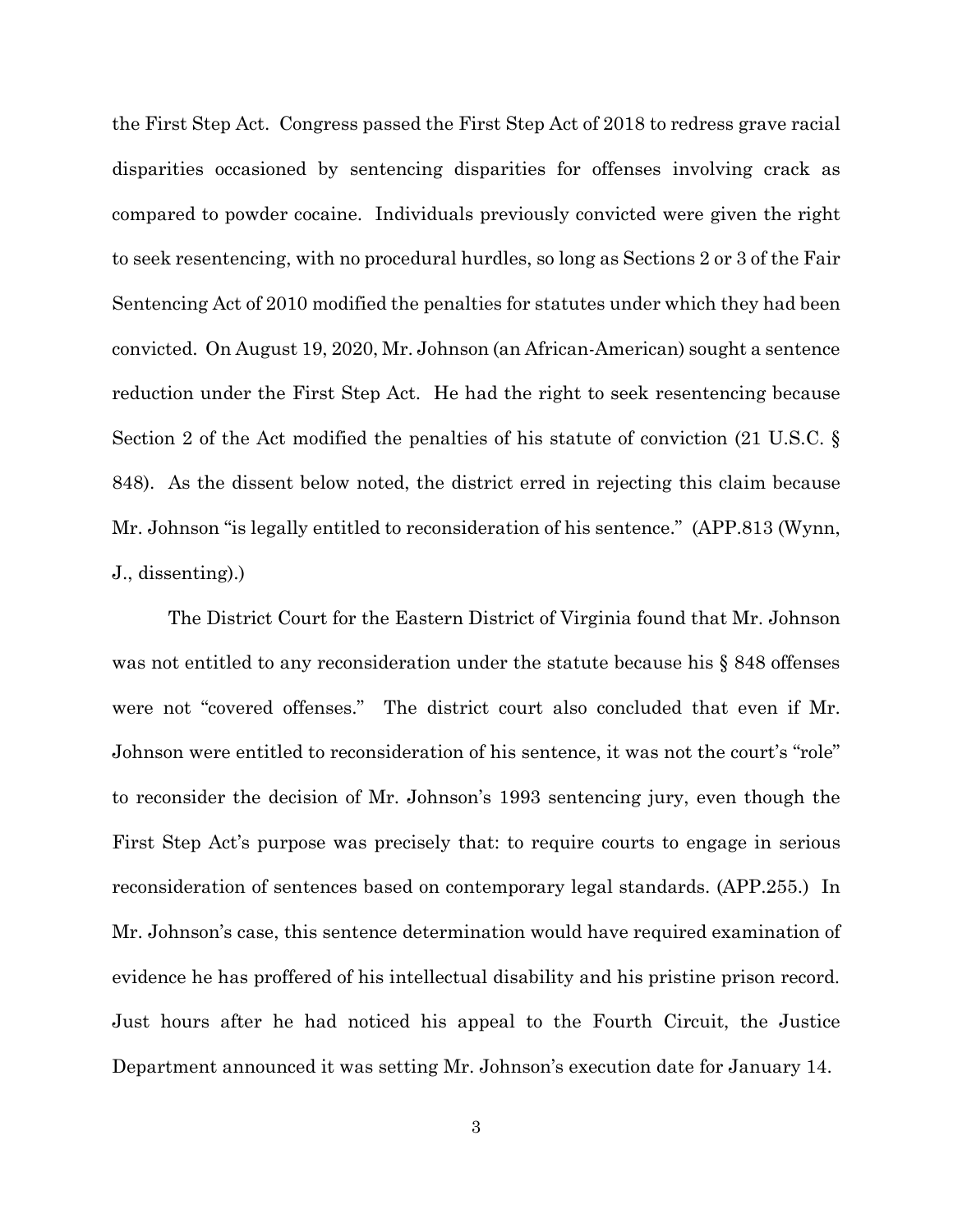If this Court does not grant a stay, Corey Johnson will become the first intellectually disabled federal prisoner to be executed without the benefit of an actual evidentiary hearing. This would happen despite undisputed evidence demonstrating his ineligibility for execution and two statutes—both § 3596 and the First Step Act expressly allowing for an inquiry at this time.

This Court should grant a stay of execution to protect its ability to consider the fundamentally important issues that Mr. Johnson might need to raise in a petition for writ of certiorari.

#### **STATEMENT OF FACTS**

#### **I. In 1993, Mr. Johnson was convicted of various crack-related offenses.**

In April 1992, Mr. Johnson and six co-defendants were charged in a 33-count indictment with offenses arising from a drug conspiracy pursuant to the Anti-Drug Abuse Act (the "ADAA"). In February 1993, Mr. Johnson was convicted of all 27 counts in the government's superseding indictment, including seven murders in the course of a continuing criminal enterprise (a "CCE") under 21 U.S.C. § 848(e)(1)(A).

During sentencing, Mr. Johnson's counsel presented the jury with mitigation evidence from psychologist Dewey Cornell, who testified about Mr. Johnson's documented educational failures; diagnoses he had received as an adolescent of diffuse organic brain damage; and several IQ test scores and standardized test scores that placed him in the bottom one to two percent of children his age. (APP.572-573).

Despite this evidence, which included an IQ score of 69, Dr. Cornell testified that Mr. Johnson did not meet the criteria for a diagnosis of intellectual disability because Mr. Johnson had scored 77 on an IQ test Dr. Cornell had administered; this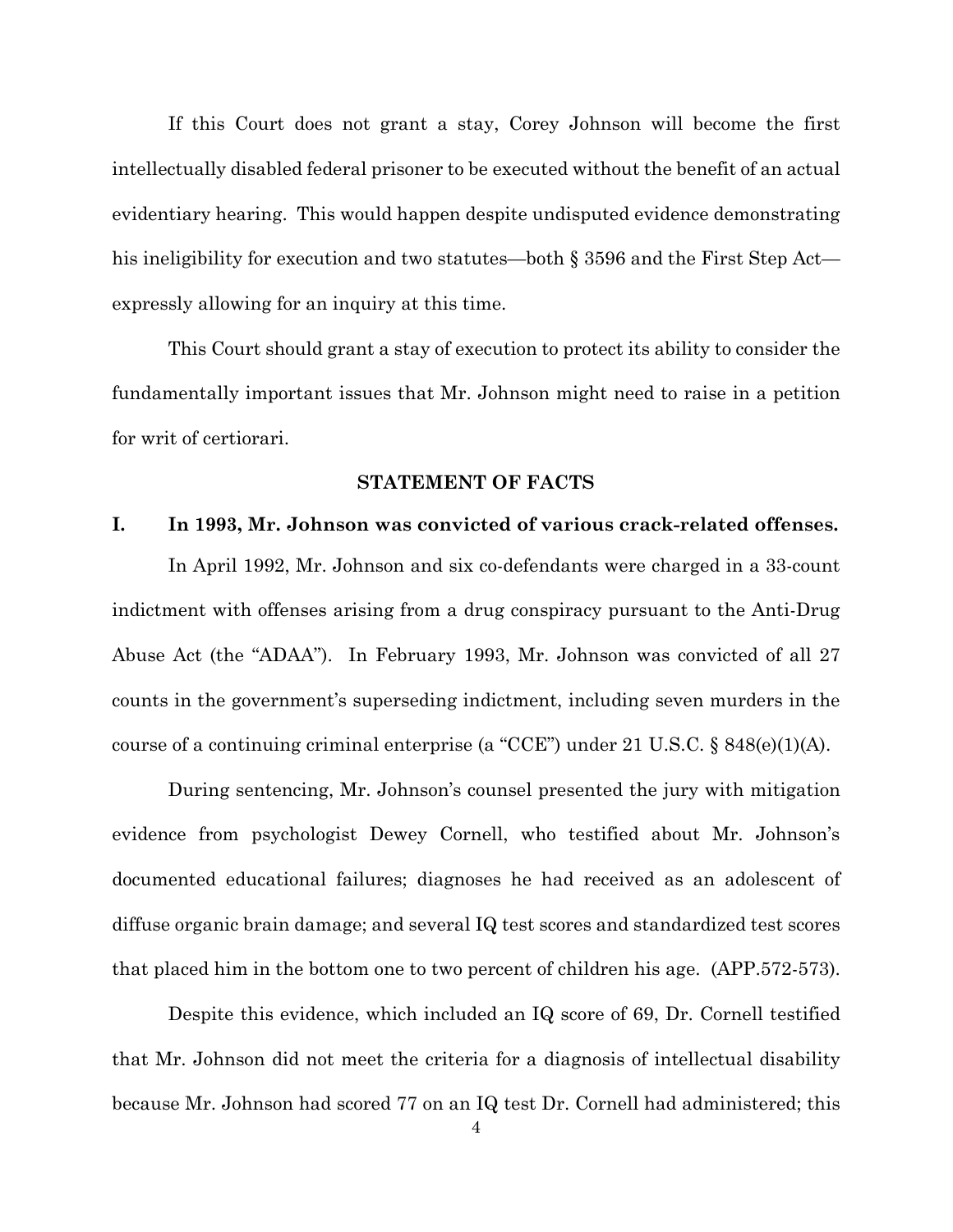was "just above the level of mental retardation . . . two points above that." (*Id.* at APP.621-622.) Because Dr. Cornell believed Mr. Johnson's IQ score of 77 precluded a diagnosis of intellectual disability, he believed that ended the inquiry and did not address Mr. Johnson's adaptive functioning pursuant to the diagnostic standards. Accordingly, neither the judge nor the jurors were asked to determine whether Mr. Johnson was intellectually disabled. Based on the jury's recommendation, the court sentenced Mr. Johnson to death for the § 848(e) offenses.

## **II. In Mr. Johnson's original habeas proceeding, no evidence of intellectual disability was presented beyond a challenge to the 77 IQ score.**

In June 1998, Mr. Johnson's new attorneys filed a motion for collateral relief pursuant to § 2255, arguing for the first time that Mr. Johnson was ineligible for a death sentence because he was intellectually disabled. Counsel argued that Dr. Cornell should have adjusted Mr. Johnson's IQ score to account for the Flynn Effect– –a testing phenomenon that causes IQ scores to inflate over time and requires scores to be corrected accordingly. Had he done so, they contended, Mr. Johnson's IQ score on which Dr. Cornell relied would have fallen within the standard error of measurement diagnostic of intellectual disability, and Dr. Cornell would have had to conduct a full intellectual disability analysis that considered all relevant factors. But they did not introduce any expert testimony—or other evidence—establishing Mr. Johnson's intellectual disability. (APP.801-804.)

Because post-conviction counsel offered no new evidence regarding Mr. Johnson's intellectual disability, the district court found that "the record before the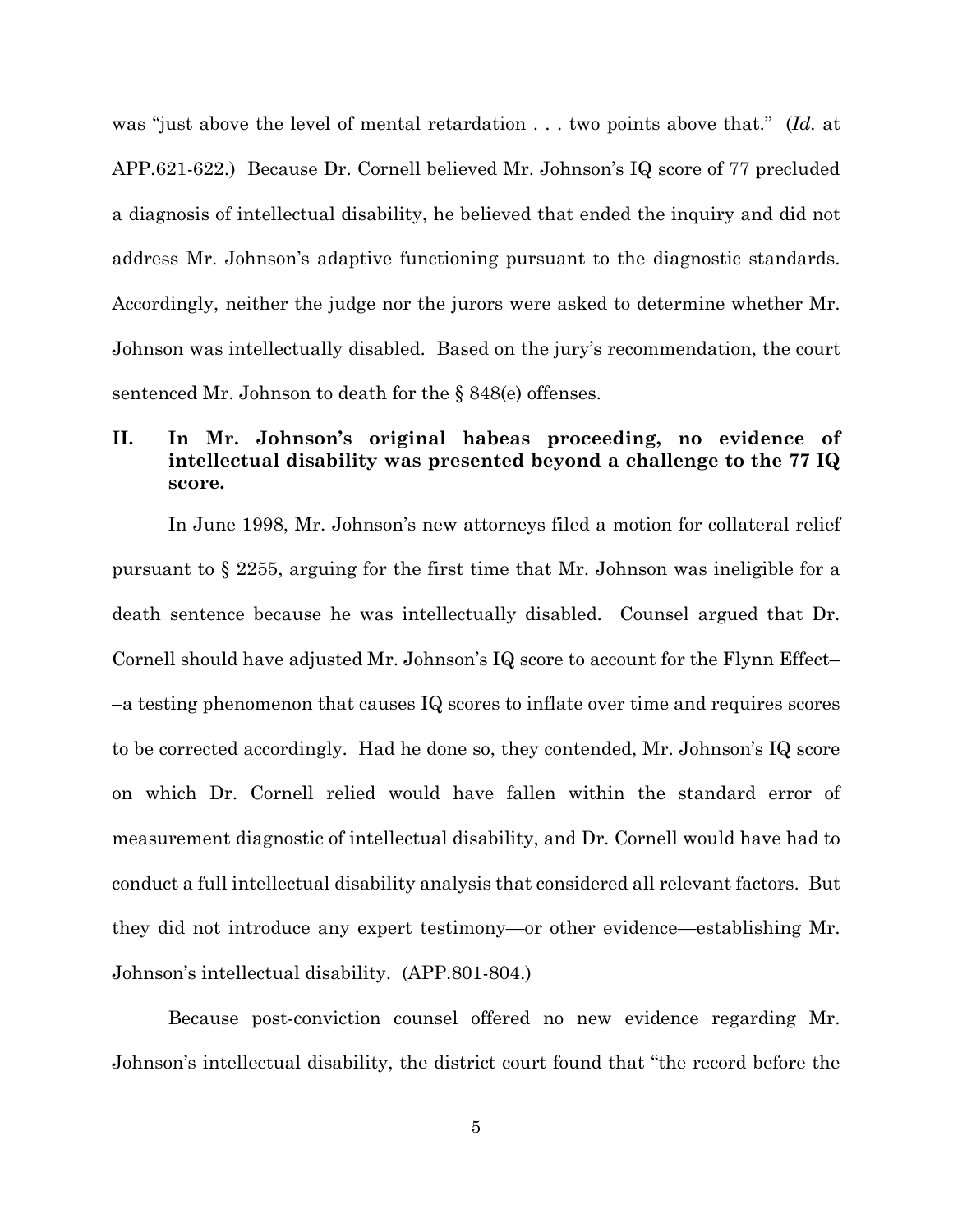Court demonstrates that Johnson is not mentally retarded," and that Mr. Johnson's trial counsel was not ineffective for failing to raise the Flynn Effect because counsel had reasonably relied on Dr. Cornell's assessment. (APP.137-141.) The district court granted the government's motion for summary judgment and denied Mr. Johnson relief. (*See* APP.58.) The court concluded that Dr. Cornell's testimony "belies the suggestion that [his] analysis did not account for possible variations in his testing instrument." (*Id.* at APP.138-139.) But Dr. Cornell never mentioned the Flynn Effect at trial, and the evidence in the § 2255 proceedings does not show that Dr. Cornell had accounted for it. The court also dismissed the fact that Mr. Johnson had a childhood IQ score under 75 as reported by Dr. Cornell himself. (*Id.* at APP.139-140.)

Mr. Johnson then appealed to the Fourth Circuit. That court agreed that the IQ score of 77 that Dr. Cornell had assigned Mr. Johnson placed him outside the diagnostic range for mental retardation and ended the inquiry. *United States v. Roane*, 378 F.3d 382, 408-09 (4th Cir. 2004). After the Fourth Circuit denied Mr. Johnson's petition for rehearing, he raised the intellectual disability issue, and others, in a petition for certiorari. This Court denied the petition. *Johnson v. United States*, 546 U.S. 810 (2005) (mem.).

In late 2005, counsel filed a motion to recall the mandate and for rehearing in light of new Fourth Circuit decisions remanding cases to trial courts to consider evidence of Flynn Effect adjustments to IQ scores above 75, exactly what Mr. Johnson had asked the district court to do in his own § 2255 motion. The Fourth Circuit denied the motion to recall without explanation. (APP.223.)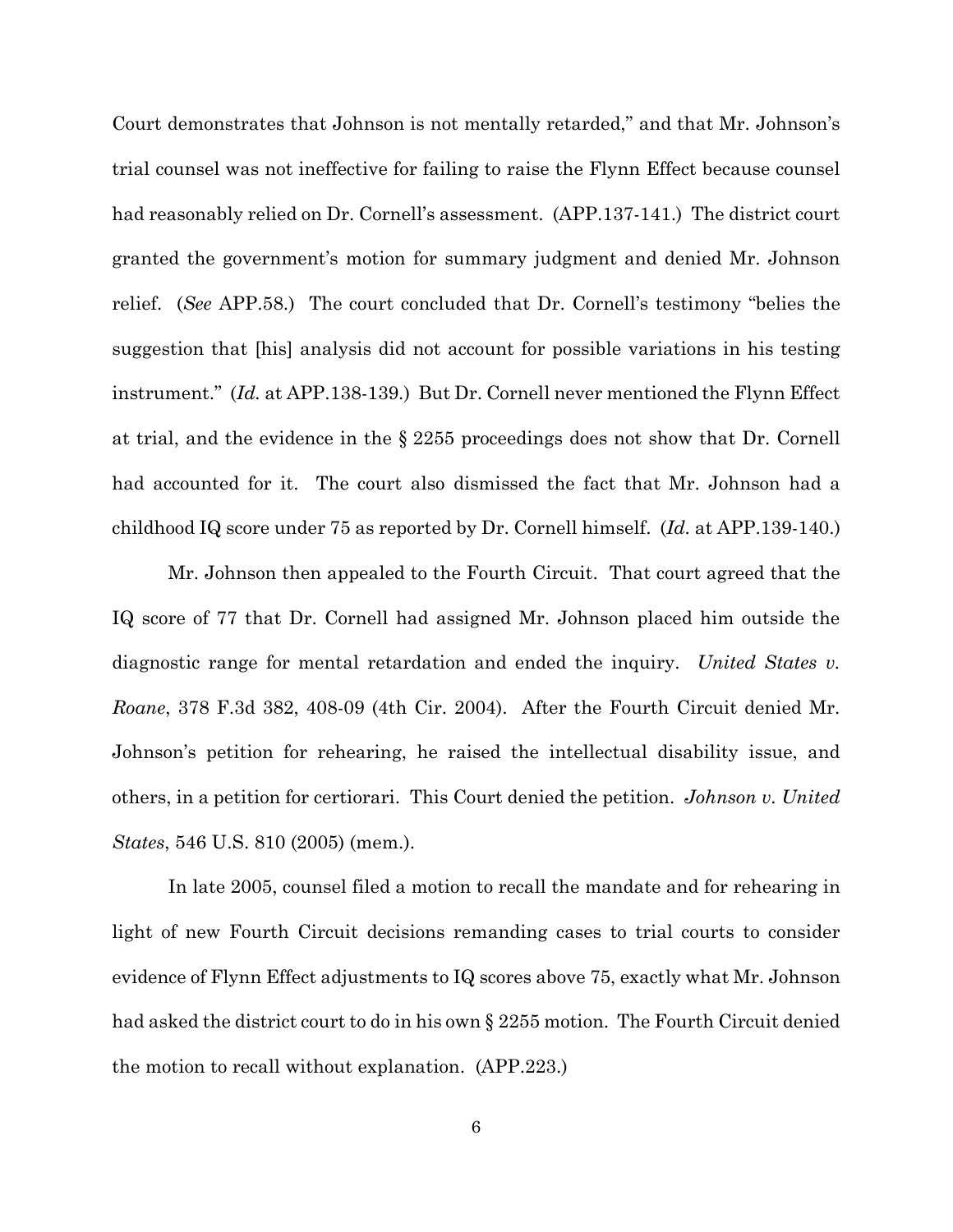#### **III. The district court denied Mr. Johnson's new motions for relief.**

### **A. The court concluded that Mr. Johnson could not bring a second § 2255 motion raising the § 3596 / § 848 exemption without the Fourth Circuit's authorization.**

The government set an execution date for Mr. Johnson in 2006, but the execution was stayed due to litigation challenging the government's planned method of execution. (As explained in Section V *infra*, the government did not issue a new execution protocol until 2019.) New counsel later began representing Mr. Johnson. During their investigation, they located two additional scores from IQ tests he had taken as a child, both of which supported a finding that Mr. Johnson was intellectually disabled. (APP.517.) Counsel also retained three nationally renowned experts in intellectual disability to conduct full evaluations of Mr. Johnson including a full examination according to legal and medical standards of adaptive functioning—and they each independently concluded that Mr. Johnson is intellectually disabled.

On November 20, 2020, just hours after Mr. Johnson appealed the district court's denial of his First Step Act relief request, the Bureau of Prisons set Mr. Johnson's execution date for January 14, 2021. On December 14, 2020, Mr. Johnson filed his § 2255 Motion in the U.S. District Court for the Eastern District of Virginia, seeking an evidentiary hearing to establish that the government could not execute him under § 3596(c) of the Federal Death Penalty Act (the "FDPA") because he was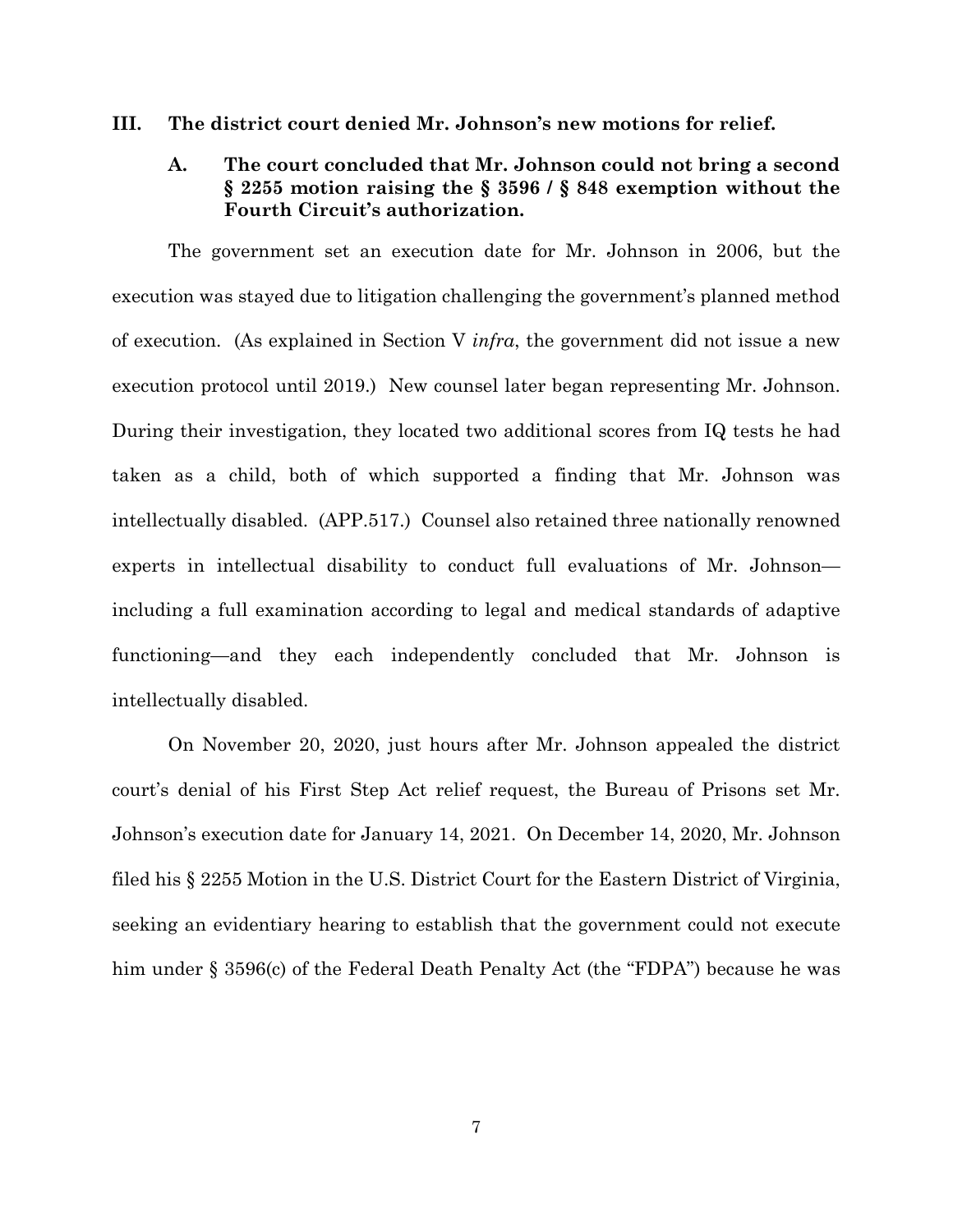intellectually disabled.3 The government argued that § 848(*l*) of the Anti-Drug Abuse Act applied instead. The district court found that the statutes were identical, so which of the two provisions governed did not matter. (APP.272.) On January 2, 2021, the district court concluded that the § 2255 Motion was an unauthorized successive motion, dismissed the motion, and declined to issue a certificate of appealability. (APP.285.)

#### **B. The court decided that Mr. Johnson could not seek resentencing under the First Step Act.**

On August 19, 2020, Mr. Johnson brought a motion under the First Step Act, seeking to have his death sentences under 21 U.S.C. § 848(e) for murder in the course of a continuing criminal enterprise reduced to life in prison. He did so after other federal courts in Virginia and elsewhere had determined that § 848(e) offenses were "covered offenses," and some prisoners had received reduced sentences during resentencing. He also proffered evidence showing that a sentencer would have ample reason to consider a sentence less than death. This included expert testimony regarding his intellectual disability, lay declarations of Mr. Johnson's abuse, neglect, and abandonment throughout childhood and a pristine prison record.

The district court denied relief. It held that Mr. Johnson's violations of § 848 were not "covered offenses." Even if they were, the court continued, it was not its role "to overturn the will of the community" as expressed by the 1993 jury. (APP.255.)

<sup>3</sup> As the District Court for the Eastern District of Virginia found, § 848(*l*) and § 3596(c) of the FDPA are identical. (APP.272.) The government appears to have dropped a previous contention that the FDPA does not apply. That is not in any event a question that need be resolved here. The prohibition at issue exists no matter which statute contains it. Mr. Johnson generally refers to  $\S$ 3596 for simplicity alone.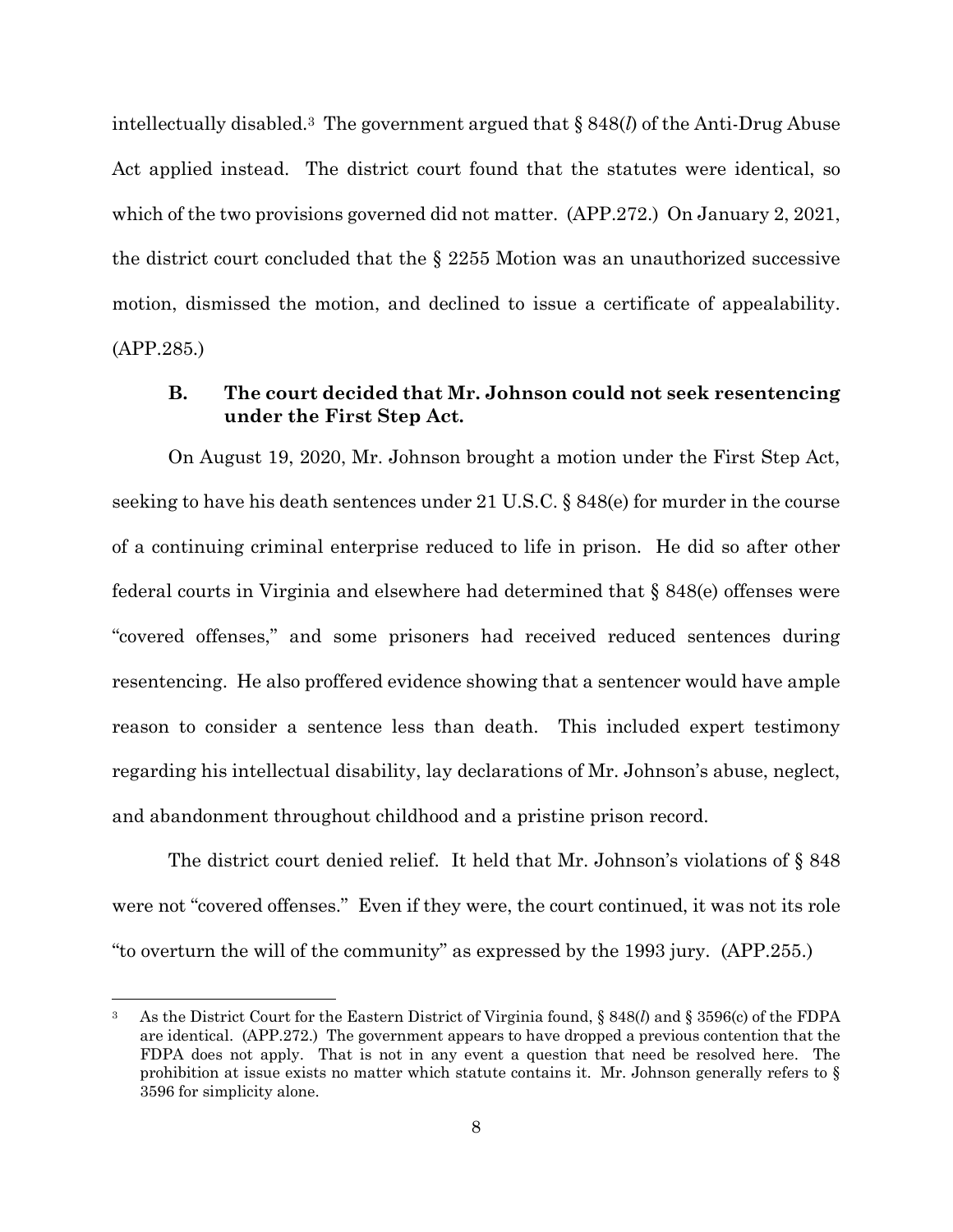### **IV. The Fourth Circuit denied a stay of execution pending resolution of Mr. Johnson's appeals.**

Mr. Johnson appealed the district court's orders denying him relief under the FDPA and the First Step Act. (APP.255.) He filed his opening brief on the First Step Act issues on December 28, 2020, and on January 7, 2021, sought a stay of execution pending the Fourth Circuit's resolution of that appeal. (APP.286.) On January 8, 2021, Mr. Johnson filed an Informal Preliminary Brief, With Request for Certificate of Appealability, and a corresponding Emergency Motion of Corey Johnson for Stay of Execution Pending Consideration and Disposition of Appeal on the FDPA issues. (APP.735.) After expedited briefing, the Fourth Circuit denied both stays on January 12. (APP.340.) Judge Motz dissented with respect to Mr. Johnson's motion to stay pursuant to the First Step Act, concluding that he raised a "timely and serious challenge . . . that should be resolved prior to his execution." (APP.346.) And while the panel unanimously denied Mr. Johnson's motion to stay pursuant to the federal statutory prohibition on executing the intellectually disabled, Judge Motz nevertheless found that his claim raised "grave concerns about the propriety of now executing him" because "[n]o federal court has ever assessed this evidence or considered whether it forecloses a lawful imposition of the death penalty." (*Id.* at APP.345) (Motz, J., concurring). Mr. Johnson filed a petition for rehearing en banc on January 13, which was denied today. (APP.810.) Mr. Johnson then asked the Fourth Circuit to stay execution pending his appeal to this Court. (APP.815.)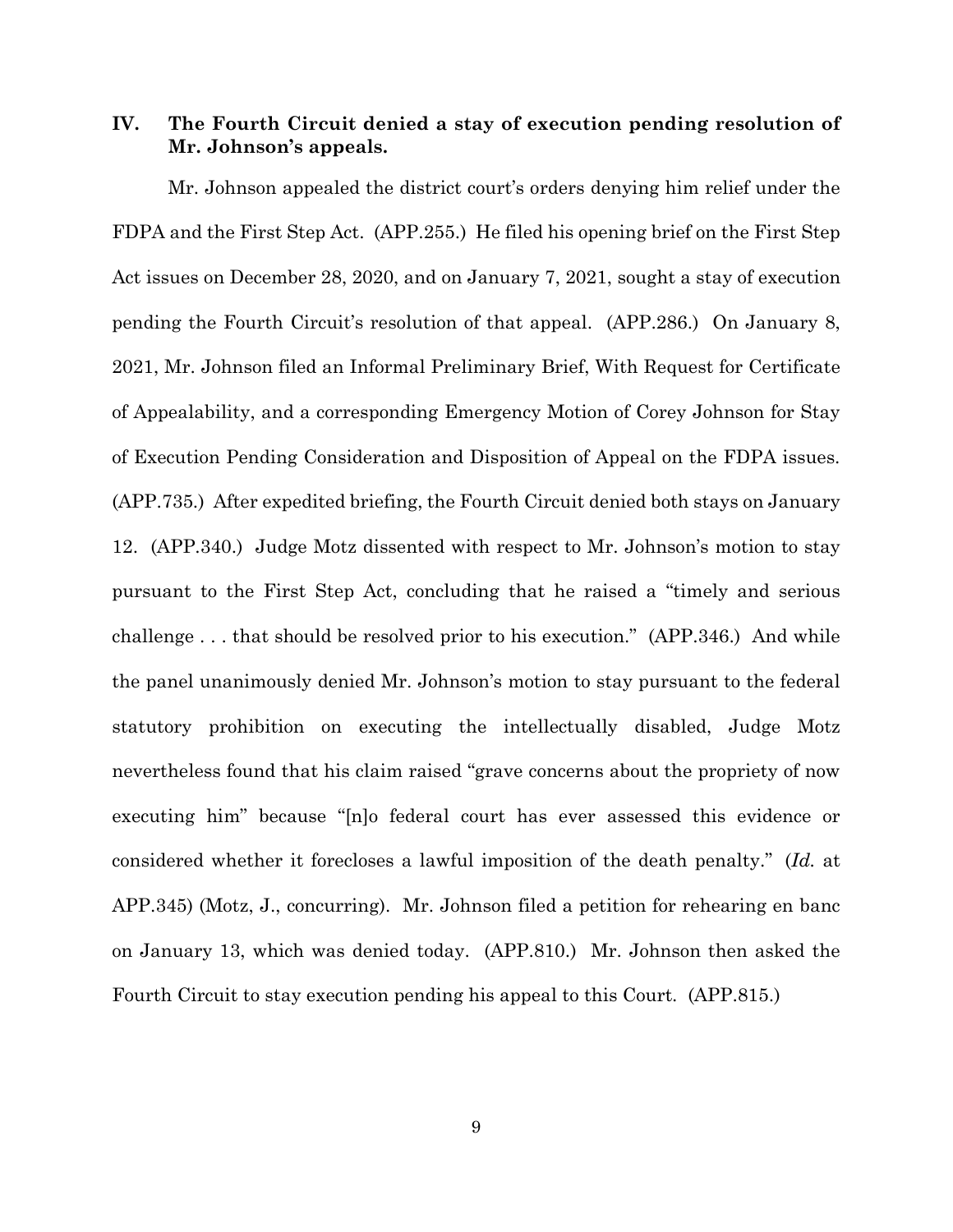#### **ARGUMENT**

## **I. This Court has jurisdiction to stay an execution pending resolution of a forthcoming petition for writ of certiorari.**

The Court has jurisdiction to stay Mr. Johnson's execution under the All Writs Act, 28 U.S.C. § 1651. The All Writs Act empowers this Court to issue "all writs necessary or appropriate in aid of [its] respective jurisdiction[] and agreeable to the usages and principles of law."

The Court can take appropriate action to preserve its "potential jurisdiction." *See FTC v. Dean Foods Co.*, 384 U.S. 597, 603 (1966) ("The exercise of this power 'is in the nature of appellate jurisdiction' where directed to an inferior court and extends to the potential jurisdiction of the appellate court where an appeal is not then pending but may be later perfected." (citation omitted)). This includes the power to "hold an order in abeyance" even if the court of appeals has not issued judgment. *See Nken v. Holder*, 556 U.S. 418, 426 (2009) (staying removal of petitioner after court of appeals declined to enter stay until Supreme Court resolved the petitioner's appeal).4 Thus, if a court of appeals fails to preserve the potential jurisdiction of this Court and to protect a party from the consequences of failing to enter a stay, that party may seek relief in this Court under the All Writs Act. *See, e.g.*, *Maxwell v. Bishop*, 385 U.S. 650 (1967) (per curiam) (granting common-law petition for writ of certiorari where shortness of time available before a scheduled execution made ordinary appeal procedure unavailable); *Barefoot v. Estelle*, 463 U.S.

<sup>&</sup>lt;sup>4</sup> Alternatively, the Court can treat this motion as a petition for writ of certiorari and stay Mr. Johnson's execution on that basis. *Nken v. Mukasey*, 555 U.S. 1042, 1042 (2008) (granting application for stay and treating it as petition for writ of certiorari).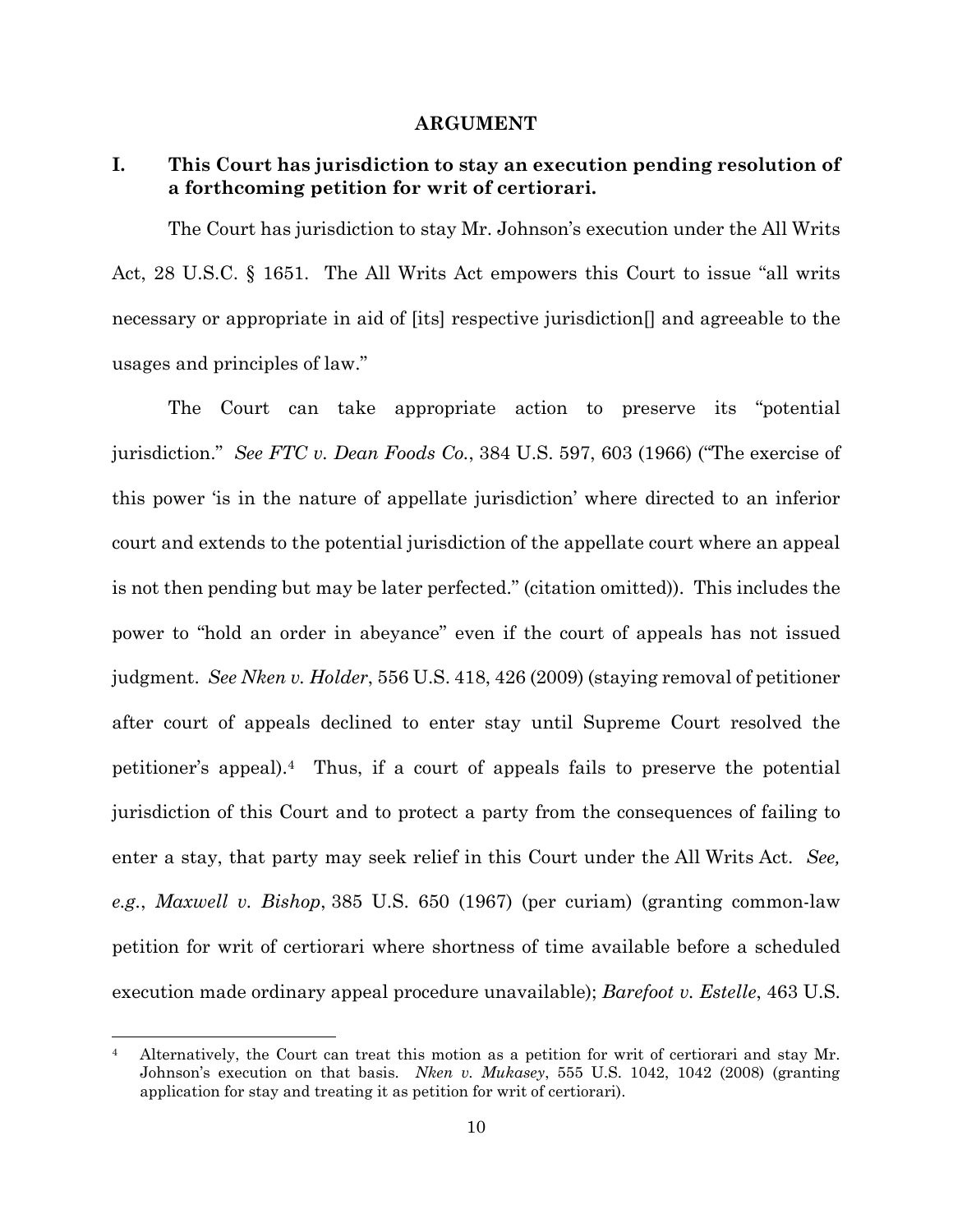880, 889, 895 (1983) ("Approving the execution of a defendant before his [Petition] is decided on the merits would clearly be improper . . . ."); *see also Delo v. Stokes*, 495 U.S. 320, 323 (1990) (Kennedy, J., concurring).

The Fourth Circuit denied Mr. Johnson's motion to stay his execution but has not ruled on the merits of his appeals. This Court will have jurisdiction in the event Mr. Johnson needs to file a petition for writ of certiorari (the "Petition") regarding the Fourth Circuit's ultimate judgment. Accordingly, this Court has jurisdiction to stay Mr. Johnson's execution.

The general standard for granting a stay is well-established. The factors are "(1) whether the stay applicant has made a strong showing that he is likely to succeed on the merits; (2) whether the applicant will be irreparably injured absent a stay; (3) whether issuance of the stay will substantially injure the other parties interested in the proceeding; and (4) where the public interest lies." *Nken*, 556 U.S. at 434 (citation omitted). There also must be "a reasonable probability that four members of the Court would consider the underlying issue sufficiently meritorious for the grant of certiorari" and "a significant possibility of reversal of the lower court's decision." *Barefoot*, 463 U.S. at 895 (citations omitted). And "'in a close case it may [also] be appropriate to balance the equities,' to assess the relative harms to the parties, 'as well as the interests of the public at large." *Ind. State Police Pension Tr. v. Chrysler LLC*, 556 U.S. 960, 960 (2009) (per curiam) (quoting *Conkright v. Frommert*, 556 U.S. 1401, 1402 (2009) (Ginsburg, J., in chambers)). All these factors support a stay.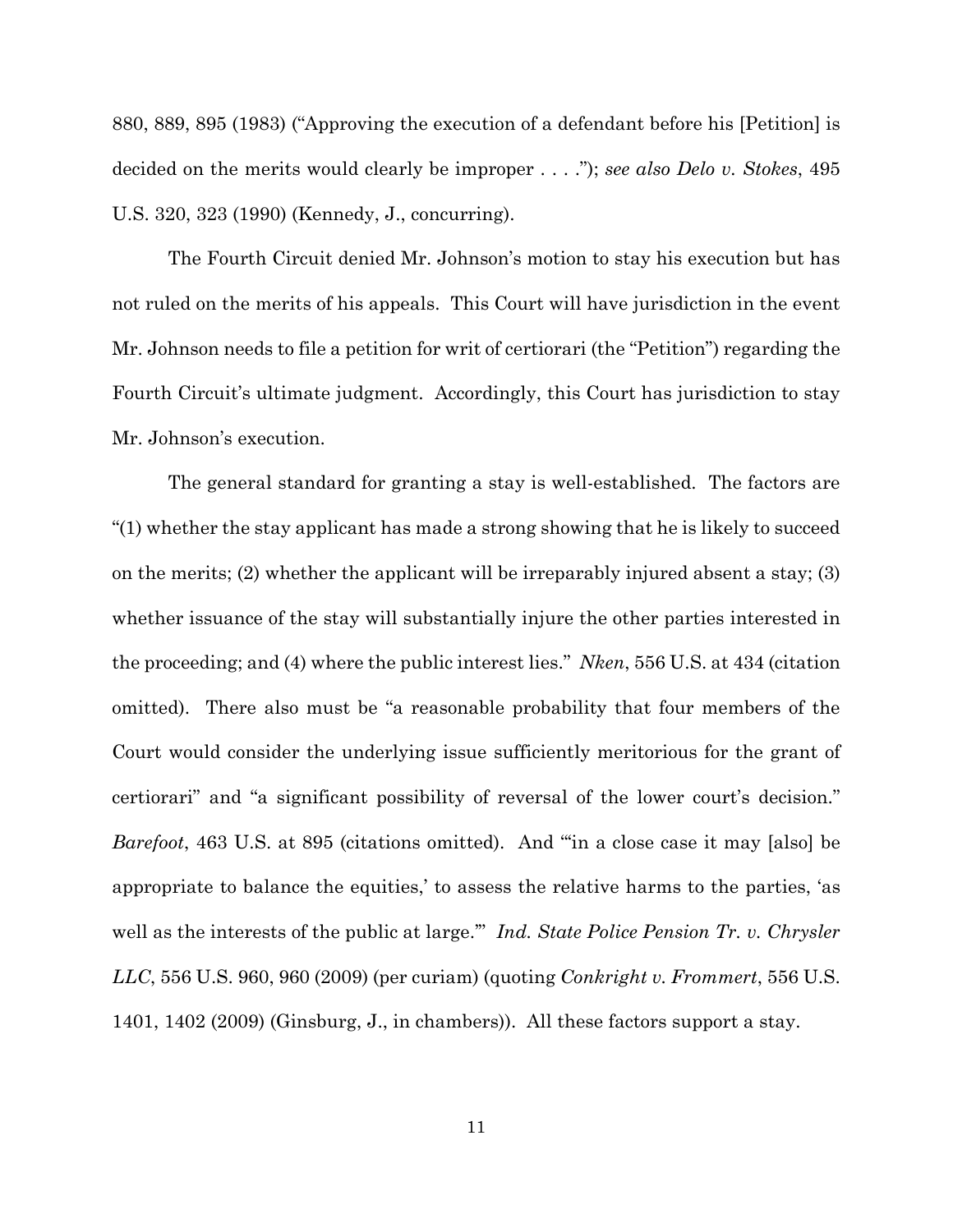#### **II. There is a reasonable probability that the Court will grant certiorari.**

The "reasonable probability" standard is not a "more likely than not" standard. *Smith v. Cain*, 565 U.S. 73, 75 (2012) (citation omitted) (discussing "reasonable probability" of a different outcome in the context of *Brady* materiality). Rather, Mr. Johnson need demonstrate only a reasonably good chance that this Court will grant certiorari on at least one of the issues that he would present in his Petition.

There is a compelling national interest in ensuring that the government does not execute intellectually disabled prisoners. As the recent dissent in *Bourgeois* noted, the question of whether to apply current diagnostic standards to federal prisoners scheduled for execution "presents a serious question that is likely to recur." *Bourgeois v. Watson*, 141 S. Ct. 507, 509 (2020) (Sotomayor, J., dissenting). Those diagnostic standards potentially change dramatically over the course of a capital proceeding—as they have here. Federal capital law, under both the FDPA and the ADAA, provides an independent and heightened protection to prevent the execution of intellectually disabled prisoners.

Mr. Johnson recognizes that this Court denied Alfred Bourgeois's petition for a writ of certiorari. *Bourgeois*, 141 S. Ct. at 507. Mr. Johnson's case, however, is in a different posture from a different era and presents a far more compelling reason for this Court to resolve the important questions presented.

Mr. Bourgeois presented all of his intellectual disability evidence during a fiveday evidentiary hearing in 2011, at which he called over 20 witness, including 4 expert witnesses, and after which the district court issued a 107-page opinion thoroughly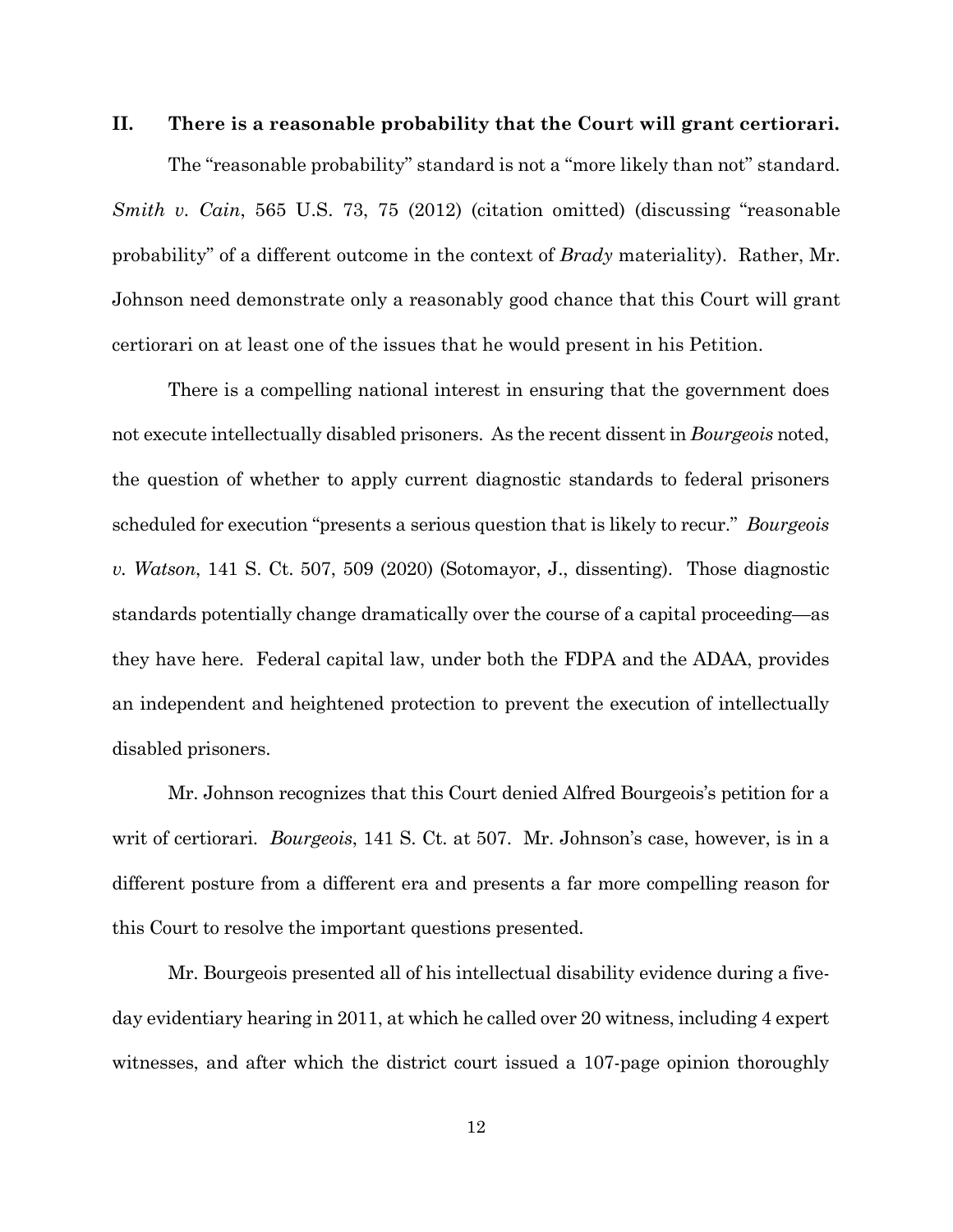evaluating the factual record. *See United States v. Bourgeois*, C.A. No. C-07-223, 2011 WL 1930684, at \*20 (S.D. Tex. May 19, 2011). Mr. Johnson's counsel, pre-*Atkins*, did not proffer evidence beyond the Flynn Effect, and focused solely on Dr. Cornell's IQ score of 77.

Mr. Bourgeois had no childhood IQ scores. He based his intellectual disability claim largely on IQ tests administered after he had been charged with capital murder. Id. at \*25. By contrast, Mr. Johnson's claim is based on childhood IQ scores, at a time when he would have had no reason to malinger. His scores consistently point to a finding of intellectual disability.

The evidence related to Mr. Bourgeois' day-to-day functioning came largely from witnesses describing their memories of his abilities as a child years earlier. *Id.* at \*36-37. Mr. Johnson's claim, however, is based on a comprehensive collection of contemporaneous records documenting his impairments during childhood. Allowing the government to execute Mr. Johnson based on woefully outdated diagnostic work from the early 1990s would lead to the "intolerable result" of executing a person with intellectual disability. *Webster v. Daniels*, 784 F.3d 1123, 1139 (7th. Cir. 2015).

This Court also should grant certiorari to bring uniformity to lower courts' application of the First Step Act. Many courts have held that § 848 offenses are covered offenses under this statute, and some of those courts have granted significant sentence reductions, including to time served. *See, e.g*., *United States v. Brown*, No. 3:08-cr-00011-1, 2020 WL 3106320, at \*4 (W.D. Va. June 11, 2020); *United States v. Dean*, No 97-276(3), 2020 WL 2526476, at \*3 (D. Minn. May 18, 2020); *United States*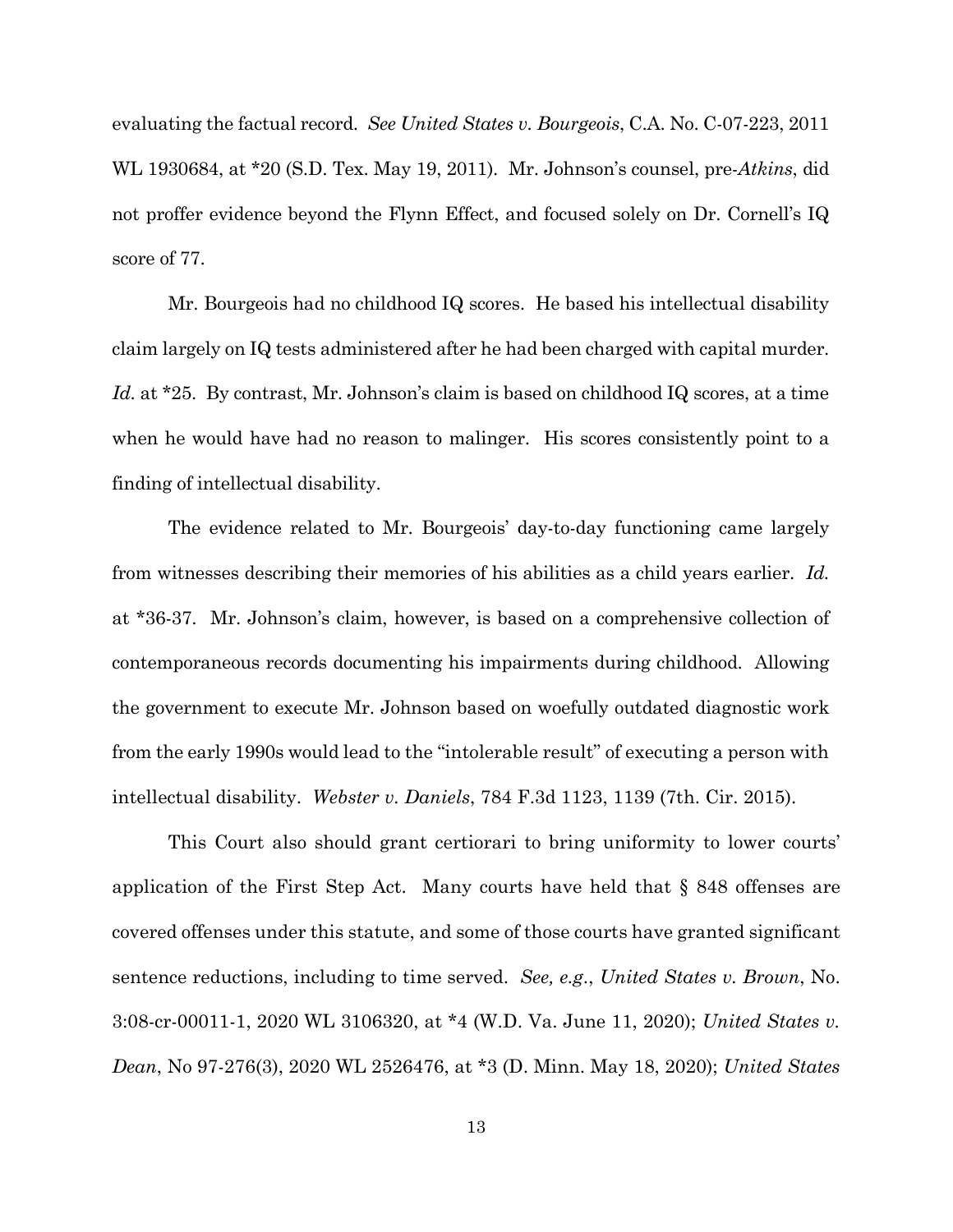*v. Jimenez*, No. 92-CR-550-01, 2020 WL 2087748, at \*2 (S.D.N.Y. Apr. 30, 2020); Mem. Order, *United States v. Kelly*, No. 94-CR-163-4 (E.D. Va. June 5, 2020), ECF No. 1133. Other courts have concluded the opposite and denied the requests altogether. *See United States v. Smith*, No. 04-80857, 2020 WL 3790370, at \*10-12 (E.D. Mich. July 7, 2020); *United States v. Chambers*, No. 87-80933, 2021 WL 75248, at \*3 (E.D. Mich. Jan. 8, 2021); *United States v. Davis*, No. 5:93CR30025-003, 2020 WL 1131147, at \*2 (W.D. Va. Mar. 9, 2020).

This Court's guidance will reduce the risk of inconsistent results in actual resentencing decisions. And because the First Step Act allows prisoners to seek resentencing only once, *see* Pub. L. No. 115-391, 132 Stat. 5194 (2018), review will also safeguard the statutory rights of prisoners who might otherwise be permanently deprived of relief by an erroneous application of the Act.

Review is also necessary to correct the government's inconsistent positions on this issue. It conceded in other cases involving  $\S$  848 offenses that an offense is a "covered offense" under the First Step Act where the statute under which the movant was convicted makes reference to, or has as a predicate, a statute amended by the Fair Sentencing Act. *See, e.g.*, United States' Mot. to Remand at 8, *United States v. Maupin*, No. 19-6817 (4th Cir. Aug. 29, 2019), ECF No. 26; *Davis*, 2020 WL 1131147, at \*2 ("The government acknowledges that the defendant is eligible for a sentence reduction under the 2018 FSA for all three counts, including Count Two due to § 848's requirement of a  $\S$  841(b)(1)(A) violation."). The government has since reversed its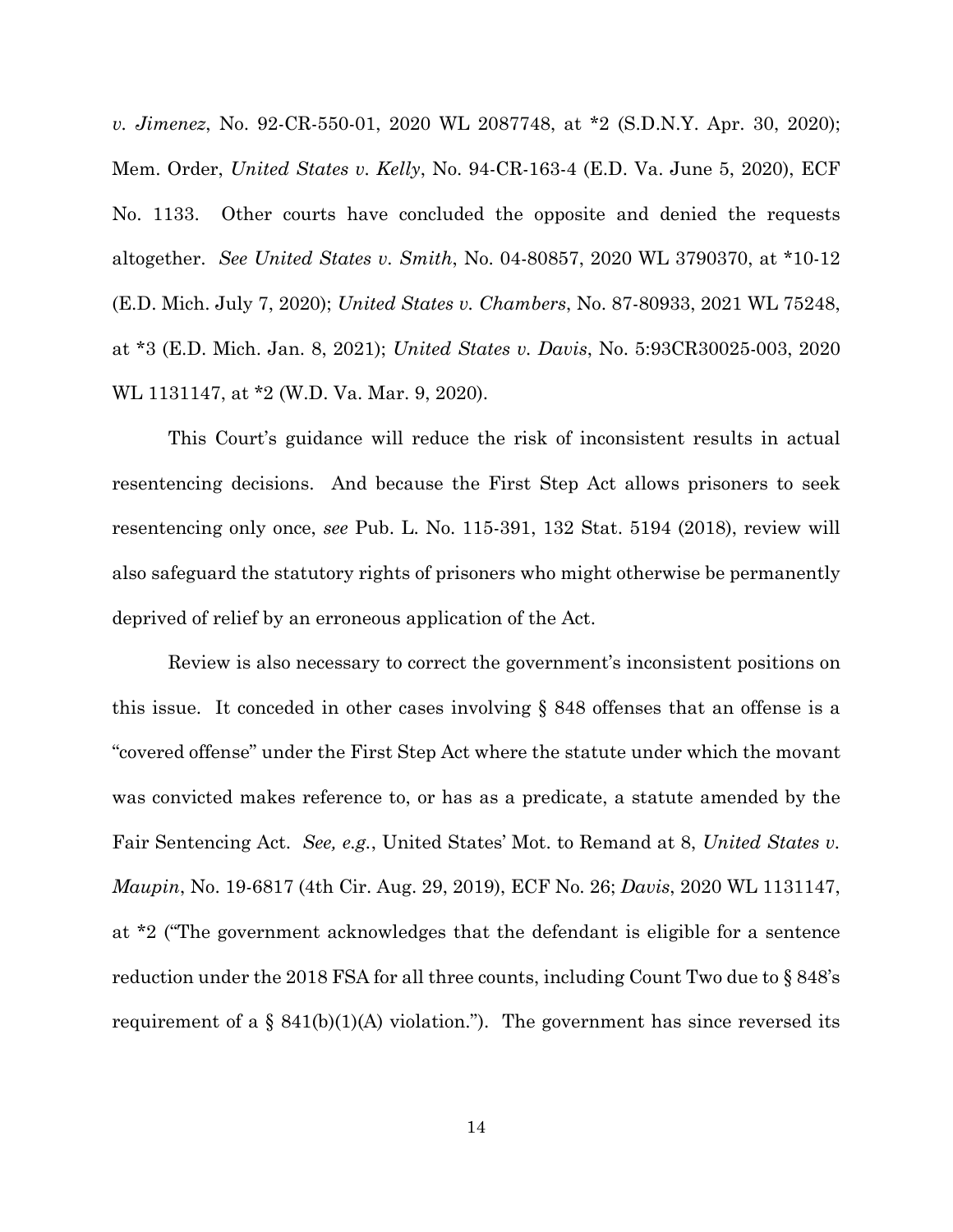position in one of these § 848 cases (*Davis*) and argued to the contrary in Mr. Johnson's case.

In light of the inconsistent interpretations of the First Step Act by the lower courts and the government, Mr. Johnson respectfully suggests that this Court should provide clear guidance about how to determine what is a "covered offense." Refraining from doing so runs the risk of district courts denying prisoners the relief afforded them under the First Step Act.

## **III. There is a fair prospect that the Court will reverse the judgment below.**

Mr. Johnson also must demonstrate a "fair prospect" that if review is granted, the Court will reverse the judgment under review. *Maryland v. King*, 567 U.S. 1301, 1301 (2012) (Roberts, C.J., in chambers) (quoting *Conkright*, 556 U.S. at 1402 (Ginsburg, J., in chambers)); *see also Phillip Morris USA, Inc. v. Scott*, 561 U.S. 1301, 1304 (2010) (Scalia, J., in chambers) (granting stay where it was "significantly possible that the judgment below will be reversed"); *Barefoot*, 463 U.S. at 895 (there must be "a significant possibility of reversal of the lower court's decision" (citations omitted)).

For the reasons stated below, the Court is likely to rule in favor of Mr. Johnson on at least one of his statutory arguments.

## **A. The Federal Death Penalty Act prohibits the government from executing an intellectually disabled prisoner.**

The government's position founders on a fundamental misunderstanding of intellectual disability principles. It reasons that because any intellectual disability is fixed at age 18, a prisoner cannot seek to litigate his intellectual disability at the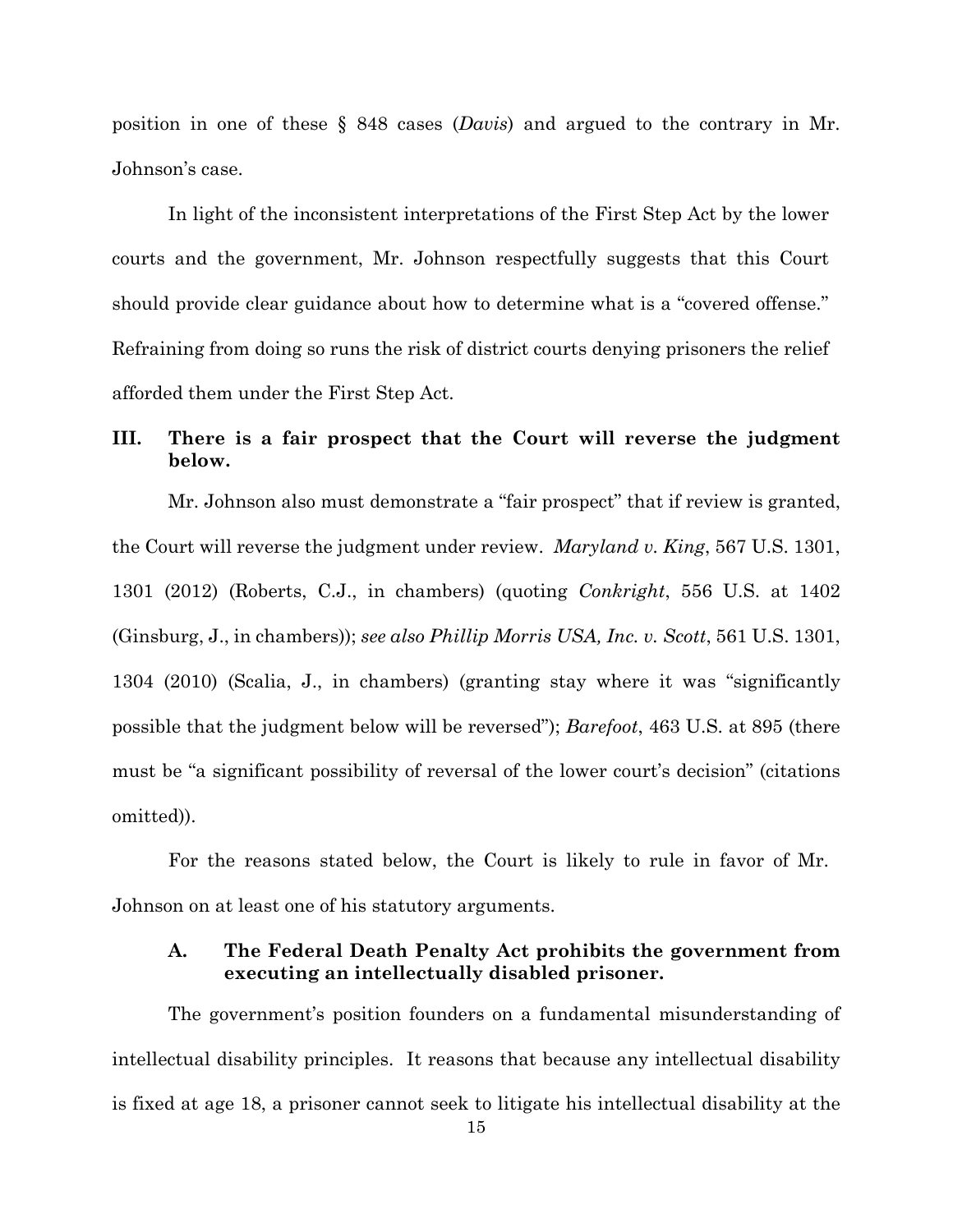time of execution. But this ignores the uncontroverted fact that the standards for a diagnosis of intellectual disability are continually refined as science advances. By requiring intellectual disability to be evaluated at the time of execution, Congress in the FDPA accounted for this possibility—just as it had done in § 848(*l*) of the ADAA. The government does not—and cannot—explain why Congress would want courts to determine a prisoner's intellectual disability based on obsolete standards—especially those from the early 1990s—and allow such a prisoner to be executed when modern accurate standards prohibit it.

#### **1. The statute prohibits the execution of a prisoner who is intellectually disabled under prevailing medical and diagnostic standards at the time of execution.**

The plain language, structure, and legislative history of 18 U.S.C. § 3596 mandate that a death sentence cannot be "carried out" where available evidence, when assessed under current legal and diagnostic standards, clearly demonstrates that the federal prisoner is intellectually disabled.

The FDPA's plain language provides that a death sentence "shall not be carried out upon a person who is mentally retarded." 18 U.S.C. § 3596(c). As this Court reiterated last year, a statute is to be interpreted "in accord with the ordinary public meaning of its terms" because "only the words on the page constitute the law adopted by Congress and approved by the President." *Bostock v. Clayton Cty.*, 140 S. Ct. 1731, 1738 (2020). Moreover, the Dictionary Act, 1 U.S.C. § 1, "ascribes significance to [the] verb tense" of a federal statute and "instructs that the present tense generally does not include the past." *Carr v. United States*, 560 U.S. 438, 448 (2010). Congress' use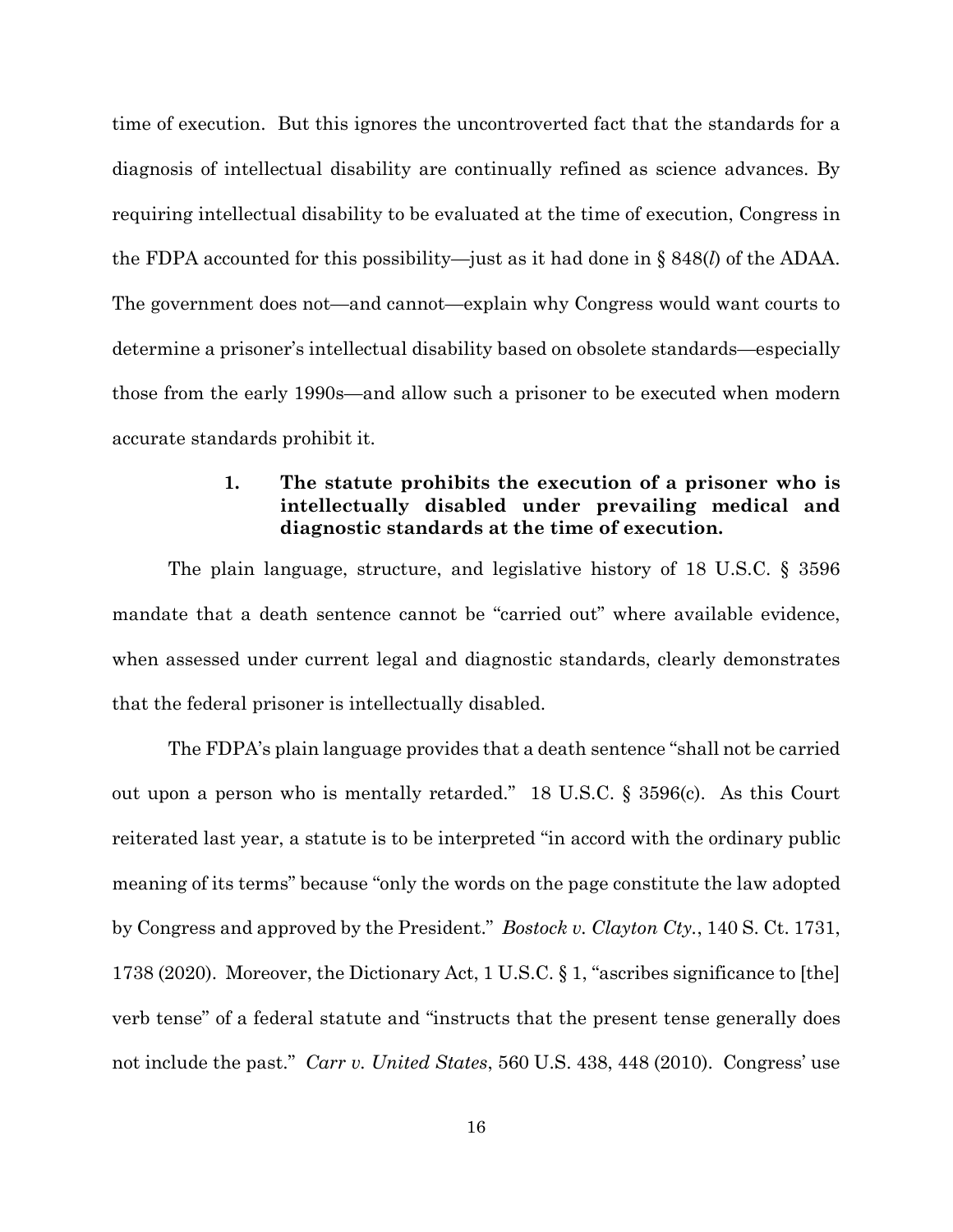of the present-tense phrase "is mentally retarded" reflects Congress' intent to prohibit the execution of prisoners who are intellectually disabled under standards applicable at the time of execution.

The district court found that although the FDPA does not allow the death penalty to be "carried out" on someone who "is mentally retarded," it "does not follow that a determination on a defendant's intellectual disability must occur shortly before execution." (APP.280.) It reasoned that such a reading of the statute would "make[] little sense, given that the prohibition applies to a permanent condition that––by definition––must have manifested before the defendant committed the capital crime." Id. But this logic misses the mark. "[W]hile a prisoner's intellectual disability may not change, the medical standards used to assess that disability constantly evolve as the scientific community's understanding grows." *Bourgeois*, 141 S. Ct. at 508-09 (Sotomayor, J., dissenting). Indeed, this Court's own decisions make clear that the applicable legal and diagnostic standards related to this critical inquiry are anything but "permanent." *See Moore v. Texas*, 137 S. Ct. 1039, 1049– 53 (2017) ("*Moore I*"); *Hall v. Florida*, 572 U.S. 701, 710-14, 721-23 (2014).

The word "implementation" in the title of § 3596 reinforces this conclusion. Under § 3596, "implementation" of a death sentence involves only conduct that immediately precedes the execution. *See, e.g.*, *United States v. Mitchell*, 971 F.3d 993, 996–97 (9th Cir. 2020) (per curiam) (holding that "implementation" means only those measures that "effectuate the death" (citation omitted)). Section 3596(a) states that a person sentenced to death must be "committed to the custody of the Attorney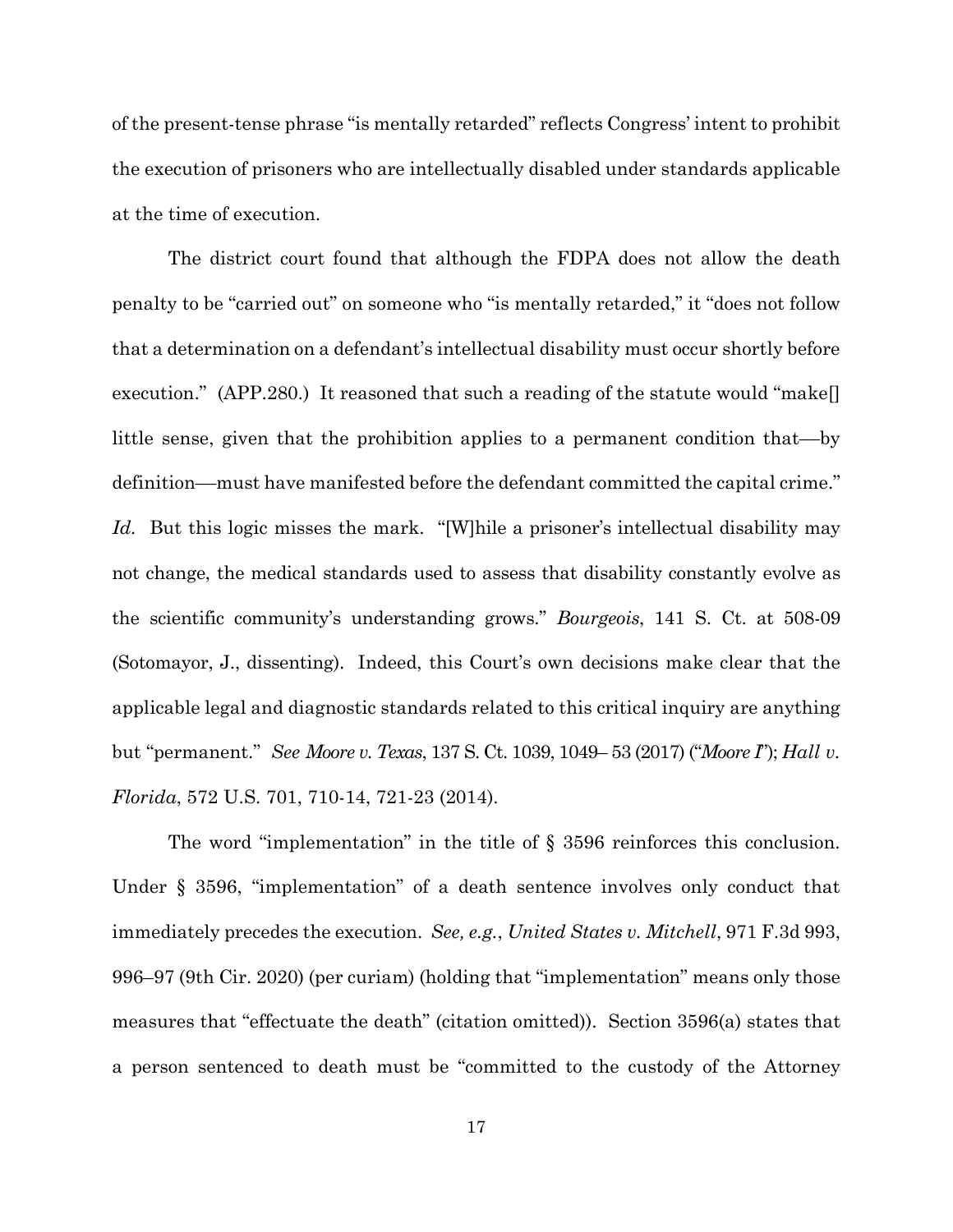General" while any appeal is pending. Then, "[w]hen the sentence is to be implemented," the Attorney General must "release" the prisoner to a United States marshal, "who shall supervise implementation of the sentence." This language demonstrates that "implementation" does not include the trial, the sentencing process, or even motions to vacate a death sentence when the execution is not imminent. Instead, § 3596(c) presupposes that the execution is about to be "carried out," and its prohibition on executing the intellectually disabled must be viewed through the lens of current legal and diagnostic standards.<sup>5</sup>

The larger structure of the FDPA reinforces  $\S$  3596(c)'s plain language. The FDPA's preceding sections govern "[i]mposition of a sentence of death," 18 U.S.C. § 3594, and "[r]eview of a sentence of death," 18 U.S.C. § 3595. This structure underscores that courts must evaluate the intellectual disability issue when a death sentence is to be implemented, notwithstanding the prior "[i]mposition" and "[r]eview" of a valid death sentence.<sup>6</sup>

Section 3596 also provides that a death sentence "shall not be carried out" upon "a person who . . . lacks the mental capacity to understand the death penalty," 18 U.S.C. § 3596(c), or upon "a woman while she is pregnant," 18 U.S.C. § 3596(b). Pregnancy

The government made this very same point before this Court three days ago when addressing a different provision of the same statute, 18 U.S.C. § 3596(a). The government wrote that the acts described in § 3596 "occur[] long after the sentence was imposed" and the governing law is that which exists "at the time the sentence is being implemented, not when it was imposed." *United States v. Higgs,* No. 20-927, Petition for a Writ of Certiorari Before Judgment at 19.

<sup>6</sup> The FDPA took provisions from the ADAA, including § 848(*l*), and arranged them in chronological order. The prohibition on executing the intellectually disabled appears alongside other directives that come into play at the time of execution.  $\S 3596$  (a) – (c).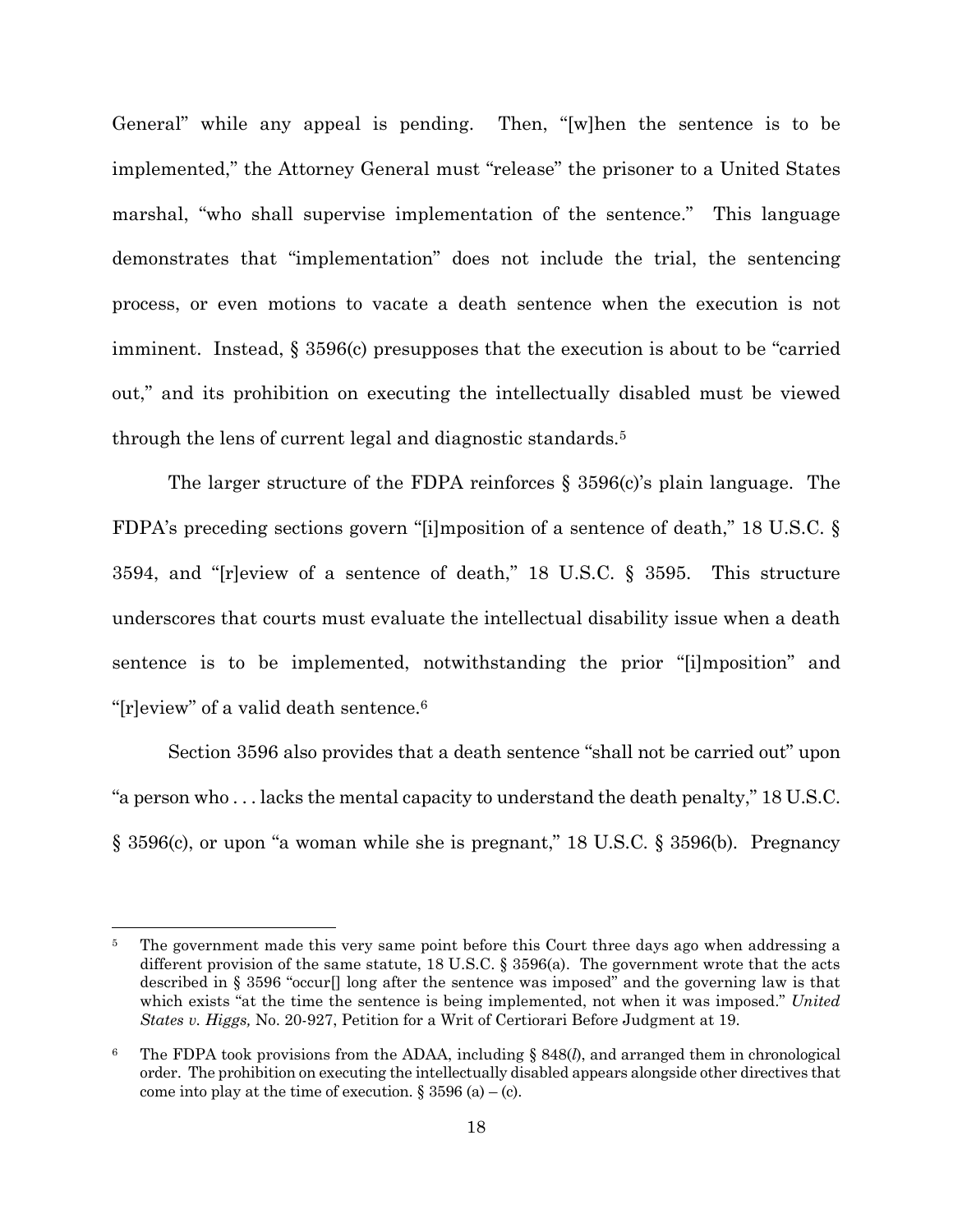and mental incompetence are both conditions that must be assessed at the time a death sentence is implemented, not imposed. They have nothing to do with what "must have manifested before the defendant committed the capital crime." (APP.280.) By placing the intellectual disability prohibition in the "implementation" section together with pregnancy and mental incompetence, Congress intended to allow for an intellectual disability determination under legal and diagnostic standards applicable at the time of execution, not the standards from the time the sentence was imposed or reviewed. As this Court has repeatedly recognized, "statutory words are often known by the company they keep." *Lagos v. United States*, 138 S. Ct. 1684, 1688-89 (2018); *see also Davis v. Mich. Dep't of Treasury*, 489 U.S. 803, 809 (1989) (statutory terms must be interpreted "in their context and with a view to their place in the overall statutory scheme").

Indeed, during the floor debate on the proposed intellectual disability provision, Senator Orrin Hatch warned that this very language would permit prisoners to raise their intellectual disability "at any time." (APP.727) (comments by Sen. Hatch) (emphasis added).) Despite Senator Hatch's concerns, Congress kept this provision.

#### **2. Mr. Johnson is intellectually disabled under prevailing standards.**

Corey Johnson is intellectually disabled under the current diagnostic standards of the American Psychiatric Association ("APA") and the American Association on Intellectual and Developmental Disabilities ("AAIDD"). This Court has called the corresponding manuals "the best available description of how mental disorders are expressed and can be recognized by trained clinicians." *Moore I*, 137 S.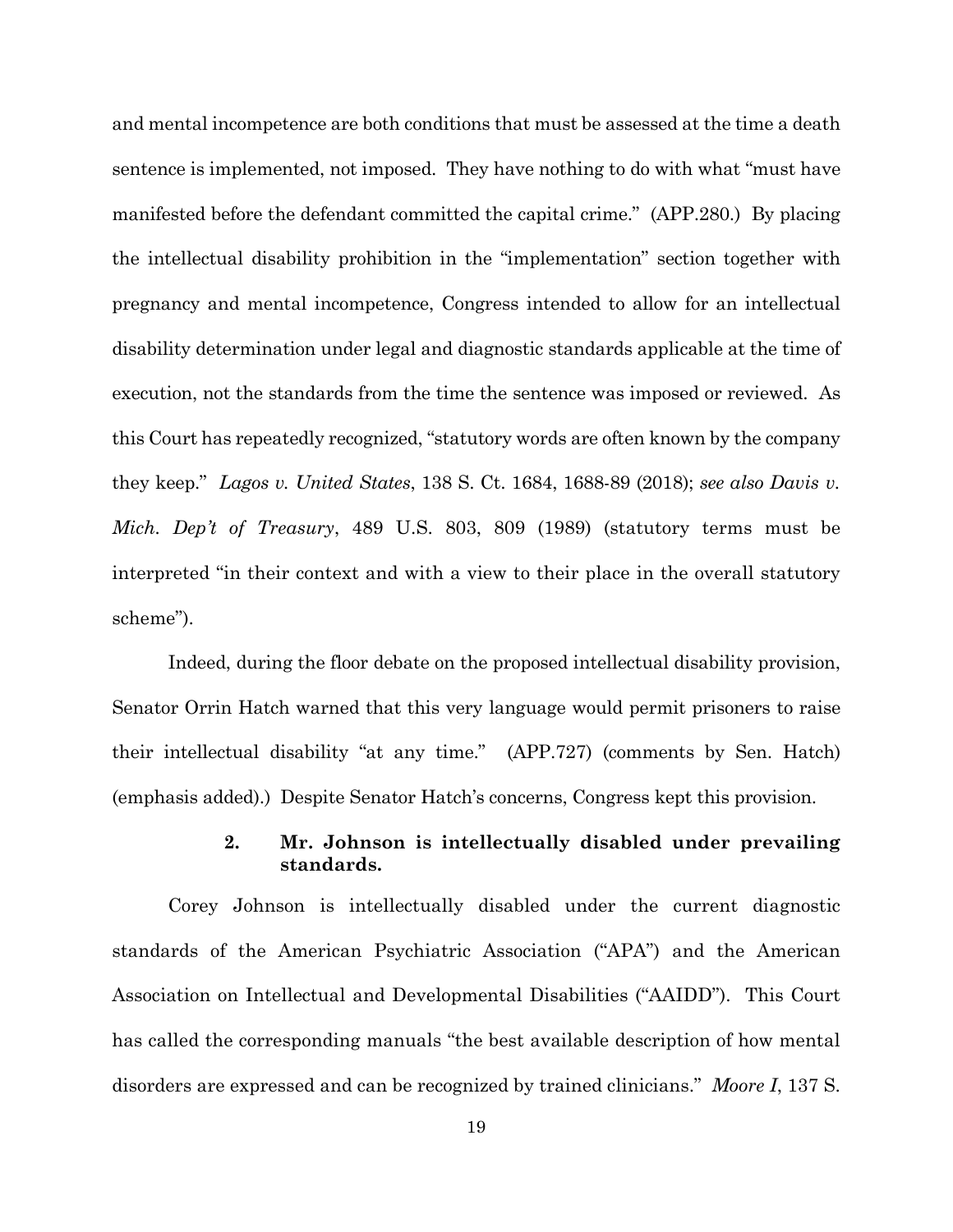Ct. at 1053 (citation omitted); *see also Moore v. Texas*, 139 S. Ct. 666, 668 (2019) ("*Moore II*").

Three nationally-recognized experts in intellectual disability—Drs. Gregory Olley, Daniel Reschly, and Gary Siperstein—agree that Mr. Johnson meets all three criteria for intellectual disability: significant deficits in intellectual functioning ("prong one"), significant deficits in adaptive functioning ("prong two"), and onset before the age of eighteen ("prong three"). Their opinions are based on a broad universe of information, much of which comes from test results and observations recorded during Mr. Johnson's childhood.

*Intellectual Functioning.* A valid, reliable IQ score falling two or more standard deviations below the norm for the general population demonstrates a deficit in intellectual functioning. Under current diagnostic standards, the presumptive range for intellectual disability is an IQ score of 75 or below. (*See* APP.719.)

Mr. Johnson has four valid and reliable IQ scores on gold-standard IQ tests within the presumptive range for intellectual disability. He took these IQ tests in 1977 (age 8), 1981 (age 12), 1985 (age 16), and 1992 (age 23). He received full-scale scores of 73, 78, 69, and 77 respectively. Current diagnostic standards require fullscale IQ scores to be corrected for the Flynn Effect.<sup>7</sup> (APP.719.) When corrected, Mr.

According to the Flynn Effect, IQ test scores across populations increase slowly over time approximately .3 points per year or 3 points over ten years. Thus, as applied in this case, Mr. Johnson's 1992 IQ score of 77 would be adjusted to about 73. Federal courts have "acknowledged the appropriateness of considering Flynn-adjusted scores." *See United States v. Davis*, 611 F. Supp. 2d 472, 487 (D. Md. 2009) (recognizing that acceptance of the Flynn Effect is "widespread" and noting that experts deem its consideration "essential"); *United States v. Shields*, No. 04-20254, 2009 WL 10714661, at \*12 (W.D. Tenn. May 11, 2009) (finding that "the Flynn Effect must be considered").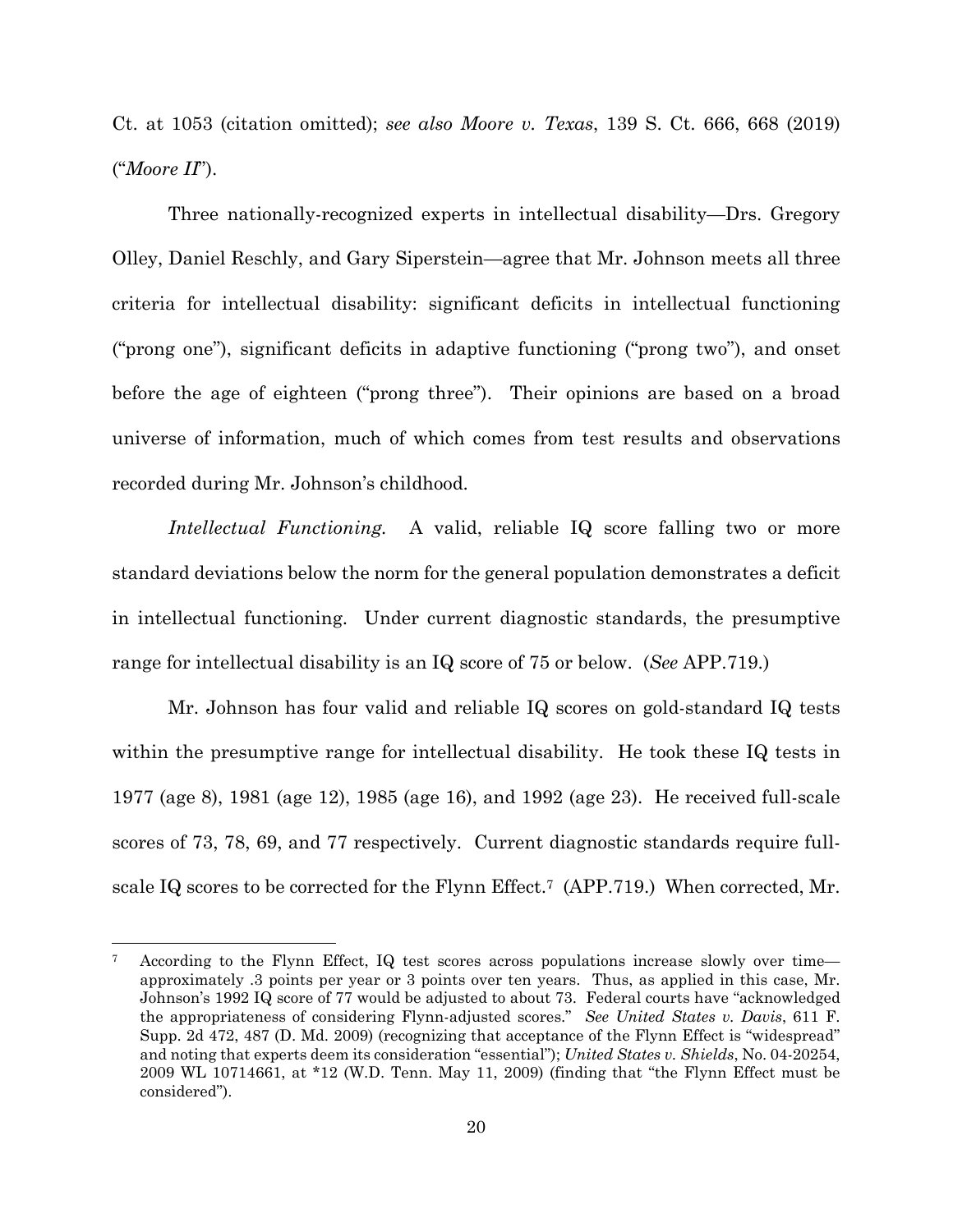Johnson's IQ scores are properly reduced to approximately 72, 75, 65, and 73––all within the presumptive range for intellectual disability. Even uncorrected, two of Mr. Johnson's scores are within the presumptive range. Mr. Johnson thus satisfies prong one.

*Adaptive Functioning.* The concept of adaptive functioning refers to "how well a person meets community standards of personal independence and social responsibility." (APP.719); *see also Moore I*, 137 S. Ct. at 1045; *Hall*, 572 U.S. at 710. To satisfy this prong, a person need only have significant limitations in a single domain of adaptive behavior. (APP.720); *Moore I*, 137 S. Ct. at 1050. Mr. Johnson has significant deficits in all three domains—conceptual, social, and practical.

First, since childhood, Mr. Johnson has grappled with significant deficits in the *conceptual* domain, which involves, among other things, competence in memory, language, reading, writing, math reasoning, acquisition of practical knowledge, and problem solving. (APP.719.) Mr. Johnson wanted to learn as a child. He worked hard in school, but simply could not succeed. (APP.808.) ("He is truly motivated to do well and to succeed and has not yet given up on himself. . . . Corey's progress in his class has been very, very, very slow almost to the point where one might feel that he is not learning.").) Mr. Johnson's school records show his early and constant academic struggles––reflective of deficits in the conceptual domain. He repeated several grades, including second grade three times, and fell further and further behind. (APP.459.) At age eight, he still had "no concept of number facts, no reading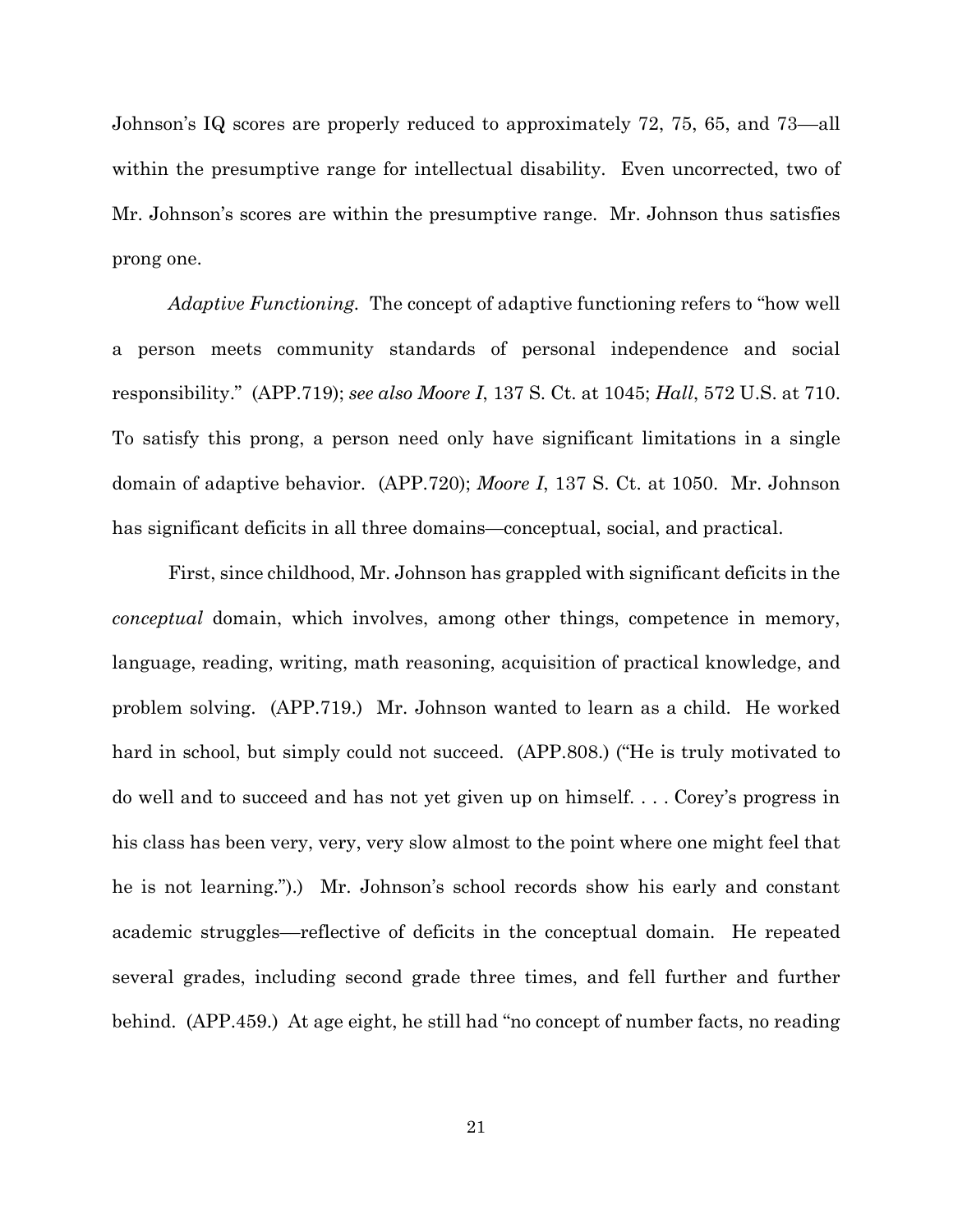skills, [could not] retain sight vocabulary words," and "had difficulty saying the alphabet." (APP.660; APP.665.)

Mr. Johnson's academic struggles continued into his teens despite his welldocumented desire to learn. When he was 13, one school evaluator noted that Mr. Johnson was barely able to write his own name and "was unable to read single syllable short vowel words in isolation." (APP.668-669.) One year later, he scored in the bottom one percent on an achievement test administered by Dr. Kenneth Barish (a psychologist who evaluated Mr. Johnson in a residential placement). (APP.672.) Dr. Barish considered Mr. Johnson's deficit "so profound that [he has] used it over the past 30 years as a teaching example in [his] classes." (APP.634.)

Mr. Johnson's childhood records also demonstrate that he suffered from significant deficits in language and communication from early on. Dr. Olley concluded that "Corey Johnson has never demonstrated the conceptual aspects of communication appropriate for his age, and, instead, his language and communication abilities are significantly impaired." (APP.473.)

Second, Mr. Johnson has significant impairments in the *social* domain, which involves, among other things, empathy, interpersonal skills, friendships, and social judgment. (APP.719.) As a youth, Mr. Johnson was often taken advantage of by his family and school peers. (APP.478.) Mr. Johnson had "difficulty in understanding social cues and norms," and was, over the course of his life, the quintessential follower, easily influenced by and victimized by peers, who took his money, tricked and manipulated him. (APP.476-80.) Mr. Johnson's aunt, Minnie Hodges, reported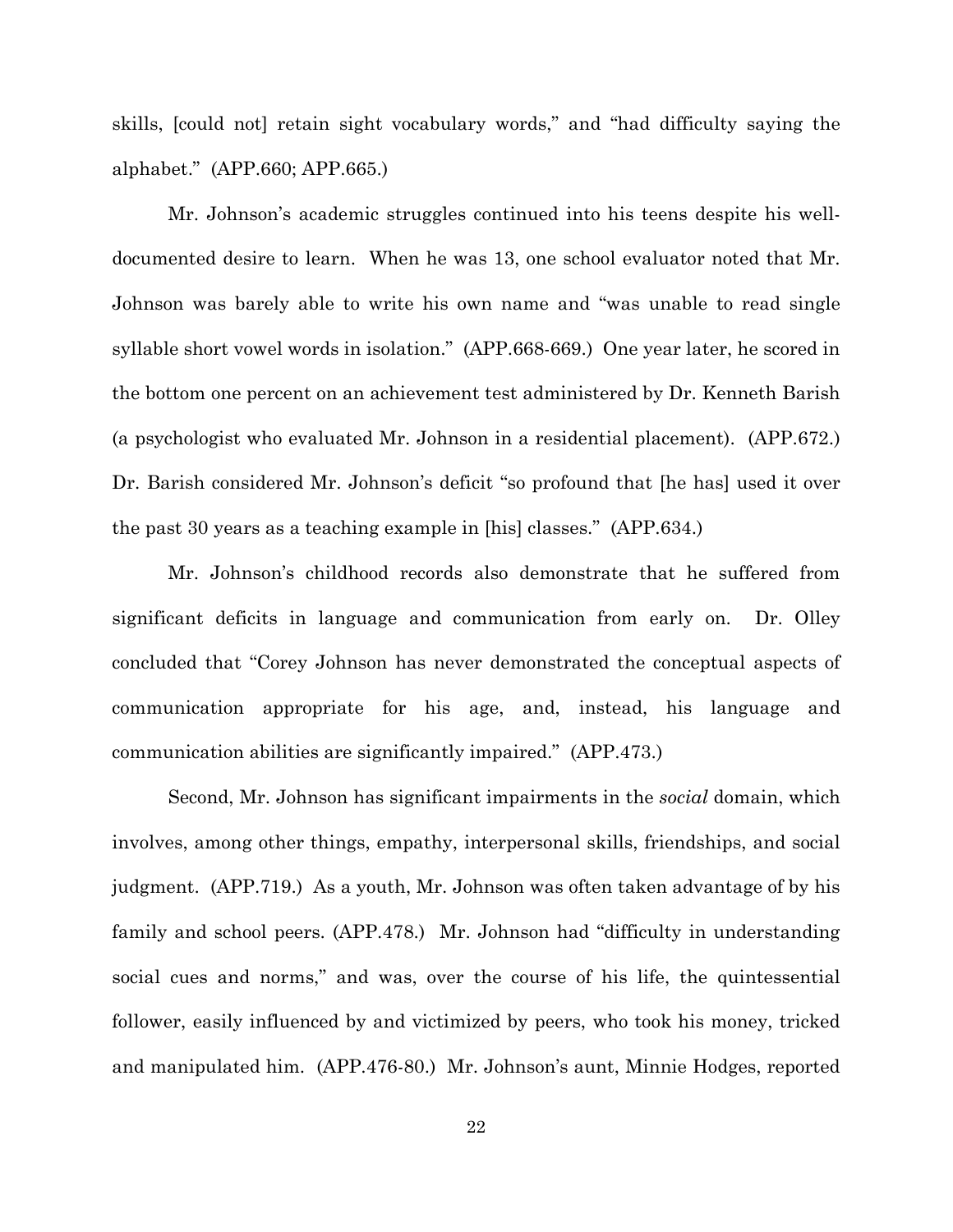that "[p]eople found it easy to take advantage of him all throughout his childhood . . . . He wouldn't understand others but didn't want to look bad, so other children easily tricked and manipulated him." (APP.481.) He continued to struggle with social interactions as he aged. (*Id.* at APP.477.)

Third, contemporaneous records created during his childhood and anecdotes described by people who knew him during his childhood reflect Mr. Johnson's deficits in the *practical* domain, which involves self-management across life settings. (APP.719.) Mr. Johnson could not take care of himself. He wet and soiled his bed until he was about 12 years old. (APP.483.) He needed constant reminders to keep himself clean. *Id*. When he was living in Trenton as a young adult, visitors described his home as "dirty and strewn with trash, dishware, and clothes." *Id.*

Even during his teen years, Mr. Johnson was not trusted to travel alone, and relied on others to get around. (APP.483.) He also never developed the skills needed to live on his own. A caseworker at the group home that Mr. Johnson lived in during his late teens told Dr. Olley that Mr. Johnson is "the kind of kid who I don't think could make it on his own—pay his rent, etc. Some people should stay in a protected setting all their lives." (APP.486; *see also* APP.659.)

Dr. Olley administered the ABAS-II, a standardized tool developed to assess adaptive functioning, to three adults who knew Mr. Johnson well when he was a child. (APP.465.) Much like IQ scores, a composite score of 75 or below meets the standard for the adaptive prong of an intellectual disability diagnosis. Mr. Johnson's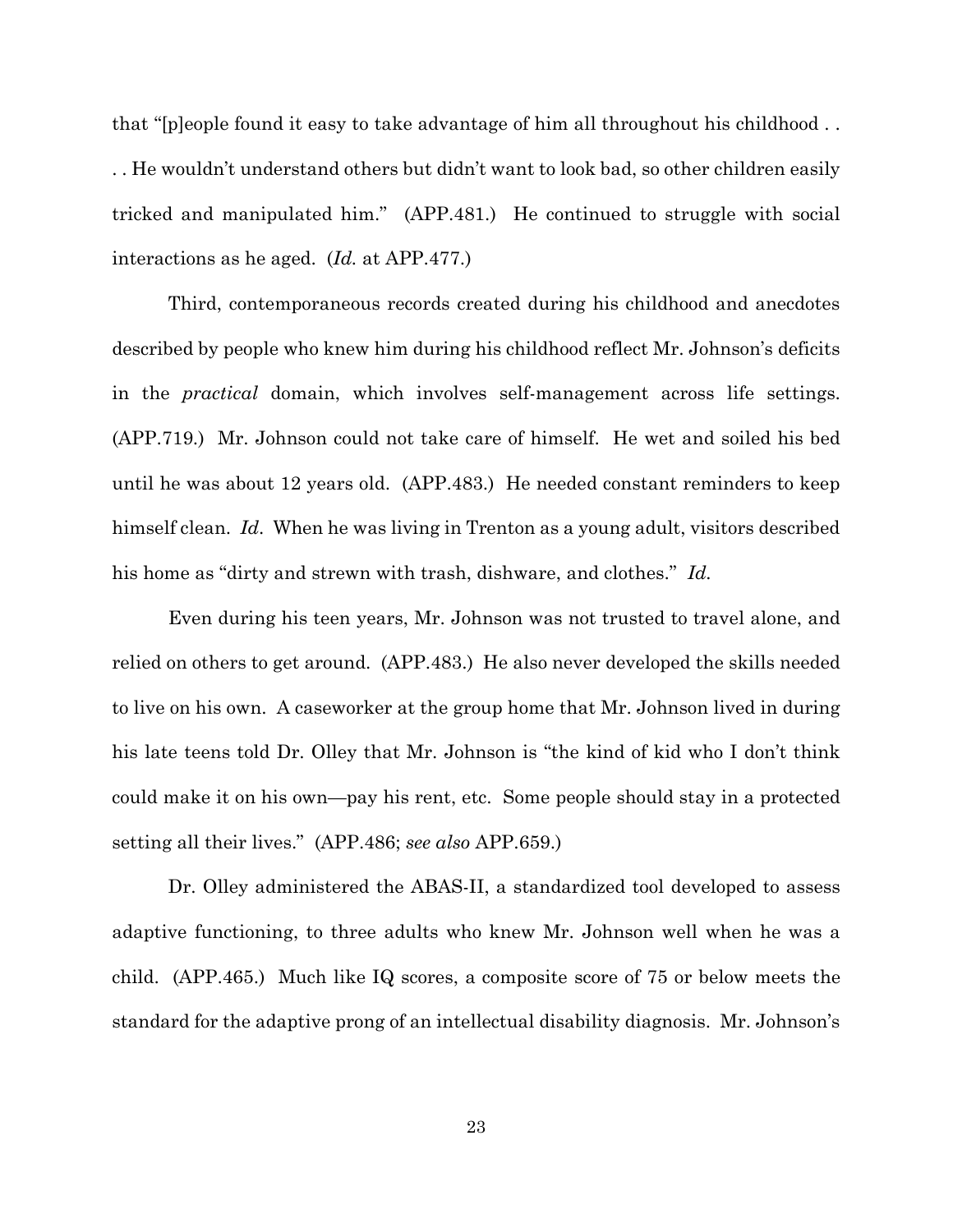composite score for each of the three raters was less than 75 (60, 64, 74). (*Id.* at APP.486.)

*Onset Before the Age of 18.* Mr. Johnson's significant limitations in intellectual and adaptive functioning arose before he turned 18. Drs. Reschly, Olley, and Siperstein reviewed the substantial evidence and concurred that his disability began in childhood. (APP.450; APP.393; APP.521.)

In the years since Mr. Johnson's trial and § 2255 proceeding, there have been significant developments in the scientific understanding of intellectual disability. When assessed under prevailing standards—as this Court has repeatedly stated is required— Mr. Johnson's intellectual disability is virtually undisputable. *See Hall*, 572 U.S. at 721 (instructing that an intellectual disability determination must be "informed by the medical community's [current] diagnostic framework"); *Moore II*, 139 S. Ct. at 673 (Alito, J., dissenting) (explaining that, in *Moore I*, "both the majority and the dissent agreed that the [lower court] should have assessed Moore's claim of intellectual disability under contemporary standards rather than applying . . . outdated evidentiary factors").

But this question has remained frozen because of Dr. Cornell's deeply flawed 1993 analysis, which flunks current diagnostic standards in several ways. First, Dr. Cornell failed to adjust the score of the IQ test he administered to account for the Flynn Effect. The Flynn Effect was not widely accepted or used in 1993. The APA formally recognized the Flynn Effect in 2013, when it mandated the effect's consideration in conjunction with IQ tests used in intellectual functioning determinations. (*See*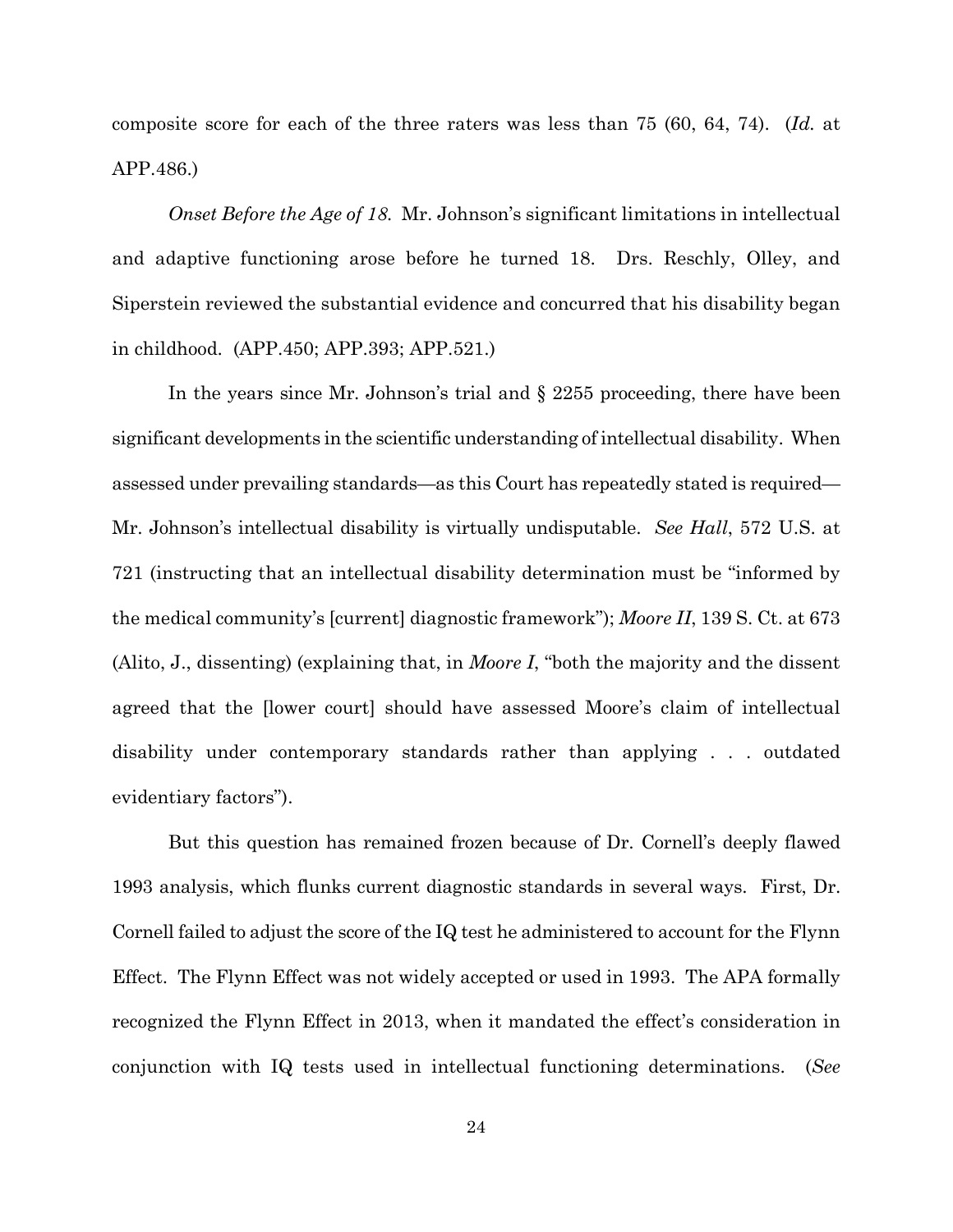APP.719 ("Factors that may affect test scores include . . . the 'Flynn effect' (i.e., overly high scores due to out-of-date test norms).")).<sup>8</sup> The first time the Flynn Effect was adopted in a federal death penalty case was April 2009. *See United States v. Davis*, 611 F. Supp. 2d 472 (D. Md. 2009). Had Dr. Cornell adjusted for the Flynn Effect, Mr. Johnson's IQ score of 77 would have fallen within the presumptive range for intellectual disability. (APP.801-804.) Dr Cornell's failure to do so has haunted this case for years.

Second, because Dr. Cornell believed that Mr. Johnson's IQ score of 77 precluded an intellectual disability diagnosis, he dismissed other evidence supporting such a diagnosis, including an IQ score from Mr. Johnson's childhood that would, even without adjusting for the Flynn Effect, place Mr. Johnson within the requisite range. He also never considered Mr. Johnson's wealth of adaptive deficits. This is all contrary to currently prevailing diagnostic standards.<sup>9</sup> *See Hall*, 572 U.S. at 723 (holding that "when a defendant's IQ test score falls within the test's acknowledged and inherent margin of error, the defendant must be able to present additional evidence of intellectual disability, including testimony regarding adaptive deficits") (emphasis added); *Moore I*, 137 S. Ct. at 1050 ("[W]e require that courts continue the

<sup>&</sup>lt;sup>8</sup> This marked the first time that both leading psychiatric associations mandated adjustments for the Flynn Effect. The AAIDD did so in 2007, still after Mr. Johnson's original § 2255 proceeding.

<sup>9</sup> The DSM-5 and the AAIDD-11 caution against using rigid rules regarding IQ scores, instead placing more emphasis on the adaptive functioning prong. (*See* APP.719; APP.698); s*ee also In re Johnson*, 935 F.3d 284, 293 (5th Cir. 2019) (explaining that DSM-5's new diagnostic guidelines in 2013 "included significant changes in the diagnosis of intellectual disability, which changed the focus from specific IQ scores to clinical judgment"), *cert. denied*, 140 S. Ct. 2521 (2020) (mem.). In addition, the development and use of retrospective standardized assessments (like the ABAS-II) as important diagnostic tools did not materialize until after Mr. Johnson's sentencing and first § 2255 proceeding.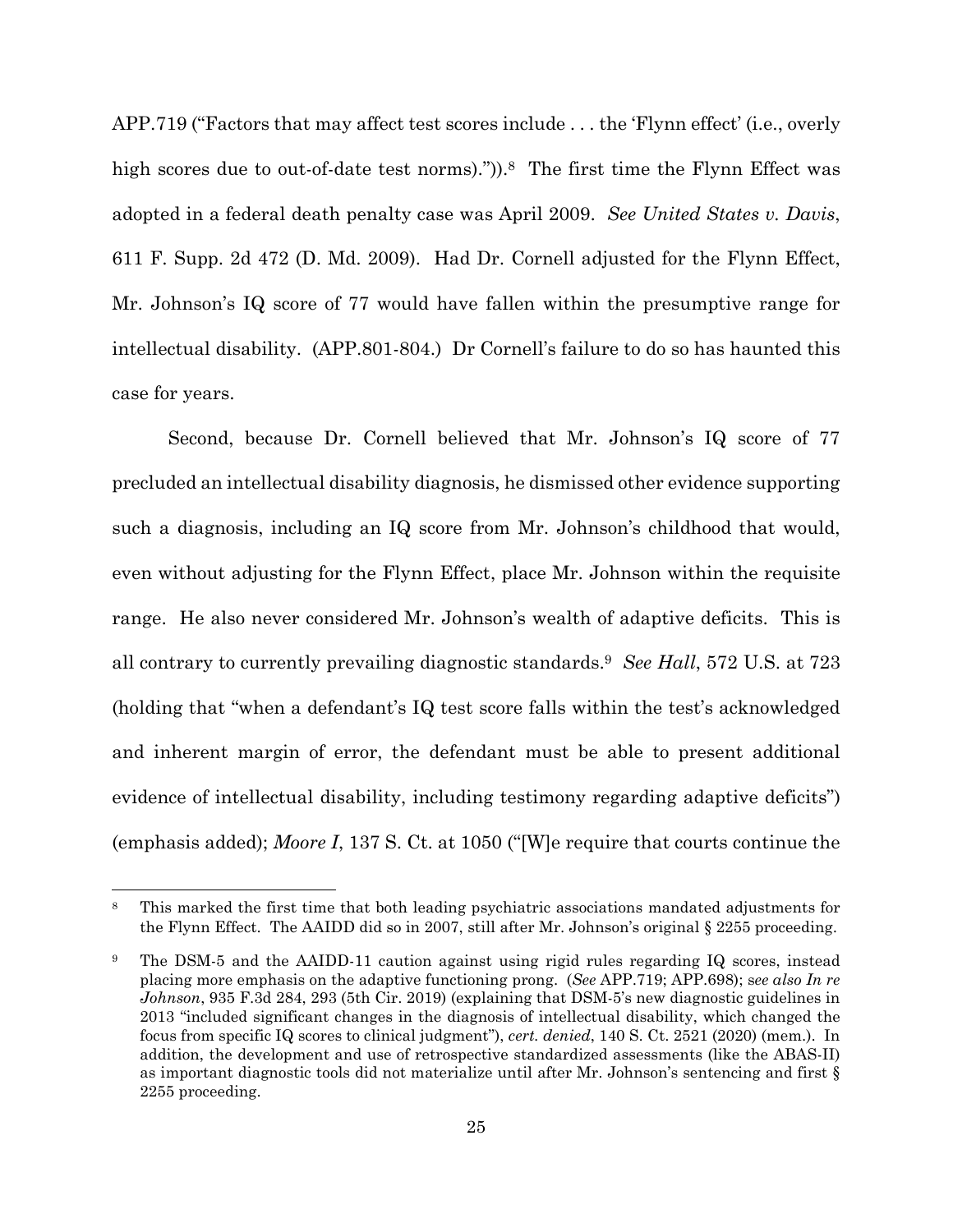inquiry and consider other evidence of intellectual disability where an individual's IQ score, adjusted for the test's standard error, falls within the clinically established range for intellectual-functioning deficits.") (emphasis added); *see also United States v. Wilson*, 170 F. Supp. 3d 347, 366 (E.D.N.Y. 2016) (holding that prong two adaptive deficit analysis is necessary "if *any* IQ test, evaluated in the context of a 95% interval, reflects a range falling to 70 or below") (emphasis added).

If a court were to review Mr. Johnson's claims under modern standards, there would be little doubt that it would find him intellectually disabled. Yet the government intends to execute him today without allowing him that review.

### **3. Mr. Johnson did not need the court of appeals' authorization to file a second § 2255 motion pursuant to § 3596(c) or § 848(***l***).**

It is "settled law" that "not every numerically second petition [or motion] is a 'second or successive' petition [or motion] within the meaning of the AEDPA." *United States v. Hairston*, 754 F.3d 258, 262 (4th Cir. 2014) (citation omitted). Indeed, this Court "has declined to interpret 'second or successive' as referring to all § [2255] applications filed second or successively in time." *Panetti v. Quarterman*, 551 U.S. 930, 944 (2007). Rather, courts should look to the individual circumstances of each case and "resist[] an interpretation of the statute that would . . . 'close our doors to a class of habeas petitioners seeking review without any clear indication that such was Congress' intent.'" *Id*. at 945-46 (quoting *Castro v. United States*, 540 U.S. 375, 380- 81 (2003)).

Accordingly, courts should treat a second-in-time petition as non-successive when "the grounds for challenging the movant's sentence did not exist at the time he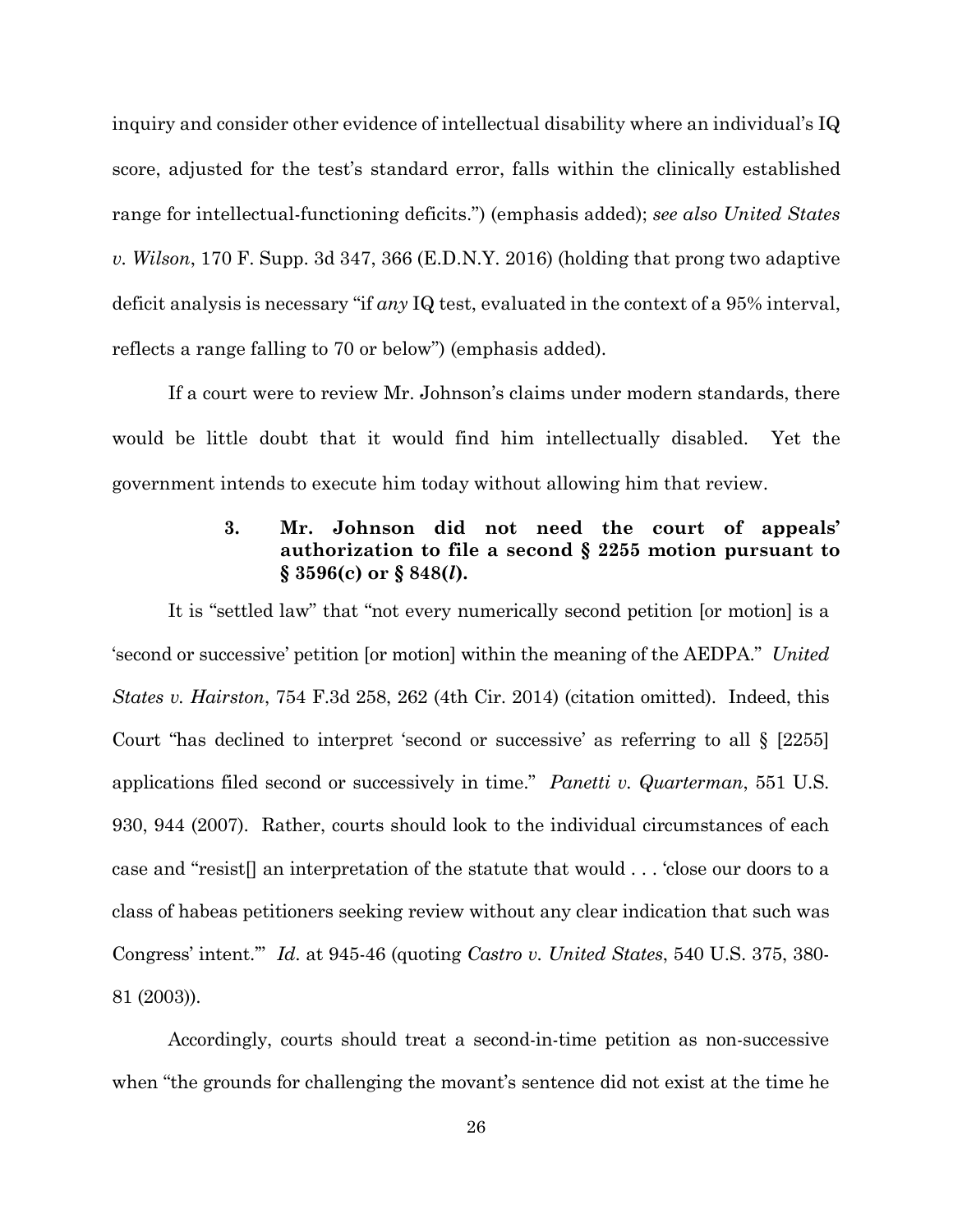filed his first motion to vacate." *Hairston*, 754 F.3d at 261. Mr. Johnson's December 2020 motion presented such a claim. Here, the basis for Mr. Johnson's claim has changed for two reasons. First, the statute prohibits *implementing* the death penalty with respect to an intellectually disabled person, and Mr. Johnson's sentence is now being implemented. Second, legal and diagnostic standards have evolved, and as Mr. Johnson has shown, he is intellectually disabled under those current standards. Thus, the basis for his claim today is not the same as it was at the time of his first § 2255 motion, and his current motion is not successive. That statute requires courts to determine intellectual disability under the currently prevailing legal and diagnostic standards when execution is imminent.10 The lower courts, nonetheless, closed the door on Mr. Johnson's claim.

The district court held that "the Present § 2255 Petition constitutes a second or successive  $\S$  2255 petition within the meaning of 28 U.S.C.  $\S$  2255(h)" because intellectual disability "manifests early in life and would not change as a defendant's execution nears," and "[f]or this reason, courts may consider challenges that a defendant's intellectual disability precludes a death sentence at all phases of the trial and sentence." (APP.274-277.) The court also reasoned that "defendant's intellectual disability ripened years ago, and the courts rejected it years ago." (*Id.* at APP.278.) Again, this reasoning ignores the fact that, although a defendant's mental condition may manifest since childhood, the diagnostic standards used to diagnose that

<sup>&</sup>lt;sup>10</sup> In contrast to federal movants,  $\S 2254$  petitioners have other potential forums to raise second-intime claims like these. *See, e.g.*, *Ex Parte Blue,* 230 S.W.3d 151, 154 (Tex. Crim. App. 2007) (allowing successive *Atkins* claims in state court and providing criteria for consideration). Federal death row prisoners have only one forum and one opportunity to litigate post-conviction claims. The provision in the federal statute provides some measure of comparable protection for federal prisoners who are intellectually disabled at the time of execution.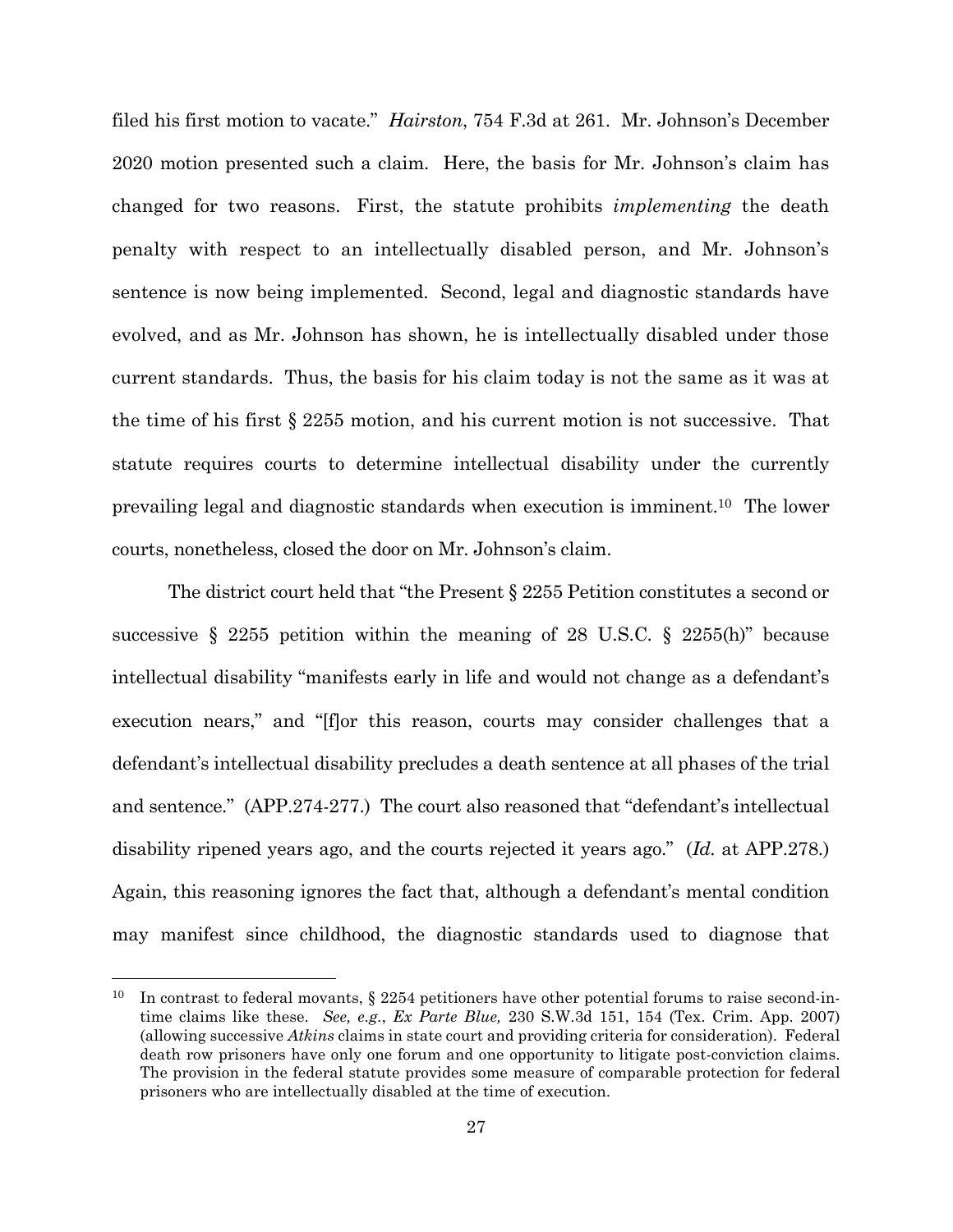condition are constantly evolving. *See Hall*, 572 U.S. at 721; *Moore I*, 137 S. Ct. at 1049; *Bourgeois*, 141 S. Ct. at 508-09 (Sotomayor, J., dissenting). It also ignores the difference between the facts underlying a claim and the "basis" for the claim. Mr. Johnson's intellectual disability may have "ripened" years ago, but that does not mean that his *claim* under § 3596 of the FDPA––based on new and dispositive standards–– did. And, as explained above, it ignores the plain text, structure, and history of the federal law.

The district court also stated that a "fresh intellectual disability claim does not arise every time the medical community updates its literature." (APP.282.) But that is not the situation presented here. The legal and diagnostic standards have shifted dramatically in the last 20+ years. And § 3596 does not suggest that a new intellectual disability assessment is appropriate "every time" diagnostic standards evolve. Rather, assuming standards have evolved, a renewed determination may be warranted after the execution date is set (i.e., during the "implementation" of the death sentence). This Court should clarify that in cases such as this—particularly with facts like this case federal prisoners facing implementation of their death sentence have a statutory right to bring a new § 2255 motion under the FDPA, which is not "second or successive" within the meaning of  $\S$  2255(h).<sup>11</sup>

### **B. The First Step Act permits Mr. Johnson to seek resentencing of his death sentence.**

### **1. Mr. Johnson is eligible under Section 404 of the First Step Act because his statute of conviction is 21 U.S.C. § 848 and**

<sup>&</sup>lt;sup>11</sup> There will not be many federal applicants needing or able to take advantage of this provision. Corey Johnson's was the first federal capital trial of an intellectually disabled man and was conducted years before federal legal standards and medical criteria developed.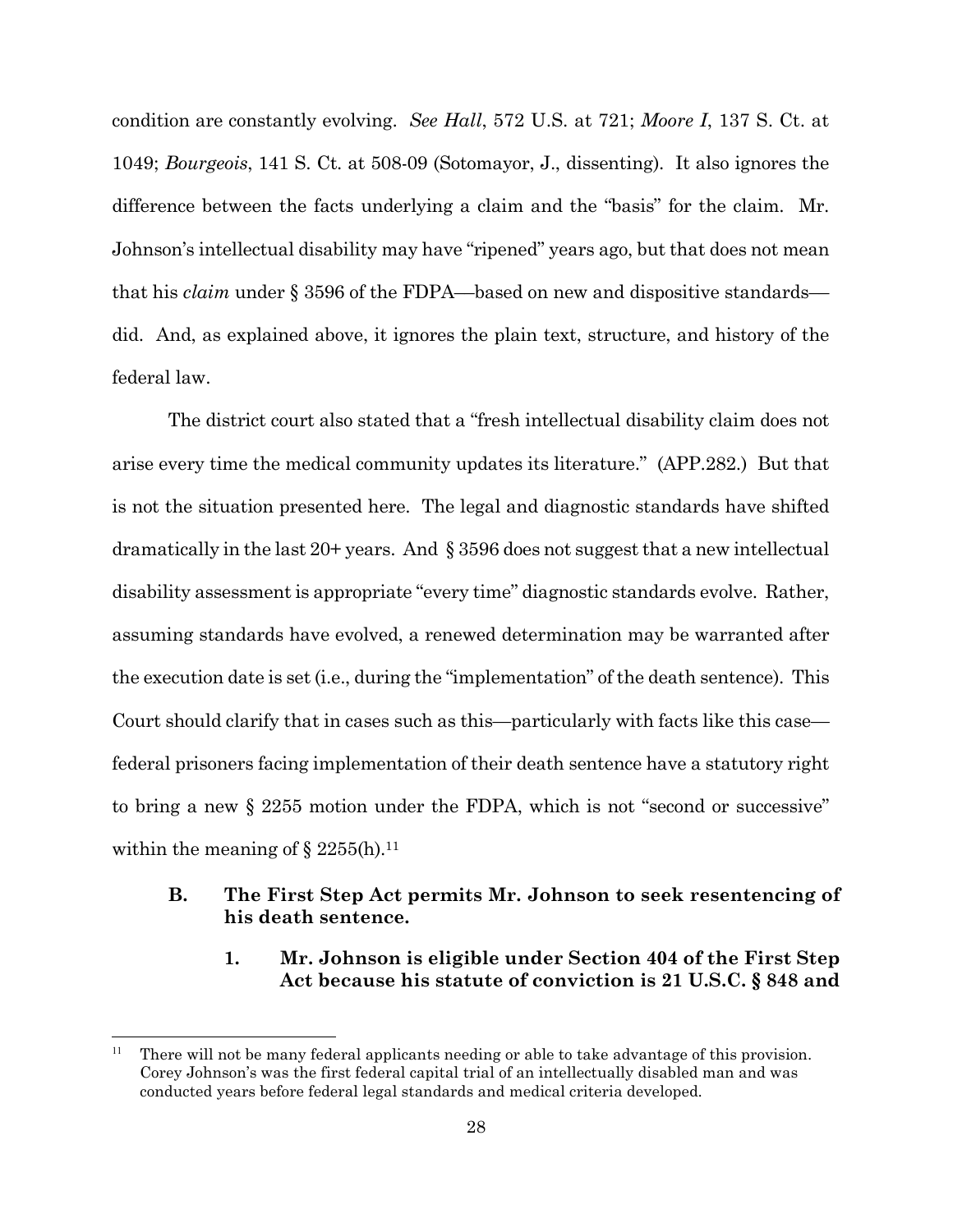#### **the penalties of § 848 were modified by the Fair Sentencing Act.**

On August 3, 2010, Congress enacted, and the President signed into law, the Fair Sentencing Act of 2010, Pub. L. No. 111-220, 124 Stat. 2372 (2010), to address the longstanding and widespread recognition that the 1986 Anti-Drug Abuse Act's penalty scheme for crack offenses was based on false assumptions, unjustifiably punished crack offenders far more harshly than other similarly-situated drug offenders, and had a disproportionate impact on African Americans. *See Dorsey v. United States*, 567 U.S. 260, 268-69 (2012); *Kimbrough v. United States*, 552 U.S. 85, 96-98 (2007). Sections 2 and 3 of the Fair Sentencing Act modified the statutory penalties for violations of Title 21 involving crack by increasing the weight ranges to which  $\S$  841(b)'s statutory penalties apply. Because felony violations of  $\S$  841 are predicates for violations of § 848, Congress' amendment of § 841 necessarily amended § 848.

The Fair Sentencing Act, however, was not made retroactive. *See Dorsey v. United States*, 567 U.S. 260, 282 (2012). In 2018, Congress passed the First Step Act to allow prisoners to seek resentencing of certain offenses committed before the Fair Sentencing Act was passed. When a claim is brought by a defendant for First Step Act relief, the Act requires the court to engage in a two-part process. First, the court must determine whether the defendant has committed a "covered offense," a determination that should reach the same result regardless of the specific facts of the case or the conduct of the defendant before the court at that time. *United States v. Gravatt*, 953 F.3d 258, 262 (4th Cir. 2020). An offense must be deemed "covered" or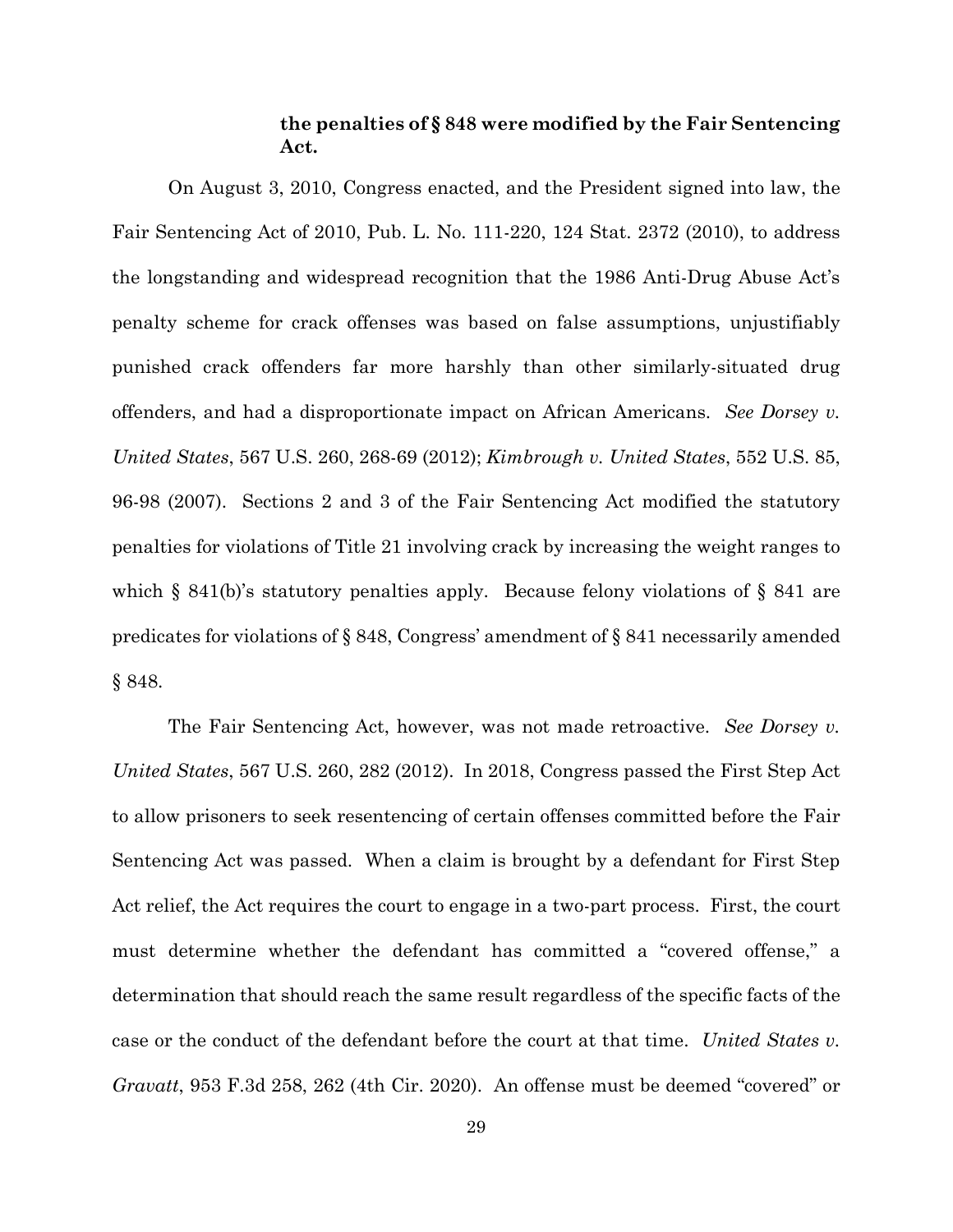not, based on the statute of conviction itself, not on individual circumstances or the facts on the ground. *United States v. Woodson*, 962 F.3d 812, 816 (4th Cir. 2020); *Gravatt*, 953 F.3d at 262; *United States v. Shaw*, 957 F.3d 734, 739 (7th Cir. 2020).

Second, and only *after* the court has determined an offense is "covered," the Act requires that the defendant's sentence be reconsidered, at which point the sentencer, while not required to impose a different sentence from the one originally given, *is* required to consider the entire range of factors that go into a sentencing determination, ensuring that the sentence imposed is sufficient, but no more than necessary, to provide just and adequate punishment, and considers post-conviction evidence judged under contemporary legal standards. *See, e.g., United States v. Chambers*, 956 F.3d 667, 674 (4th Cir. 2020). A court must not conflate the determination of whether a particular defendant's sentence should be reduced with its initial determination of whether the defendant has committed "covered offenses." *See, e.g. Gravatt*, 953 F.3d at 264; *United States v. Woodson*, at 817.

#### **(a) Violations committed pursuant to 21 U.S.C. § 848 are "covered offenses."**

Mr. Johnson's entitlement to reconsideration of his CCE offenses turns on the determination of whether his statute of conviction was modified by the Fair Sentencing Act. Mr. Johnson was convicted of offenses pursuant to both subsections (a) and (e) of 21 U.S.C. § 848. The statute of conviction for each of these subsections is 21 U.S.C. § 848. This is so because all of the crimes punished by the statute rest on an initial determination that the accused has engaged in a continuing criminal enterprise, specifically defined by  $\S 848(c)$ . Subsections (a), (b), and (e) each lay out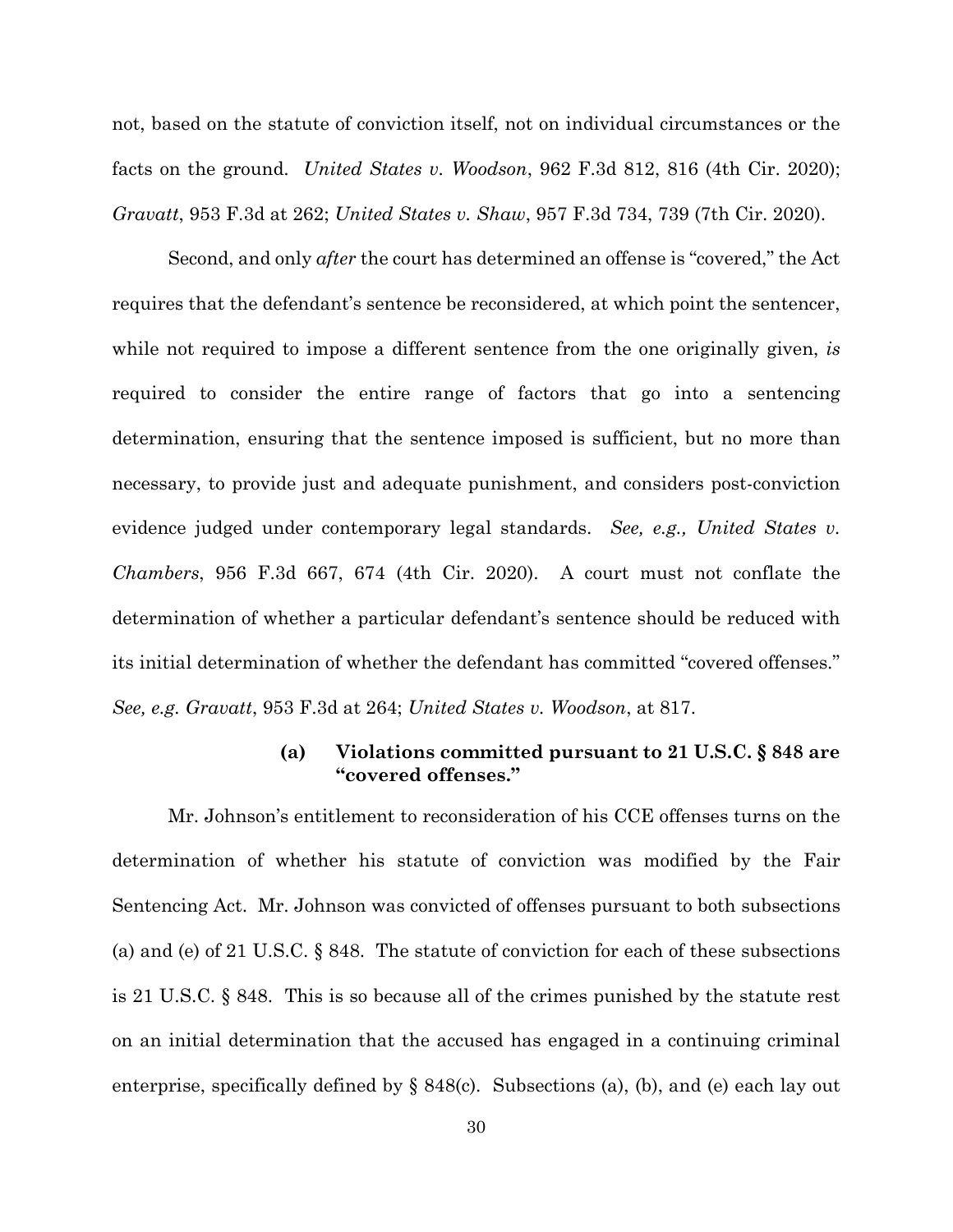additional elements that, if found, carry specific penalties. None of the violations under these subsections can exist independent of subsection (c). Indeed, the government conceded in previous litigation that a violation of Title 21 is a covered offense under the First Step Act where the statute under which the movant was convicted makes reference to, or has as a predicate, a statute amended by sections 2 and 3 of the Fair Sentencing Act. These concessions include 21 U.S.C. § 848(b) and (e). *See* Section II, *supra.*

Moreover, the Fourth Circuit has already laid the groundwork for determining how to decide what constitutes a "covered offense" for purposes of the First Step Act. That court has held that "[t]he most natural reading of the First Step Act's definition of 'covered offense' is that 'the statutory penalties for which were modified by [certain sections of the Fair Sentencing Act]' refers to 'a Federal criminal statute' rather than 'a *violation* of a Federal criminal statute.'" *United States v. Wirsing*, 943 F.3d 175, 185 (4th Cir. 2019) (citing Pub. L. No. 115-391, at § 404(a), 132 Stat. at 5222) (alterations and emphasis in original); *see also United States v. Boulding*, No. 19- 1590, 2020 WL 2832110 (6th Cir. June 1, 2020); *United States v. Shaw*, 957 F.3d 734, 738 (7th Cir. 2020) (holding that "the statute of conviction alone determines eligibility for First Step Act relief"). In *Wirsing*, the Fourth Circuit emphasized that Congress gave no indication when passing the First Step Act that it "intended a complicated and eligibility-limiting determination at the 'covered offense' stage of the analysis." *Wirsing*, 943 F.3d at 186; *see also Brown*, 2020 WL 3106320, at \*4.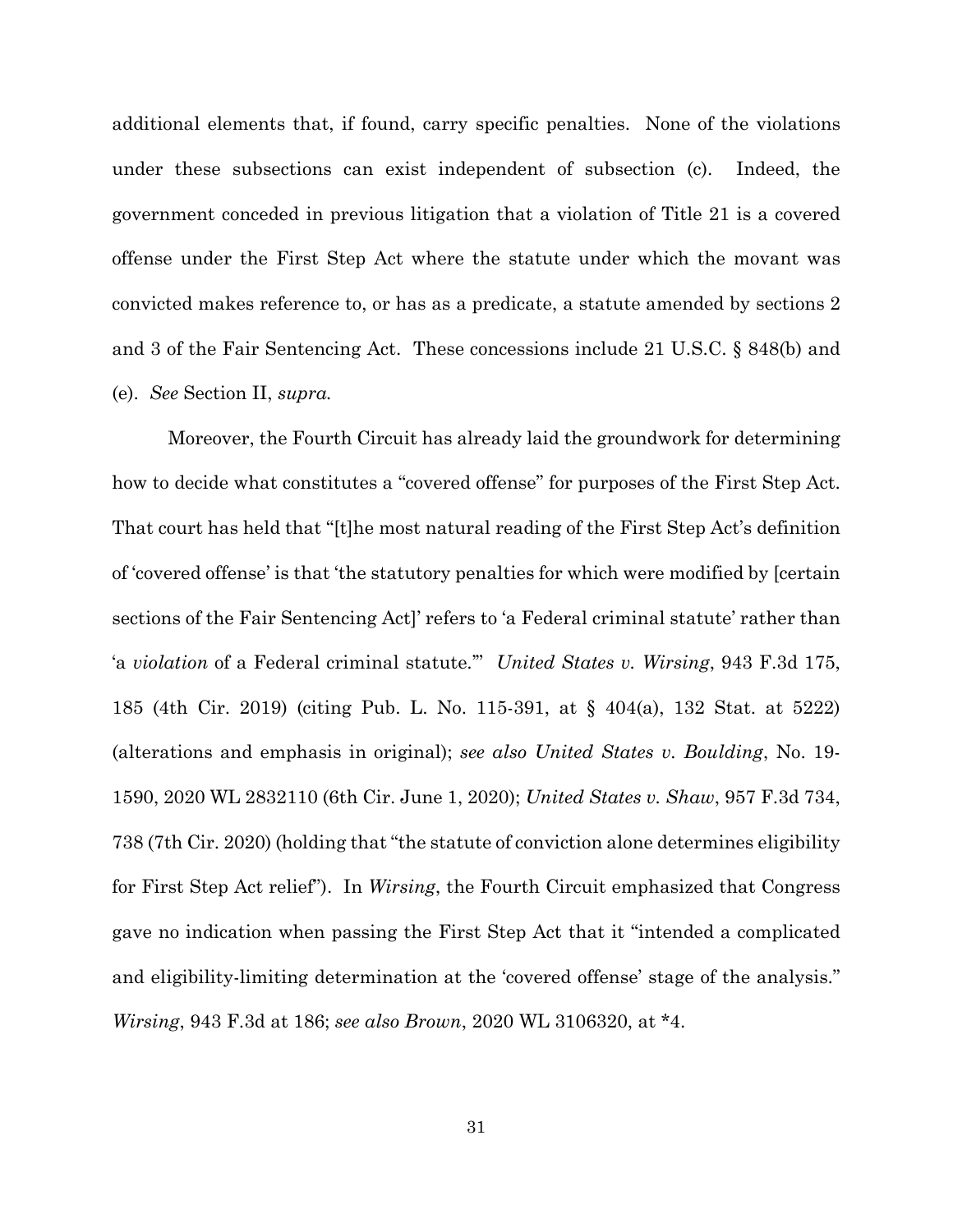In *United States v. Woodson*, 962 F.3d 812 (4th Cir. 2020), the Fourth Circuit undertook a comprehensive analysis of what the First Step Act means when it uses as a focal point a modification of penalties by the Fair Sentencing Act to the statute of conviction. In *Woodson,* the Fourth Circuit rejected the government's argument that the specific penalties the defendant was subject to must have been explicitly amended by Section 2 or 3 of the Fair Sentencing Act in order for his violations to constitute a "covered offense." The court explained that, for example, the defendant's convictions under both subsections  $841(b)(1)(B)(iii)$  and  $841(b)(1)(C)$  had been "modified" by the Fair Sentencing Act even though neither Section 2 nor 3 of the Fair Sentencing Act referred to them directly. This is because Section 2 of the Act changed the applicable drug weights triggering a sentence within 841(b)(1)(C), which had the effect of changing the penalty. Thus, Congress had no need to amend the text of these provisions in order to effect the penalties connected to them. *Woodson*, 962 F.3d at 816. This, the court noted, "accords with the ordinary meaning of the term 'modified,' which 'includes any change, however slight. [citations omitted]." *Woodson*, 962 F.3d at 816. The court explained:

the relevant change for purposes of a "covered offense" under the First Step Act is a change to the statutory penalties for a defendant's statute of conviction, not a change to a defendant's particular sentencing range as a result of the Fair Sentencing Act's modifications. *See Wirsing*, 943 F.3d at 185-86. Section 2 of the Fair Sentencing Act shifted the entire sentencing scale for crack cocaine trafficking offenses.

The court concluded that "even defendants whose offenses remain within the same subsection after Section 2's amendments are eligible for relief," even if Section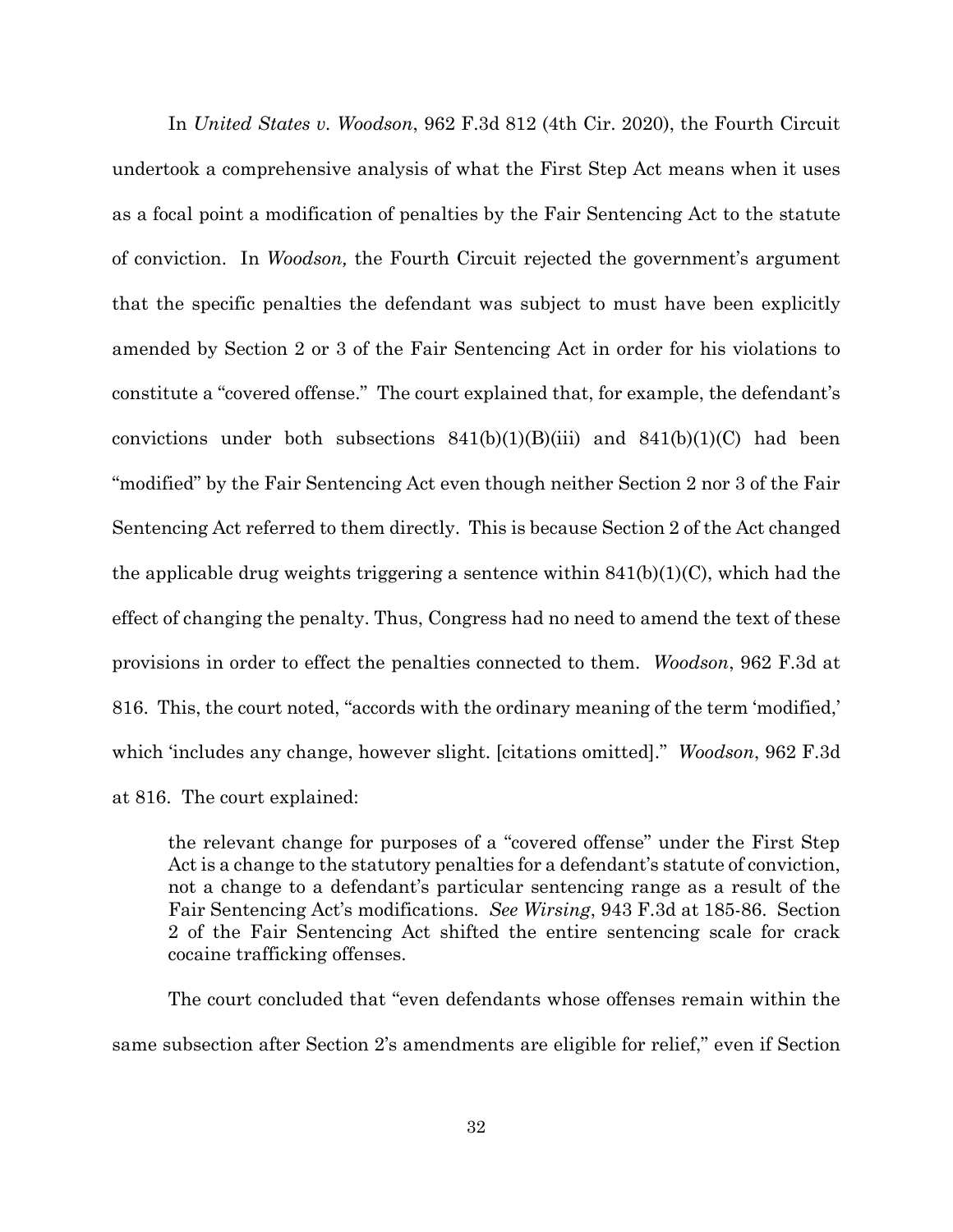2 of the Fair Sentencing Act did nothing to lower the maximum statutory sentence or any mandatory minimum. *Woodson*, 962 F.3d at 817.

The analysis in *United States v. Brown*, No. 3:08-cr-00011-1, 2020 WL 3106320 (W.D. Va. June 11, 2020), is persuasive and adopts a methodology consistent with that used by the Fourth Circuit in both *Wirsing* and *Woodson*. Employing the plain reading that court has accorded to the definition of "statute of conviction," *Wirsing,*  943 F.3d at 186, the district court in *Brown* noted the "most straightforward solution" was to consider § 848 in its entirety as the statute of conviction. *Brown*, 2020 WL 3106320, at \*4; *see also Dean*, 2020 WL 2526476, at \*3 (holding § 848 is the statute of conviction and convictions under  $\S 848(a)$  are eligible under the First Step Act, as a result). This natural reading of the term "statute of conviction" acknowledges that, had it chosen to, Congress could have limited the Act's coverage only to those crimes committed under § 841, or to non-violent offenses, or to non-CCE offenses, or directed the courts to consider only "offenses" for which the penalty had been modified. Congress did not choose any of these routes, and the courts applying the Act must assume Congress meant what it said. *See, e.g., Gravatt*, 953 F.3d at 264 (noting that if Congress had intended for the Act not to apply in a certain manner, "it could have included that language. But it did not. We decline to expand the limitations crafted by Congress.").

*Brown* reached the same result via a more specific route, as well. It determined that, given the brevity of 21 U.S.C.  $\S$  848 and its focus on one type of conduct – continuing criminal enterprise—§ 848 must be considered a unitary whole, punishing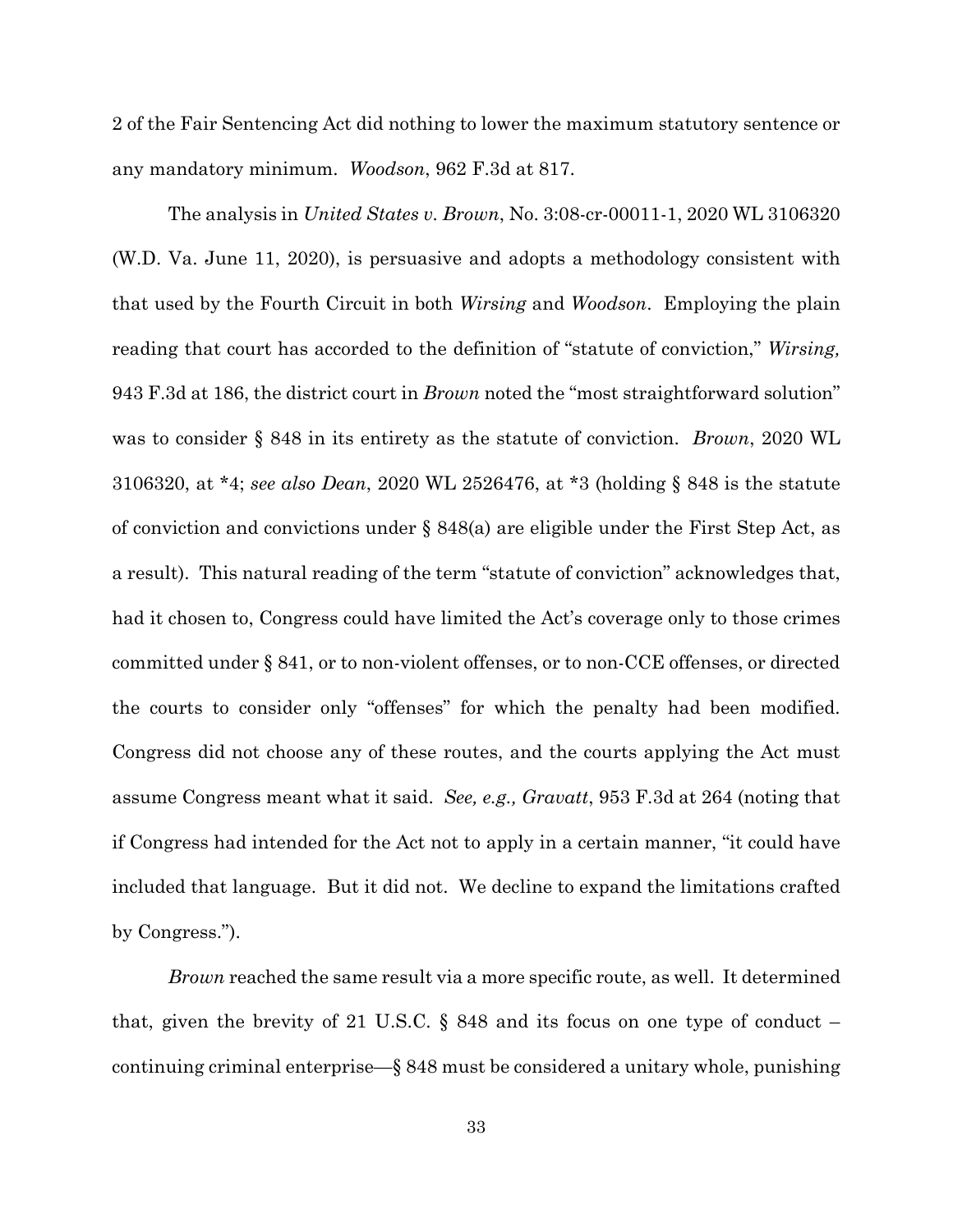acts that involve CCEs. As such, § 848(c) stands as the centerpiece of the statute, because it defines what constitutes a CCE. *Brown*, 2020 WL 3106320, at \*4. Subsections 848(a), (b), and (e) then define various penalties to be imposed, depending on additional factors described within each of those subsections, but which all fall under the "umbrella" created by § 848(c). *Id.*

*Brown* then determined that, because some of the penalties for violations of § 848 have been modified, the statute of conviction as a whole has been modified, and violations under any provision of it are, therefore, covered offenses. In this regard, the *Brown* court noted (as the government had conceded) that § 848(b) was modified by the Fair Sentencing Act. 2020 WL 3106320, at \*2. The court also noted that a sister court had previously found that the penalty imposed under  $\S$  848(e)(1)(A) was modified by the Fair Sentencing Act. *Id.* at \*4 (citing *Davis*, 2020 WL 1131147, at \*2). The court thus concluded that 21 U.S.C. § 848 is a covered offense *in toto* "because at least one of the penalties . . . was modified by Section 2 or 3 of the Fair Sentencing Act." *Brown*, 2020 WL 3106320, at \*4. Thus, any violation of § 848—that is, any continuing criminal enterprise as defined by § 848(c) and penalized under any provision of § 848—constitutes a covered offense.

As noted in Section II, *supra*, many other courts have also determined that § 848 is a covered offense. These decisions comport with both precedent, reason and the public policy behind the First Step Act – that the determination of what constitutes a "covered offense" be uncomplicated, broad and categorical–and only thereafter may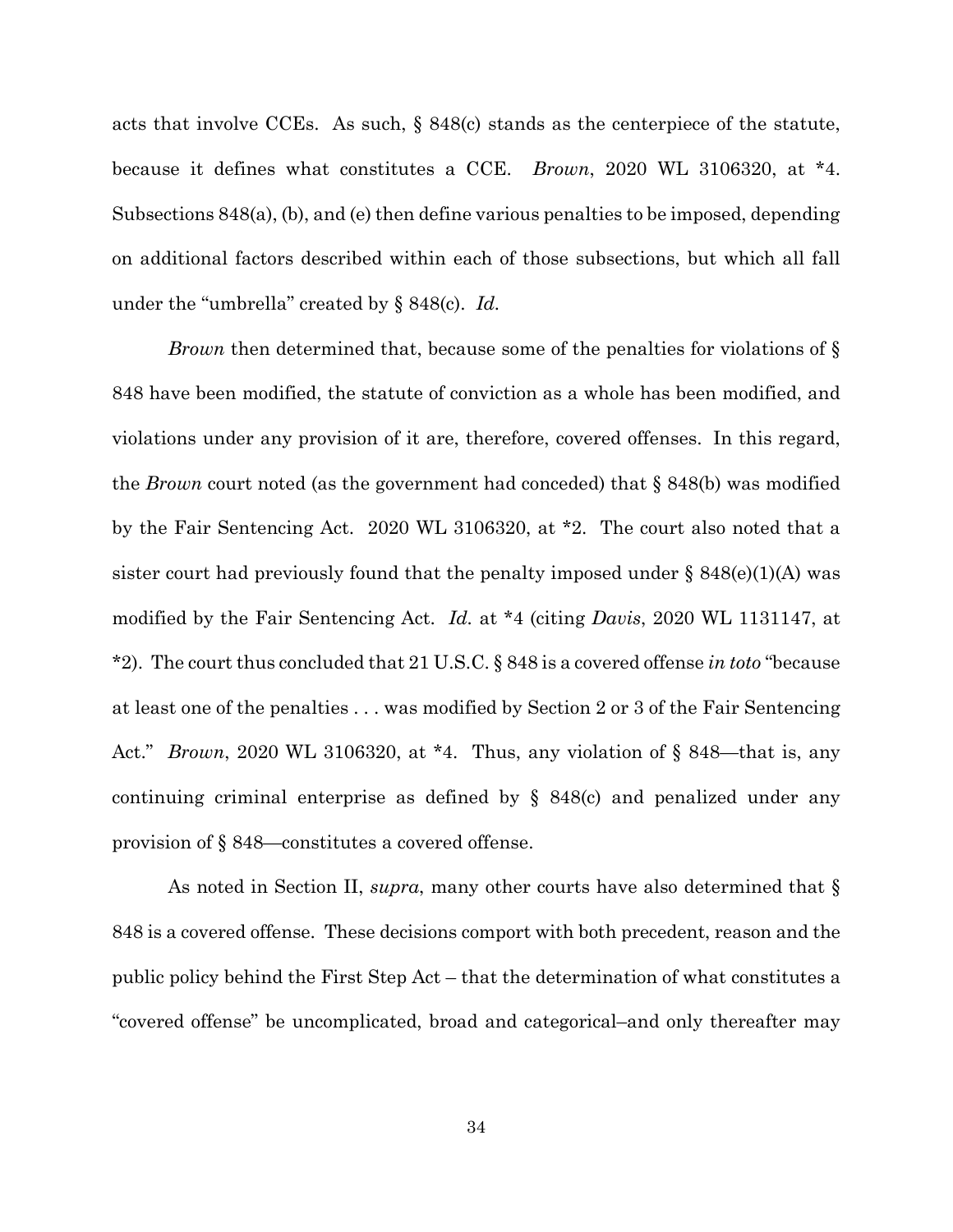the sentencer apply discretion in deciding whether or not to reduce the sentence for those covered offenses.

Relying on a 1997 case, *United States v. NJB*, 104 F.3d 630 (4th Cir. 1997), the government urged, and the district court agreed, that  $\S 848(e)$  is a standalone offense and should be considered Mr. Johnson's "statute of conviction." But *NJB* involved the narrow and very different question whether the Government had given a juvenile defendant proper notice that the offense he had committed (not the statute he had violated) was a crime of violence. That the district court and the government misplaced reliance on *NJB* is confirmed by the author of that opinion, who dissented from the denial of Mr. Johnson's motion for a stay of execution, concluding that Mr. Johnson's "statute of conviction" was indeed § 848, viewed as a unified whole. (APP.347 (Motz, J., dissenting).)

> **(b) In the alternative, subsection 848(e) of 21 U.S.C. 848 is a covered offense because, even if deemed a standalone statute, its penalties have been modified by operation of the Fair Sentencing Act.**

Because the penalties for violation of 21 U.S.C. § 848(e) have themselves been modified by virtue of the Fair Sentencing Act, even if it is considered a stand-alone statute, offenses committed pursuant to it must still be deemed "covered offenses." Section 848(e)(1)(A) provides:

(e) Death Penalty

(1) In addition to the other penalties set forth in this section \_\_

(A) any person engaging in or working in furtherance of a continuing criminal enterprise, or any person engaging in an offense punishable under section  $841(b)(1)(A)$  of this title or section  $960(b)(1)$  of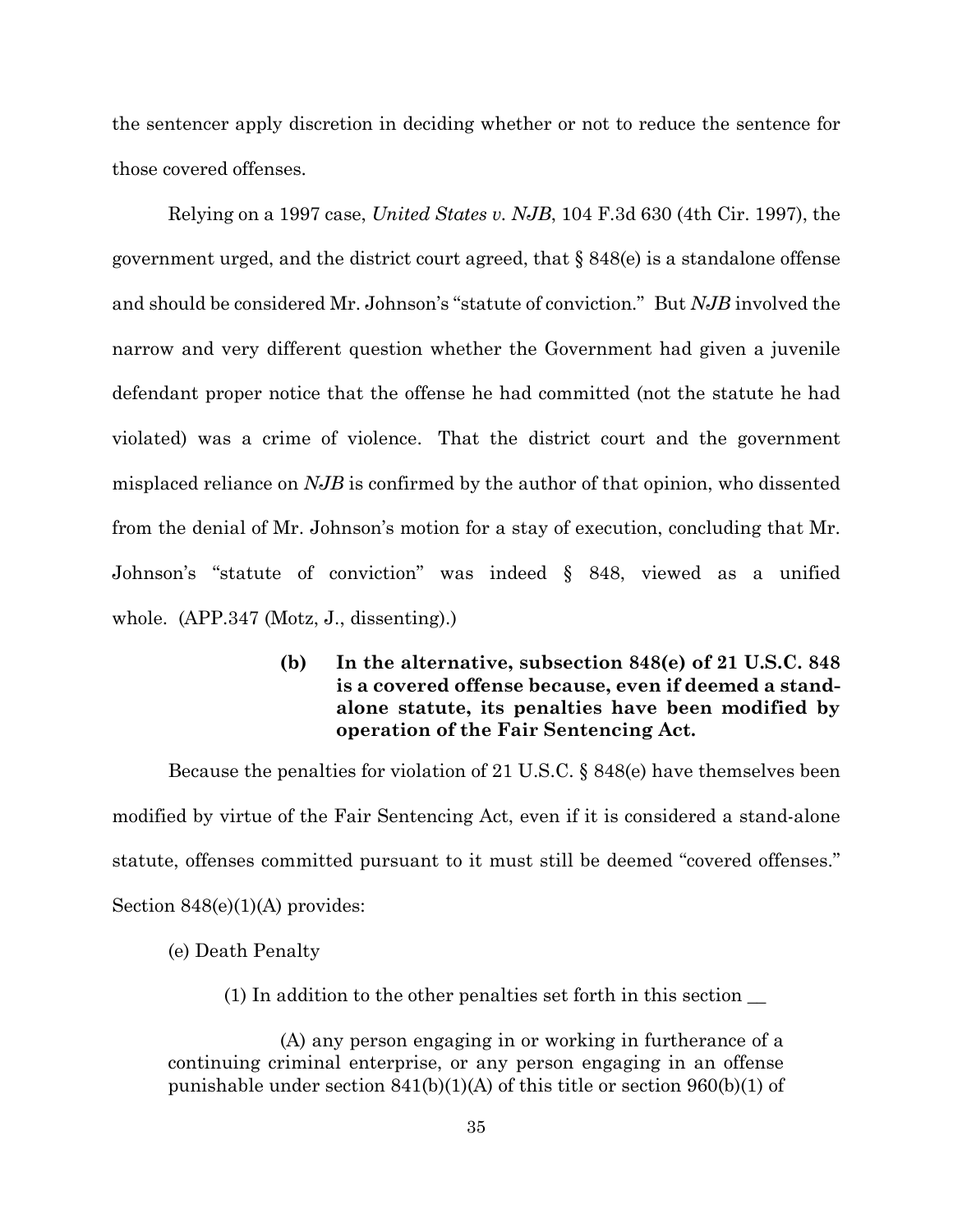this title who intentionally kills or counsels, commands, induces, procures, or causes the intentional killing of an individual and such killing results, shall be sentenced to any term of imprisonment, which shall not be less than 20 years, and which may be up to life imprisonment, or may be sentenced to death[.]

The quantities of crack cocaine that now constitute a violation of  $\S 841(b)(1)(A)$ were explicitly changed by Section 2 of the Fair Sentencing Act. Thus, someone who could have been convicted for crack distribution offenses under § 841 prior to passage of the Fair Sentencing Act would no longer be chargeable under  $\S 848(e)(1)(A)$ . While, by its terms, the First Step Act does not invalidate these, or any other, convictions under § 841 or § 848, someone being charged today would have to be charged differently from the way he or she was before passage of the Fair Sentencing Act. Thus, the First Step Act modified penalties applicable to  $\S 848(e)(1)(A)$  and, therefore, convictions under the § 848(e) "statute" must be deemed "covered offenses."

## **2. When a prisoner is eligible for reconsideration of sentence under the First Step Act, the sentencer must consider post-conviction evidence under current legal standards to determine whether the death penalty is still appropriate.**

When considering resentencing, the sentencer must engage in a robust analysis of whether a sentence reduction is appropriate under current legal standards, and only after considering the entire range of factors that go into a sentencing determination, including post-conviction prison adjustment. While not required to impose a different sentence from the one originally given, the court (or jury) must ensure that the sentence imposed is sufficient, but no more than necessary, to provide just and adequate punishment. *See, e.g.*, *Chambers*, 956 F.3d at 674.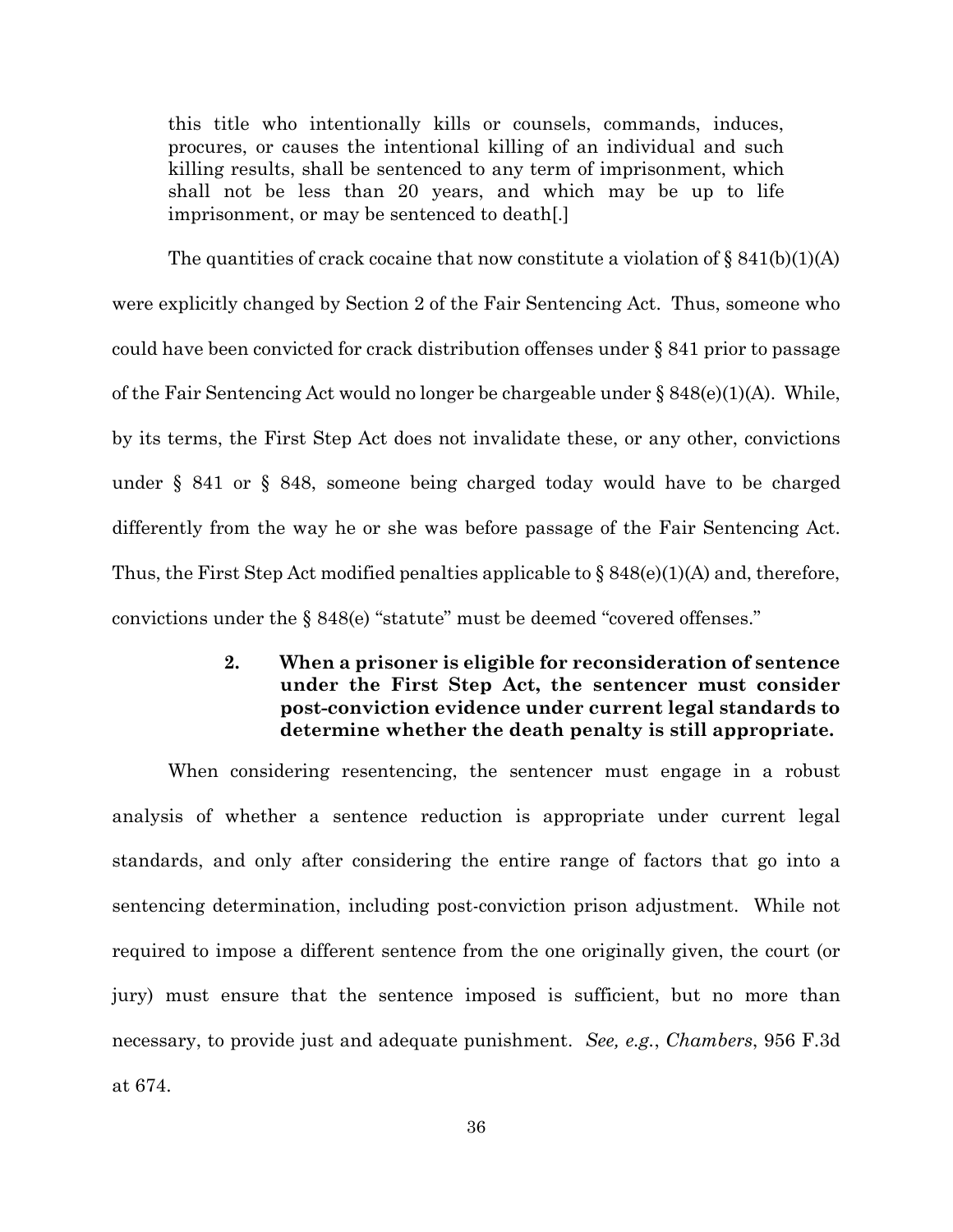*Chambers* is consistent with holdings of this Court in other contexts. *See, e.g.*, *Pepper v. United States*, 562 U.S. 476, 491 (2011) (holding that in the resentencing context, post-sentencing evidence "may be highly relevant to several of [those] factors."). Given the overwhelming evidence of Mr. Johnson's intellectual disability and his pristine prison record extending beyond two decades, a legally appropriate sentence reconsideration would have to yield a sentence less than death. This robust analysis is something the district court refused to do, insisting instead it was not its role to disrupt the sentence imposed by Mr. Johnson's 1993 sentencing jury. (APP.255.) In fact, that is precisely the district court's role.

While a court can decide not to reduce any defendant's sentence under the First Step Act, it cannot defer, as the district court did here, to the "will of the community" as reflected under a different sentencing regime. The "will of the community" is reflected in part through legislation, including the First Step and Fair Sentencing Acts, which represent a declaration of the community's public policy goals. Mr. Johnson will be able to show a nearly unblemished and non-violent history for the last 27 years. (APP.293.) Here, the public policy requires reconsideration of sentence for an eligible offense, which the district court violated by reflexively deferring to the "will" of the original jury. *See* Pub. L. No. 115-391, § 404(c) (2018) (requiring the district court to "complete review on the merits" and consider the sentencing factors enumerated in 18 U.S.C. § 3553(a); *see, e.g., Chambers*, 956 F.3d at 674-75. ("There are generally no limitations on the types of character and background information a court may consider for sentencing purposes.").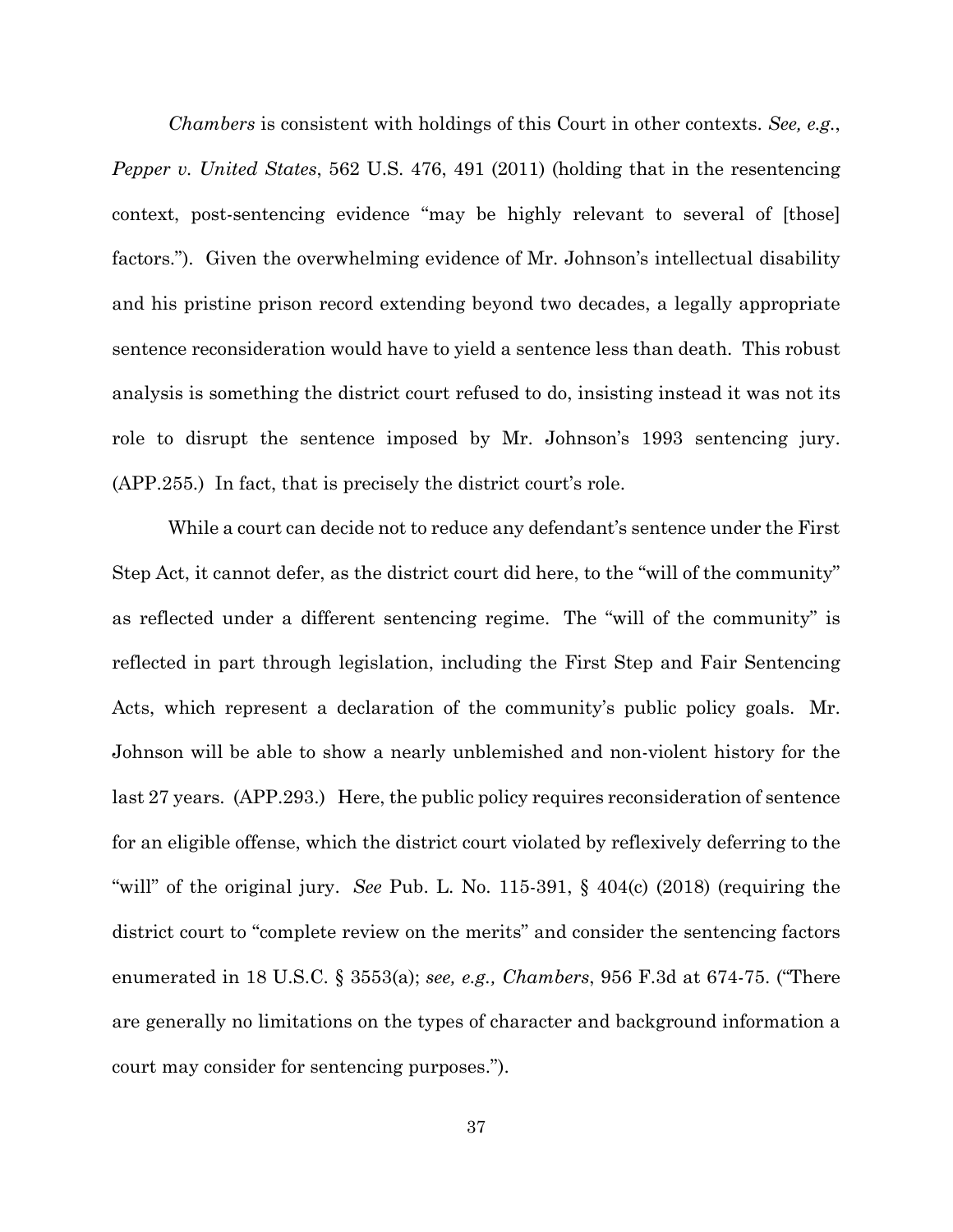#### **IV. Mr. Johnson will be irreparably injured without a stay.**

Because the government intends to execute Mr. Johnson tonight, he unquestionably faces irreparable injury. *See Wainwright v. Booker*, 473 U.S. 935, 935 n.1 (1985) (recognizing that irreparable injury "is necessarily present in capital cases").

## **V. A stay will not substantially injure the United States, and the balance of the equities supports a stay.**

Staying Mr. Johnson's execution will not substantially injure the United States. The government initially set an execution date for Mr. Johnson in 2006, but could not carry out the execution then because of flaws in its execution protocol. Having announced a need to revise its execution protocol, the government spent 2011 to July 2019 without any execution protocol at all. (*See* APP.227.) It then waited another 16 months to reschedule Mr. Johnson's execution—and did so only *after* Mr. Johnson had already brought his First Step Act litigation. (*See* APP.256.) Compounding matters, it scheduled the execution with less than eight weeks' notice, before multiple major holidays, and during a pandemic.

This case is extraordinary. Overwhelming and unrefuted evidence—which "no federal court has ever . . . considered," (APP.345)—demonstrates Mr. Johnson's intellectual disability and the fallacies of Dr. Cornell's decades-old assessment; racial inequities, now addressed by the First Step Act, tainted his sentencing proceeding; and federal statutes give him robust rights to correct those injustices. Although the government normally has a "strong interest" in "proceeding with its judgment," *Nelson v. Campbell*, 541 U.S. 637, 649-50 (2004) (citation omitted), no such interest exists here.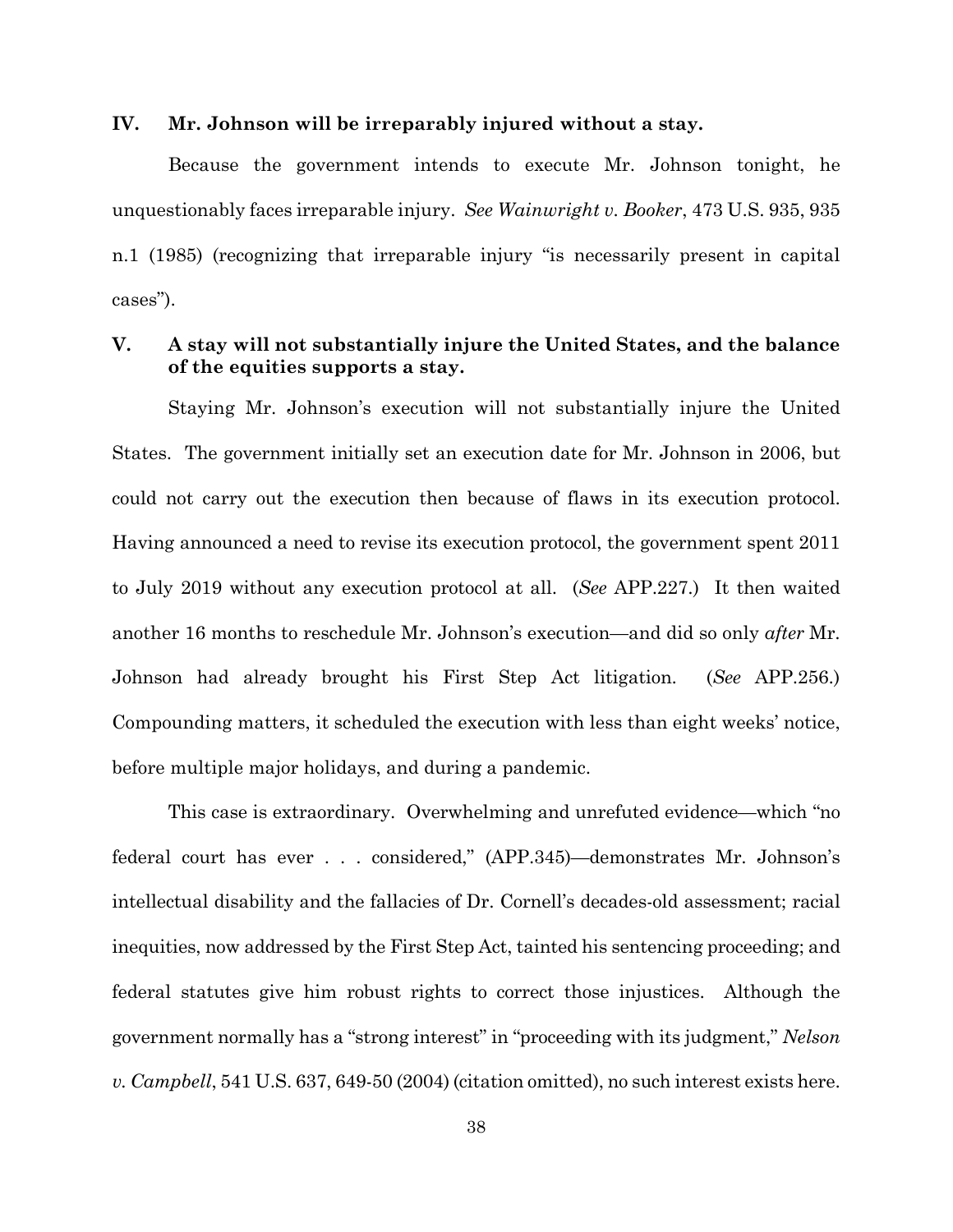Having shown no urgency for years now, the government cannot justify why executing Mr. Johnson must happen immediately and despite the troubling claims he has raised. And the government has no interest whatsoever in executing a prisoner in violation of federal law.

The equities also favor a stay. This is not a case where a death row prisoner is bringing a last-minute motion for stay of execution as a tactical step. *See Gomez v. U.S. Dist. Ct.*, 503 U.S. 653, 654 (1992) (per curiam) (noting that the balancing of the parties' interests should include considering whether a stay application is last-minute or otherwise manipulative of the habeas process). Mr. Johnson has timely and diligently pursued his challenges under both the FDPA and the First Step Act.

First, the execution claim in Mr. Johnson's current § 2255 motion could be raised only "[w]hen the sentence is to be implemented." 18 U.S.C. § 3596(a), (c). Mr. Johnson has secured additional evidence and expert testimony demonstrating his intellectual inability. Once the government scheduled Mr. Johnson's execution for January 14, 2021, Mr. Johnson promptly filed, on December 14, 2020, a § 2255 motion in the district court challenging the implementation of his sentence under the FDPA.

Likewise, Mr. Johnson has not been dilatory in his pursuit of resentencing under the First Step Act. He sought this relief in August 2020, just months after courts determined in non-capital cases that 21 U.S.C. § 848 was a covered offense, and after the district court determined that any sentencing reconsideration had to consider post-conviction conduct. *Davis*, 2020 WL 1131147, at \*2; *Jimenez*, 2020 WL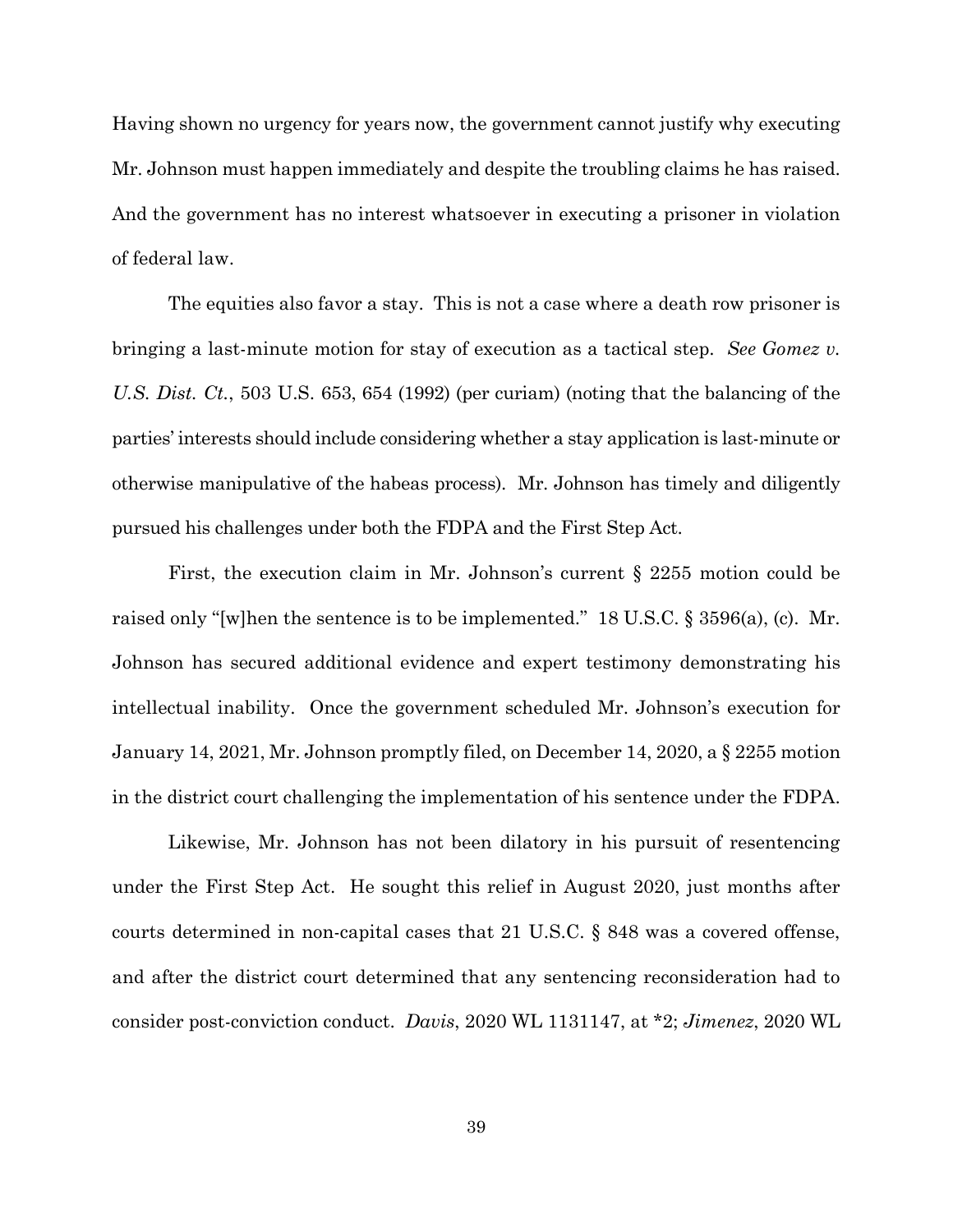2087748, at \*2; Mem. Order at 5, *United States v. Kelly*, No. 94-CR-163-4 (E.D. Va. June 5, 2020), ECF No. 1133.

Seven judges below believed Mr. Johnson was entitled to a stay on these claims. As the dissent noted, both were timely: "If anything, these emergency motions became necessary only because the Government scheduled his execution while his First Step Act claim was being litigated." (APP.814 (Wynn, J., dissenting).)

#### **VI. Executing Mr. Johnson now serves no legitimate public interest.**

When Congress passed the ADAA and the FDPA, it concluded that the public has an interest in ensuring that the United States does not execute intellectually disabled people. *See* 21 U.S.C. § 848(*l*) (repealed); 18 U.S.C. § 3596(c). Likewise, the First Step Act reflects the public interest in allowing people such as Mr. Johnson who were subject to a discriminatory sentencing regime to seek resentencing. This Court should not permit the government to execute Mr. Johnson before he can exercise his fundamental rights under these statutes.

#### **CONCLUSION**

Mr. Johnson respectfully requests that this Application for a Stay of Execution be granted.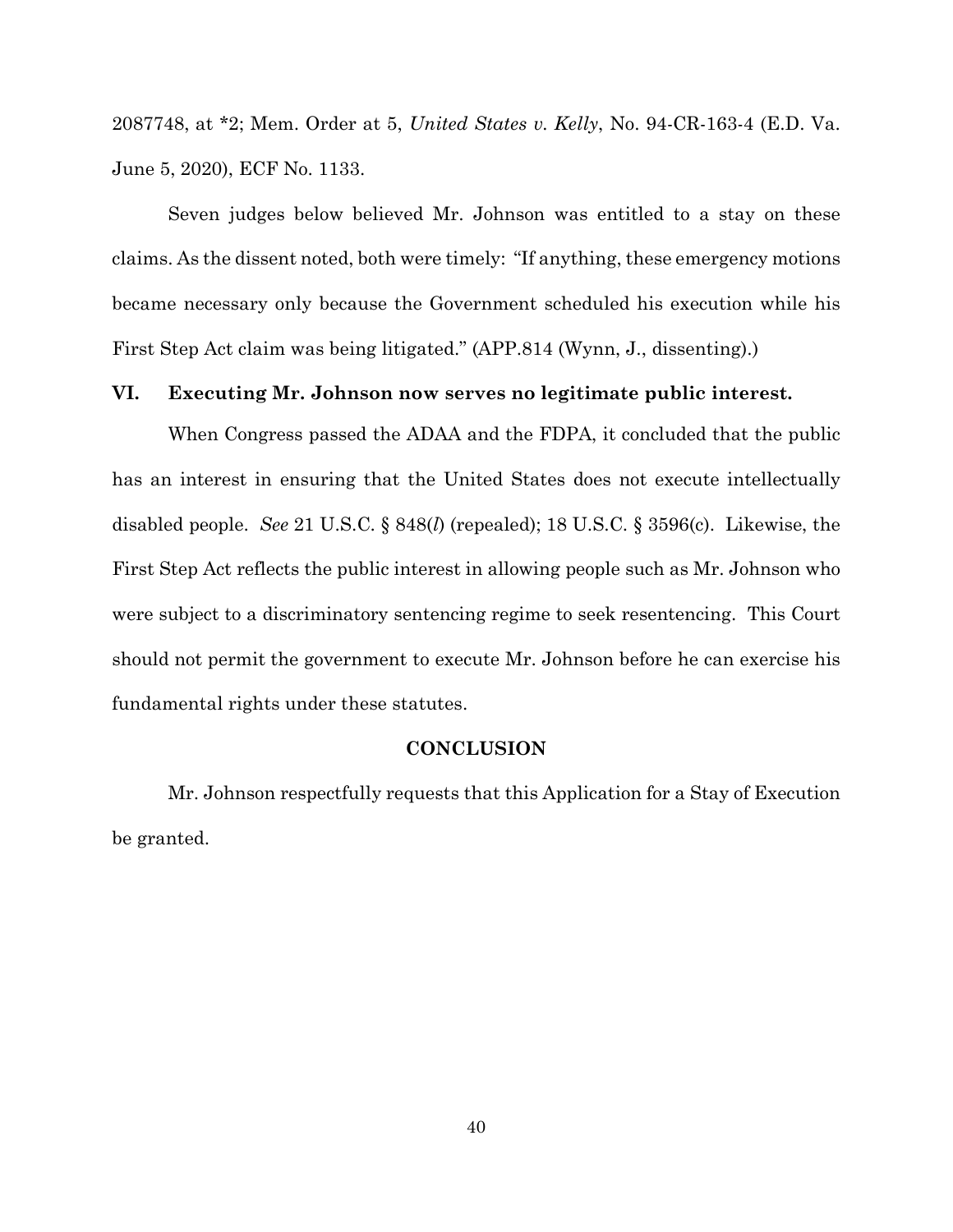Dated: January 14, 2021 Respectfully submitted,

/s/ Shay Dvoretzky

Shay Dvoretzky\* Donald P. Salzman David E. Carney Wallis M. Hampton Jonathan Marcus Skadden, Arps, Slate, Meagher & Flom, LLP 1440 New York Avenue, NW Washington, DC 20005 Ph: (202) 371-7246 Fax: (202) 661-8295 Email: david.carney@skadden.com

*Counsel for Corey Johnson* 

*\*Counsel of record for Mr. Johnson, and Member of the Bar of the Supreme Court*